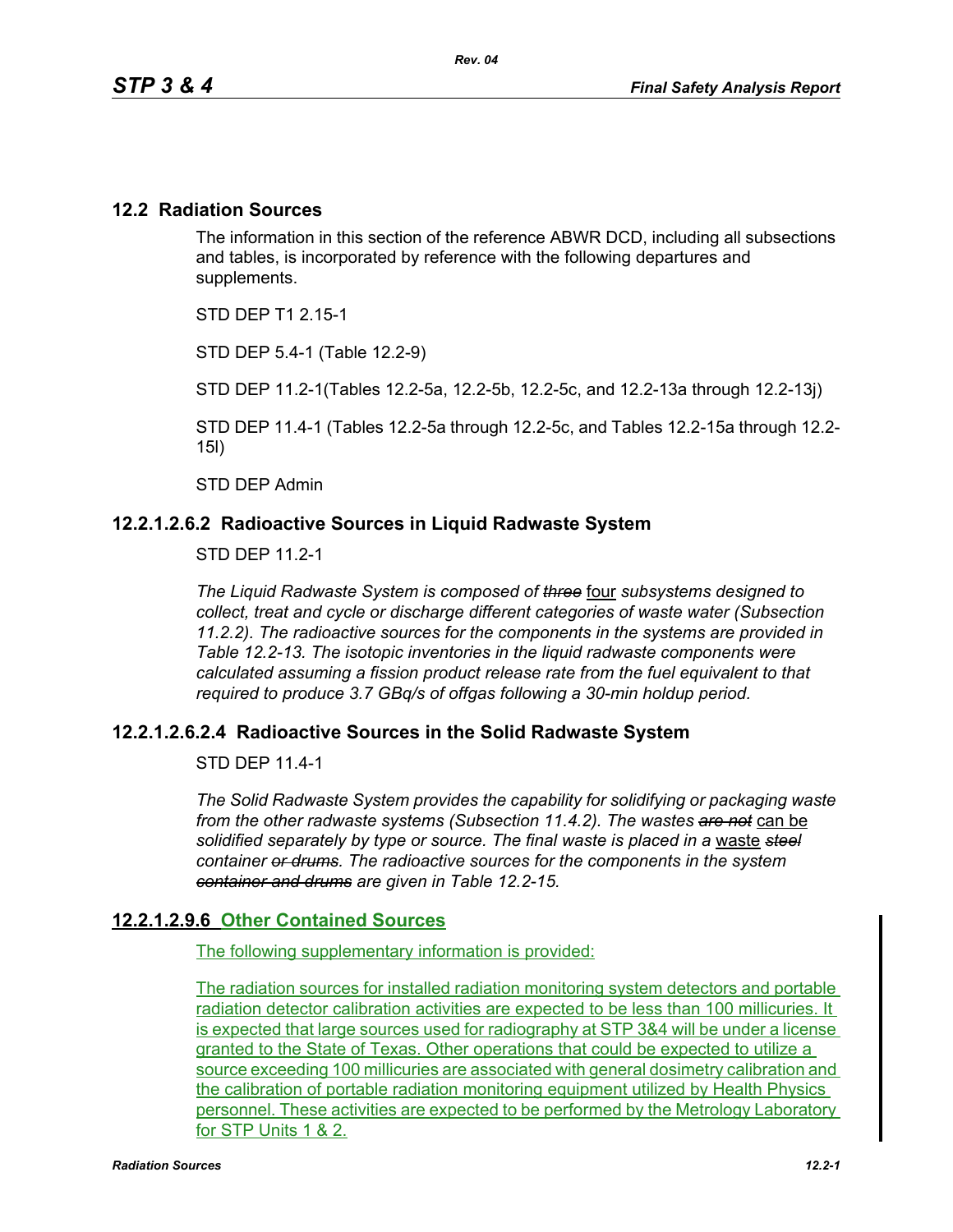Procurement, receipt, inventory, labeling, leak testing, control, storage, issuance for use, and disposal of all sources maintained on site is in accordance with plant procedures developed to comply with the radiation protection program elements required by 10 CFR Parts 19 and 20, to maintain personnel exposure ALARA. Sources brought to the site and utilized by contract or vendor personnel are controlled in accordance with the provisions of the license held by the contractor or vendor. If required while on site, storage of vendor-supplied sources is in accordance with site procedures.

#### **12.2.1.2.10 Post-accident Radioactive Sources**

STD DEP Admin

STD DEP T1 2.15-1

*With respect to the Reactor Building, the overall plant design has divided the Reactor Building into three separate and independent divisions. ECCS components are contained in each division in separate isolated rooms such that the failure of one system in one division will not affect components in another division. Releases of radioactive material either in the form of water or steam (airborne) are contained in and isolated to a large extent in the compartment in which it might occur by the use of watertight doors and area* process *radiation monitors which isolate the HVAC System from the compartment* on a high radiation signal*. Divisional separation under such conditions is complete. Sumps are designed to detect and alarm in the event of leaks in excess of 0.063 liter per second*. *establishing a threshold for leak before break on the larger water-carrying piping systems. All connections to the Primary Containment not terminating in the Reactor Building meet GDC 54, 55, 56, and 57. Therefore, in the event of an accident involving radioactive sources in the Primary Containment or Reactor Building, such sources would be contained and isolated for further treatment and decontamination.*

*Likewise, potential releases in the Radwaste Building will be contained by isolating* filtering *the Radwaste Building atmosphere and sealing any water releases in the building, which is seismically qualified and steel-lined to prevent any potential water releases. Such potential releases are discussed in Section 15.7.* 

#### **12.2.2.1 Production of Airborne Sources (Site-Specific Supplemental Value Used)**

The following site-specific supplement addresses COL License Information Item 12.5 for airborne releases.

*(1)* χ/Q values obtained from Table 2.3S-27.

STP has re-performed the gaseous release dose analysis using site-specific parameters to determine conformance with 10 CFR 20 and 10 CFR 50 Appendix I (see Subsection 12.2.3 for COL License Information), concluding that identified limits are not exceeded. As shown in Table 12.2-20 the expected per unit release is a small fraction of the site wide release limits of 10 CFR 20.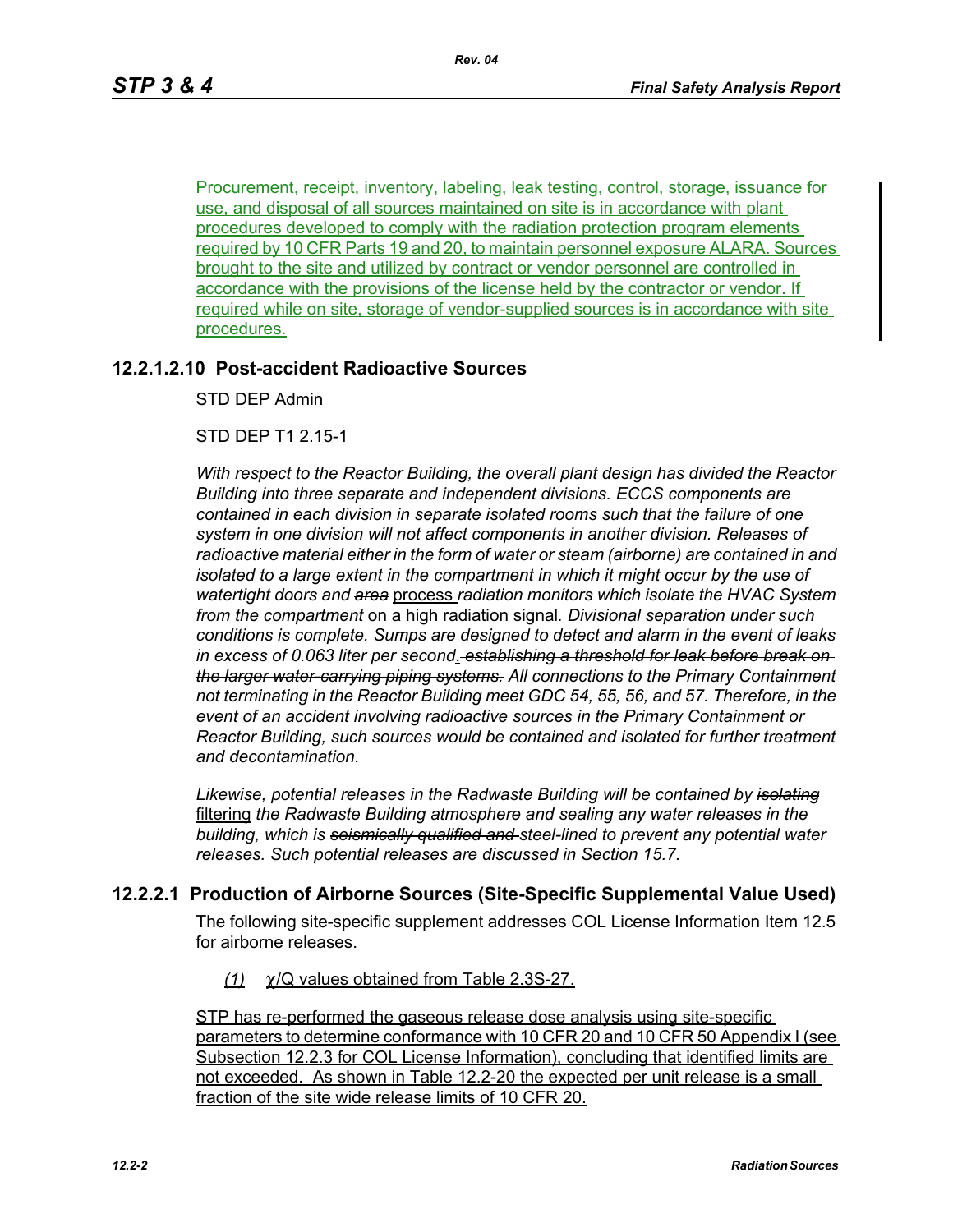# **12.2.2.4 12.2.2.2 Average Annual Doses**

The following site-specific supplement addresses COL License Information Item 12.5.

*For compliance with 10 CFR 50 Appendix I, evaluations have been made to determine average annual doses to unrestricted areas subject to airborne and liquid releases. For airborne dose calculations, isotopic releases were taken from Table 12.2-20. assuming a 0.8 km exclusion boundary. Releases were assumed to be from the plant stack, since all major (Reactor Building, Turbine Building and Radwaste Building) ventilation systems pipe to the stack for normal releases. Since a site meteorology is not definitively defined, a statistical approach was used to evaluate the releases over a series of meteorologies discussed in References 12.26 and 12.27. Doses were calculated using methodologies and conversion factors consistent with Regulatory Guides 1.109 and 1.111 as implemented in References 12.28 and 12.29. Results of the airborne evaluations are given in Table 12.2-21. For the ingestion doses given in Table 12.2-21, ingestion values given in Table E-5 of Regulatory Guide 1.109 were used. COL applicants need to update the airborne dose calculations to conform to the as-designed plant and site-specific meteorology (see Subsection 12.2.3 for COL license information).* Tables 12.2-24, 12.2-25, and 12.2-26 describe the parameters used in the airborne release dose assessment.

# **12.2.2.5 Liquid Releases**

The following site-specific supplement addresses COL License Information Item 12.5 for liquid releases.

*The ABWR is designed not to release radioactive liquid effluents. However, under certain conditions of high water inventory, up to 3.7 GBq per year, excluding tritium* radioactive liquids *may be released as described in Subsection 11.2.3. These releases are given in Table 12.2-22 and form the basis for estimating doses using methodologies consistent with Regulatory Guide 1.113 as implemented in Reference 12.2-10. The results of liquid releases, assuming dilution factors described in Subsection 11.2.3.2 12.2.2.5.1, are shown in the dose evaluation in Table 12.2-23. COL applicants need to update* STP has re-performed *the liquid dose analysis to conform to the as-designed plant and* using *site-specific parameters* to determine conformance with 10 CFR 20 and 10 CFR 50 Appendix I *(see Subsection 12.2.3 for COL license information),* concluding that the identified limits are not exceeded*.* Tables 12.2-24, 25, and 26 describe the parameters used in the airborne release dose assessment. Table 12.2-27 describes the site-specific parameters used in the liquid release dose assessment.

# **12.2.2.5.1 Dilution Factors**

The following site-specific supplement addresses COL License Information Item 12.5 for liquid releases.

Dilution factors used in evaluating the release of liquid effluents are site specific. Using the methodology set forth in NUREG-0016 for Liquid Releases, the quantity of radioactive isotopes has been computed and is identified in column 2 of Table 12.2-22. The GALE code methodology, as specified in NUREG-0016, was used to determine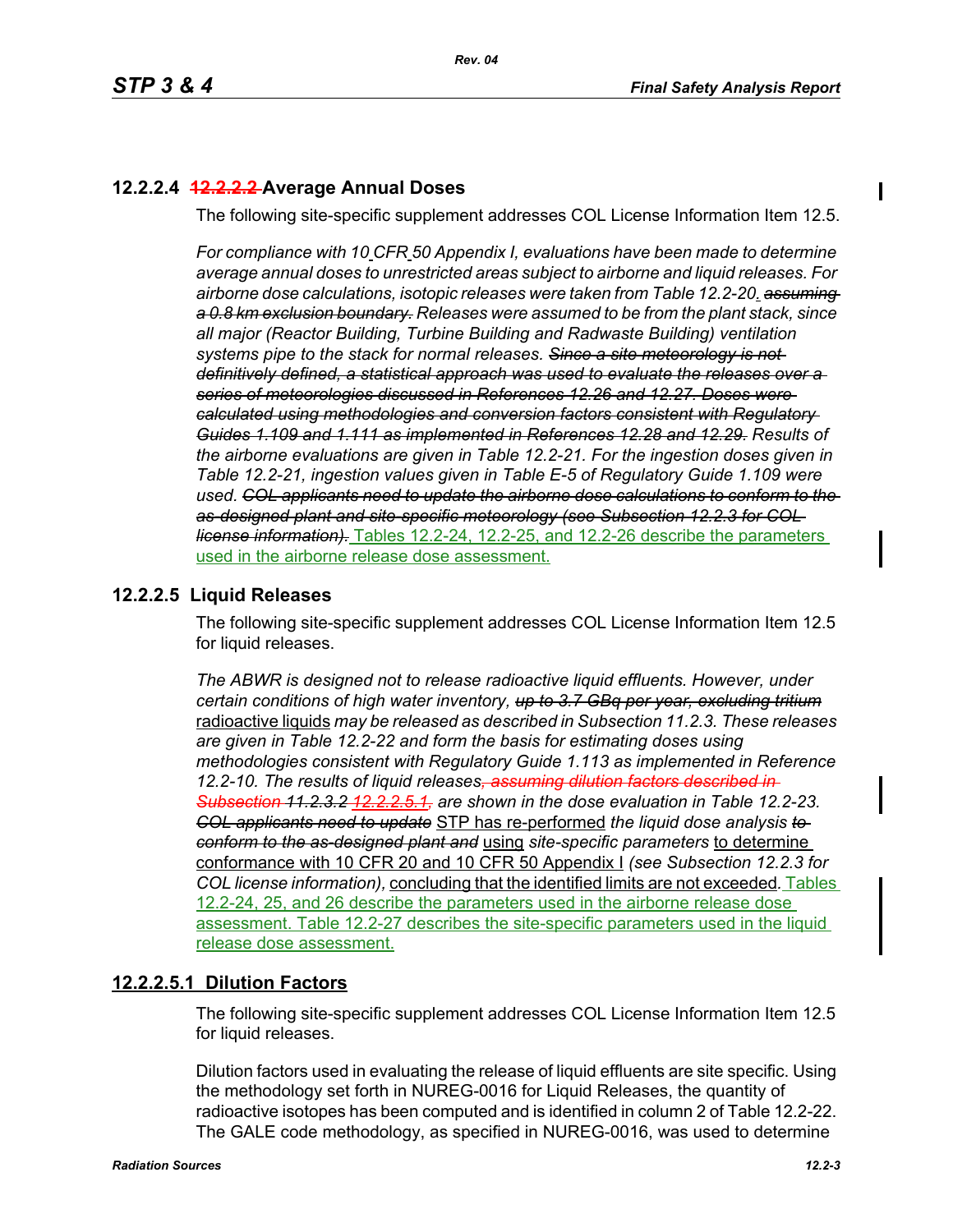the radiological activity released. The code provides recommended values for the activity fraction for potential effluent streams. It is assumed that this quantity is released to the plant discharge piping, which has a flow of 272,550  $\mathrm{m}^3$ /h (circulating water flow). A maximum of 150 cubic meters per hour of liquid radwaste discharge will be mixed with normal circulating water flow of  $272,550$  m<sup>3</sup>/h providing significant dilution prior to release. The annual release values are used to calculate the per unit annual average liquid release discharge concentration, shown in column 3 of Table 12.2-22. The concentrations noted in this table are less than the limits in 10 CFR 20.

The discharge piping empties into the STP Main Cooling Reservoir (MCR), a 7000 acre reservoir. The plant liquid releases are further diluted in the MCR and allow for radioactive decay to occur before ultimate release from the site to unrestricted areas. The reservoir lies totally within the confines of the site and the use of its water is restricted to plant operation.

Liquid effluent discharge into the MCR can be released to unrestricted areas in the Little Robbins Slough or the Colorado River, and ultimately Matagorda Bay, providing further dilution prior to reaching the potential Maximally Exposed Individual (MEI). Dilution flow rates in the Colorado River, Matagorda Bay and Little Robbins Slough used to evaluate the liquid pathway dose to the MEI, were obtained using information from the STP 2006 Offsite Dose Calculation Manual (ODCM). They were as inputs to the LADTAP II computer program, as referenced in Table 12.2-27, footnotes 1, 2, and 3.

The liquid pathway doses to the MEI<del>, assuming a dilution factor of only 10,</del> are determined to be in Little Robbins Slough and are presented in Table 12.2-23. Dose to the MEI comply with the requirements of 10 CFR 50 Appendix I.

#### **12.2.3 COL License Information**

#### **12.2.3.1 Compliance with 10 CFR 20 and 10 CFR 50 Appendix I**

The following supplement addresses COL License Information Item 12.5.

Using site-specific parameters, doses from the average annual liquid releases and the average annual airborne releases to the environment have been computed. and The releases and doses are shown in Tables 12.2-20 through 12.2-23. The Tables 12.2-29 and 30 demonstrate that the average annual liquid and airborne releases are in compliance with 10 CFR 20 and 10 CFR 50 Appendix I.

The following is a summary of the annual dose contributions to the maximally exposed individual (MEI) from STP 1 & 2 and STP 3 & 4. The MEI is a child at residences in the vicinity of STP. The contributions from STP 1 & 2 are from the "2005 Radiological Effluent Release Report" (April 27, 2006). The total doses are in compliance with 40 CFR 190.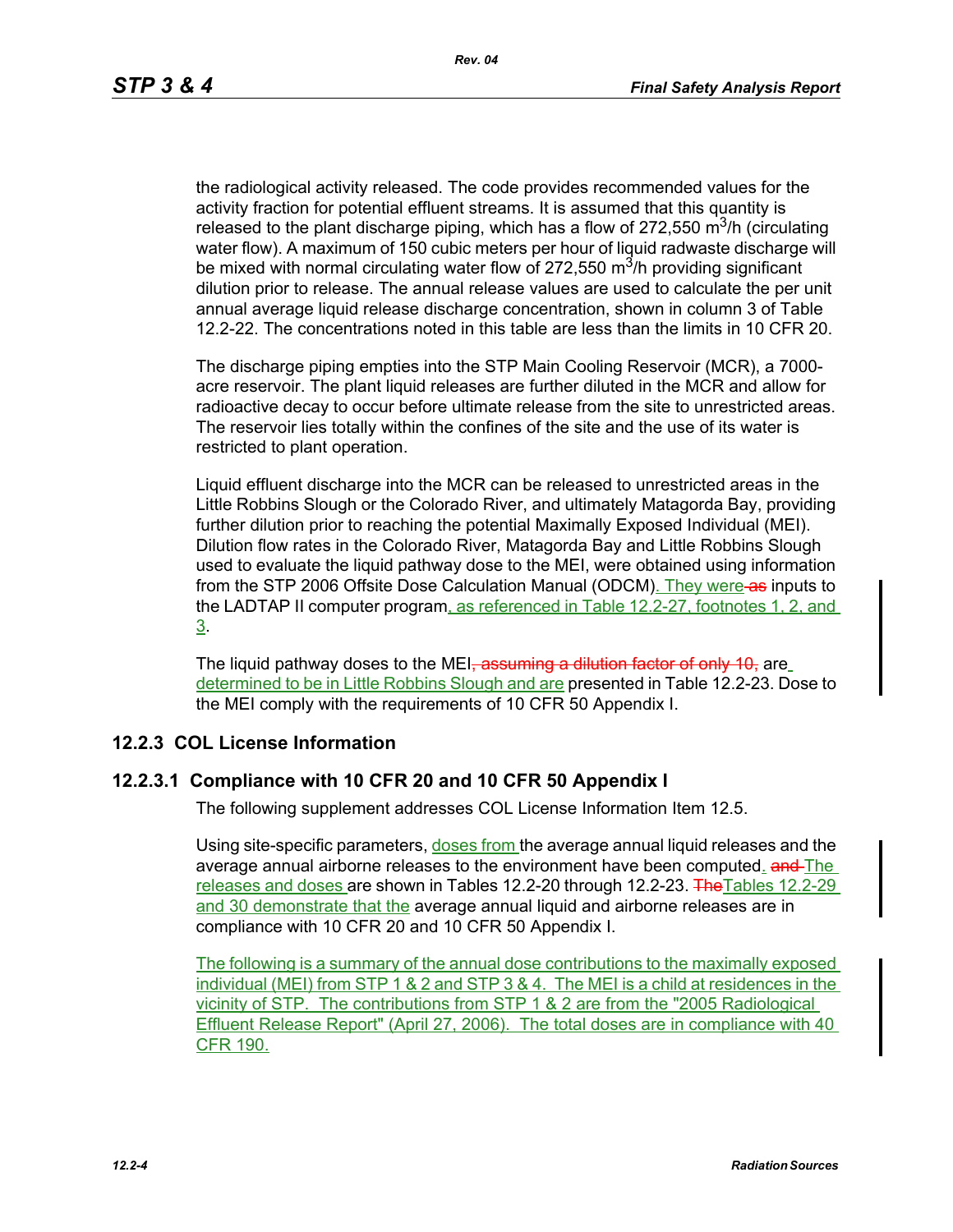$\blacksquare$  $\begin{array}{c} \hline \end{array}$  $\overline{\mathbf{I}}$ 

> I  $\overline{\phantom{a}}$  $\overline{\phantom{a}}$

|           |                          |                   | Dose (mrem/year) |                           |
|-----------|--------------------------|-------------------|------------------|---------------------------|
|           |                          | <b>Total Body</b> | <b>Thyroid</b>   | <b>Other Organ - Bone</b> |
| STP 3 & 4 | <b>Direct Radiation</b>  | 5.0               | NA               | NA                        |
|           | Liquid                   | 0.00025           | 0.00011          | 0.0023                    |
|           | Gaseous                  | 0.70              | 4.54             | 1.94                      |
|           | <b>Total</b>             | 5.70              | 4.54             | 1.94                      |
| STP 1 & 2 | Liquid                   | 0.0042            | 0.0041           | 0.00077                   |
|           | Gaseous                  | 0.0080            | 0.0097           | 0.0011                    |
|           | <b>Total</b>             | 0.012             | 0.014            | 0.0019                    |
|           | <b>Site Total</b>        | 5.71              | 4.55             | 1.94                      |
|           | 40 CFR 190 Limit         | 25                | 75               | 25                        |
|           | <b>Fraction of Limit</b> | 0.23              | 0.06             | 0.08                      |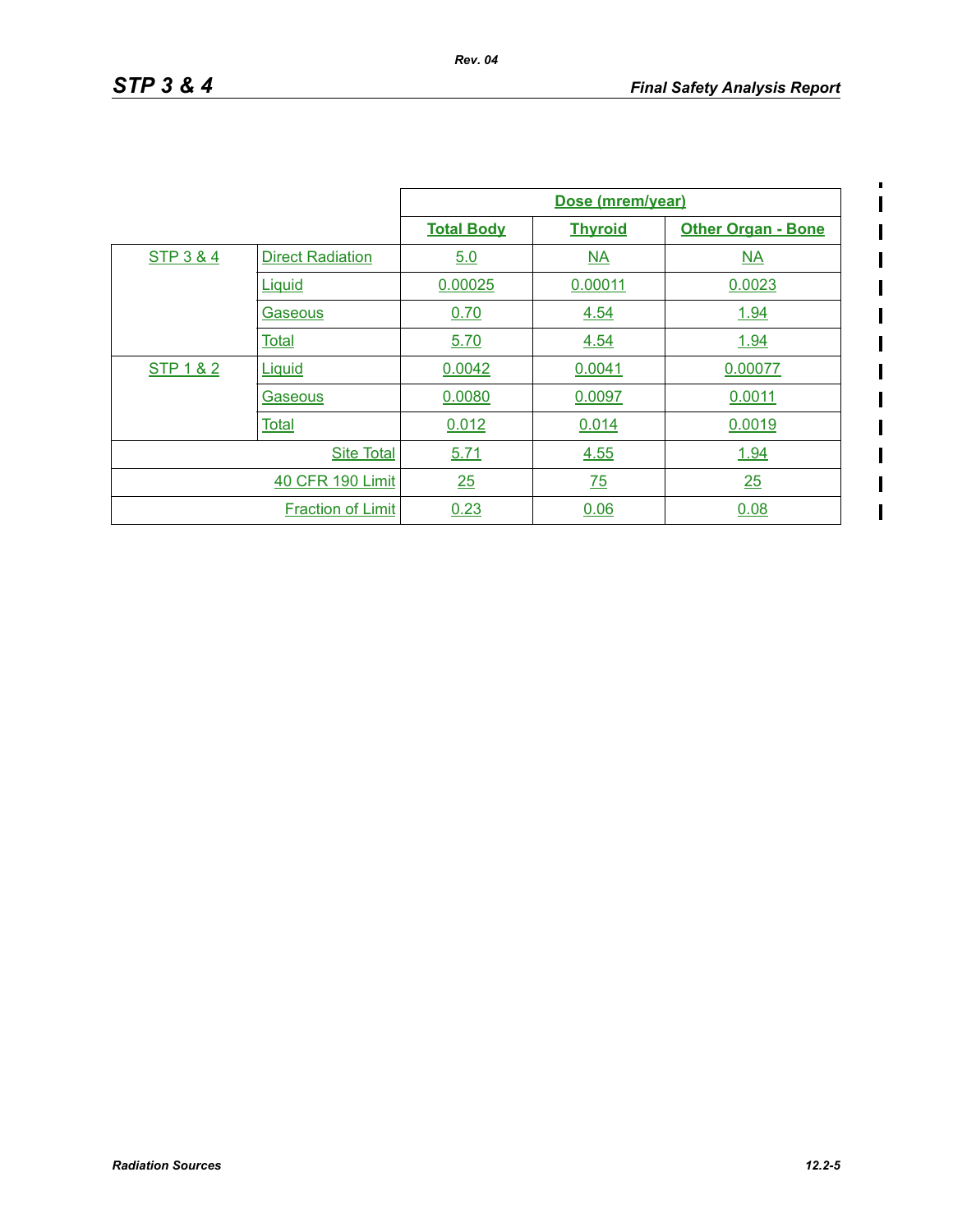# **12.2.4 References**

- 12.2-12 NRC (U.S. Nuclear Regulatory Commission) 1987. GASPAR II Technical Reference and User Guide, NUREG/CR-4653, Office of Nuclear Reactor Regulation, Washington D.C., March.
- 12.2-13 STP (South Texas Project) 2007. Offsite Dose Calculation Manual, Revision 15, South Texas Project, STI32207439, October 1, 2007.
- 12.2-14 STP (South Texas Project) 2006. 2005 Radioactive Effluent Release Report, South Texas Project Electric Generating Station, April 27, 2006.
- 12.2-15 NRC (U.S. Nuclear Regulatory Commission) 1986. LADTAP II Technical Reference and User Guide, NUREG/CR-4013, Office of Nuclear Reactor Regulation, Washington D.C., April.
- 12.2-16 NRC (U.S. Nuclear Regulatory Commission) 1977. Calculation of Annual Doses to Man from Routine Releases of Reactor Effluents for the Purpose of Evaluating Compliance with 10 CFR Part 50, Appendix I, Regulatory Guide 1.109, Revision 1, Office of Standards Development, Washington D.C., October.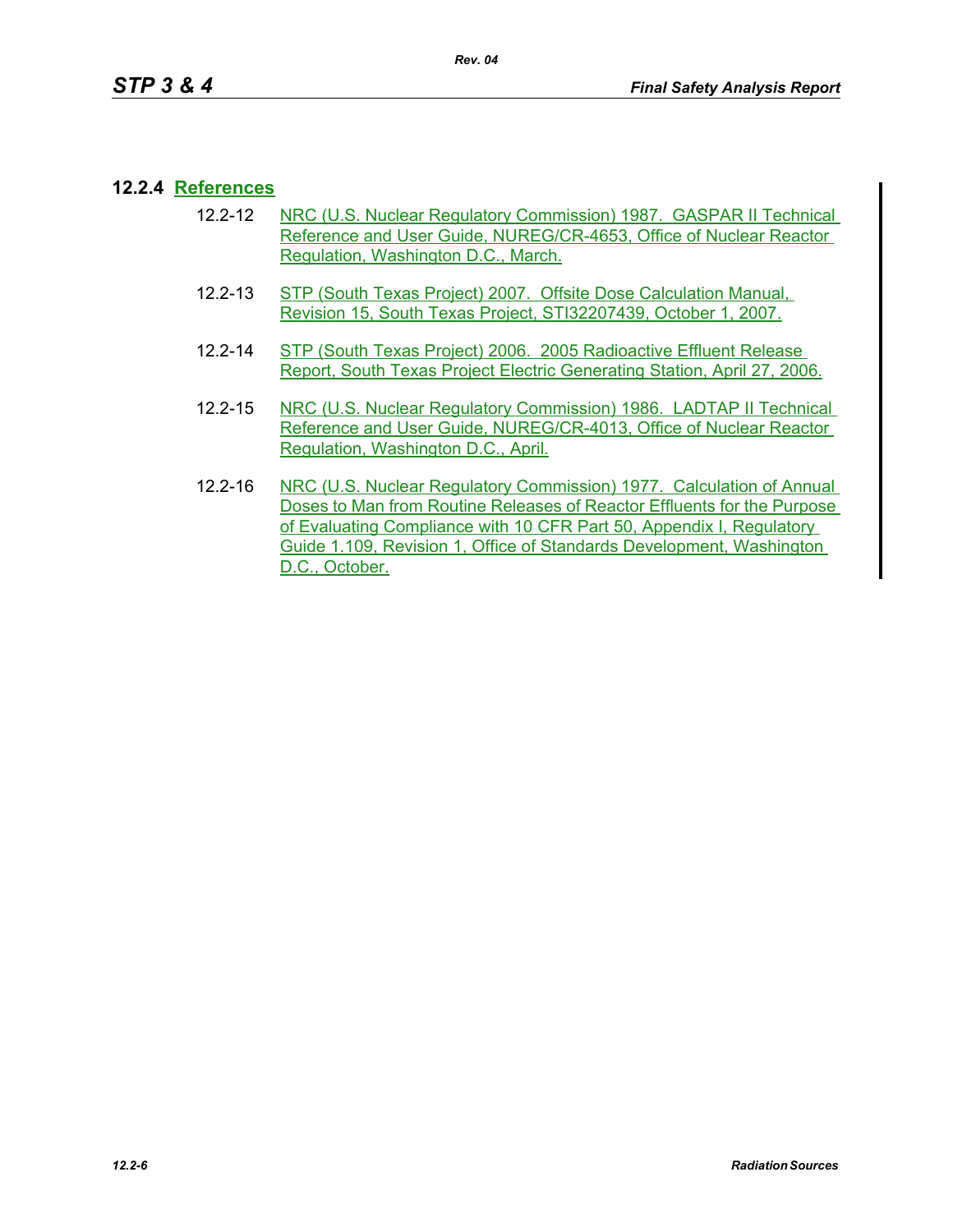| <b>Source</b><br><b>Table</b>       | For                                                    | <b>Drawing</b>                   | <b>Location</b>                          | <b>Approximate Geometry</b>                                                              |
|-------------------------------------|--------------------------------------------------------|----------------------------------|------------------------------------------|------------------------------------------------------------------------------------------|
| $12.2 - 6$                          | <b>RHR Heat Exchanger</b>                              | $12.3 - 1$                       | (R1,RF)<br>(R6,RA)<br><del>(R6,RF)</del> | Rt Cylndr ( $r=0.9m$ , $l=7m$ )                                                          |
| $12.2 - 8$                          | <b>RCIC Turbine</b>                                    | $12.3 - 1$                       | (R6, RC)                                 | Rt Cylndr (r=0.5m, l=0.7m)                                                               |
| $12.2 - 9$                          | <b>CUW Filter</b><br>Demineralizer                     | $12.3 - 3$                       | (R2, RB)                                 | 2 Tanks, Rt Cylndr (r=0.6m, l=3.3m)                                                      |
| $12.2 - 10$                         | <b>CUW Regen Heat</b><br>Exchanger                     | $12.3 - 2$                       | (R1, RC)                                 | Rt Cylndr (r=0.4m 0.63m, l=6.8m 4.9m)                                                    |
| $12.2 - 11$                         | <b>CUW Non-Regen Heat</b><br>Exchanger                 | $12.3 - 1$                       | (R1, RC)                                 | Rt Cylndr (r=0.4m, l=5.5m)                                                               |
| $12.2 -$<br>13.21                   | <b>LCW Collector Tank</b>                              | 12.3-37&<br>$\frac{38}{2}$       | <b>ITEM-7</b>                            | 24 Tanks, Rt Cylndr (r=4.2.74m,<br>I=9.49.9.5858m)                                       |
| $12.2 -$<br>13.212.2-<br><u>13b</u> | LCW Filter/Demin Skid <sup>**</sup>                    | $42.3 -$<br>3912.3-<br><u>39</u> | <b>ITEM 12</b>                           | Rt Cylndr (r=0.5m, I=2.5m)Vendor-<br>ProvidedRt cylndr (r=0.5m, l=1.8m)                  |
| $42.2 - 13.3$                       | <b>LCW Demineralizer</b>                               | $42.3 - 39$                      | <b>ITEM 11</b>                           | Rt Cylndr (r=0.6m, I=2.8m)                                                               |
| $12.2 -$<br>13.04                   | <b>LCW Sample Tank</b>                                 | 12.3-37&<br>38                   | <b>ITEM 8</b>                            | 2 Tanks, Rt Cylndr (r=4.2.74m,<br>l=9.499.58.58m)                                        |
| $12.2 -$<br>13.65                   | <b>HCW Collector Tank</b>                              | 12.3-37&<br><u>38</u>            | <b>ITEM 13</b>                           | 3 Tanks, Rt Cylndr (r=2.2m,<br><del>/=4.3m</del> )(r=2.74m, l=9.58m)                     |
| $12.2 -$<br>13.612.2-<br>13f        | <b>HCW Filter/</b><br>Demineralizer-Skid <sup>**</sup> | 12.3-39                          | <b>ITEM 20</b>                           | Rt Cylnder (r=0.6m, I=2.8m)Vendor<br>ProvidedRt cylndr (r=0.5m, l=1.8m)                  |
| $12.2 - 14$                         | Offgas                                                 | 12.3-50                          | $(TF, T2)$                               | Tank 1, Rt Cylndr (r=0.6m, l=7.6m)<br>Tanks 2-9, Rt Cylndr (r=1.1m,<br>$I = 7.6m$        |
| 12.2-29                             | Steam Jet Air Ejector                                  | 12.3-51                          | $(TF, T2)$                               | Rt Cylndr (r=0.15m, l=4.6m)<br>Rt Cylndr (r=0.76m, l=6.1m)<br>Rt Cylndr (r=0.2m, l=4.6m) |
| $12.2 - 14$                         | Offgas Recombiner                                      | 12.3-51                          | $(TF, T2)$                               | Rt Cylndr                                                                                |
|                                     |                                                        |                                  |                                          | $(r=1.4m, l=7m)$                                                                         |
| $12.2 -$<br>15.24                   | <b>CUW Backwash</b><br>Receiving Tank                  | $12.3 - 1$                       | (R2, RB)                                 | Rt Cylndr (r=2.2m, l=5.7m)                                                               |
| $12.2 -$<br>15.62                   | CF Backwash Receiving<br>Tank                          | 12.3-49                          | (TD, T4)                                 | Rt Cylndr (r=2.2m, l=5.7m)                                                               |
| $12.2 -$<br>15. c3                  | <b>Phase Separators</b>                                | 12.3-37&<br><u>38</u>            | <b>ITEM 30</b>                           | 2 Tanks, Rt Cylndr (r=2.4-2.3m, l=6.09.7m)                                               |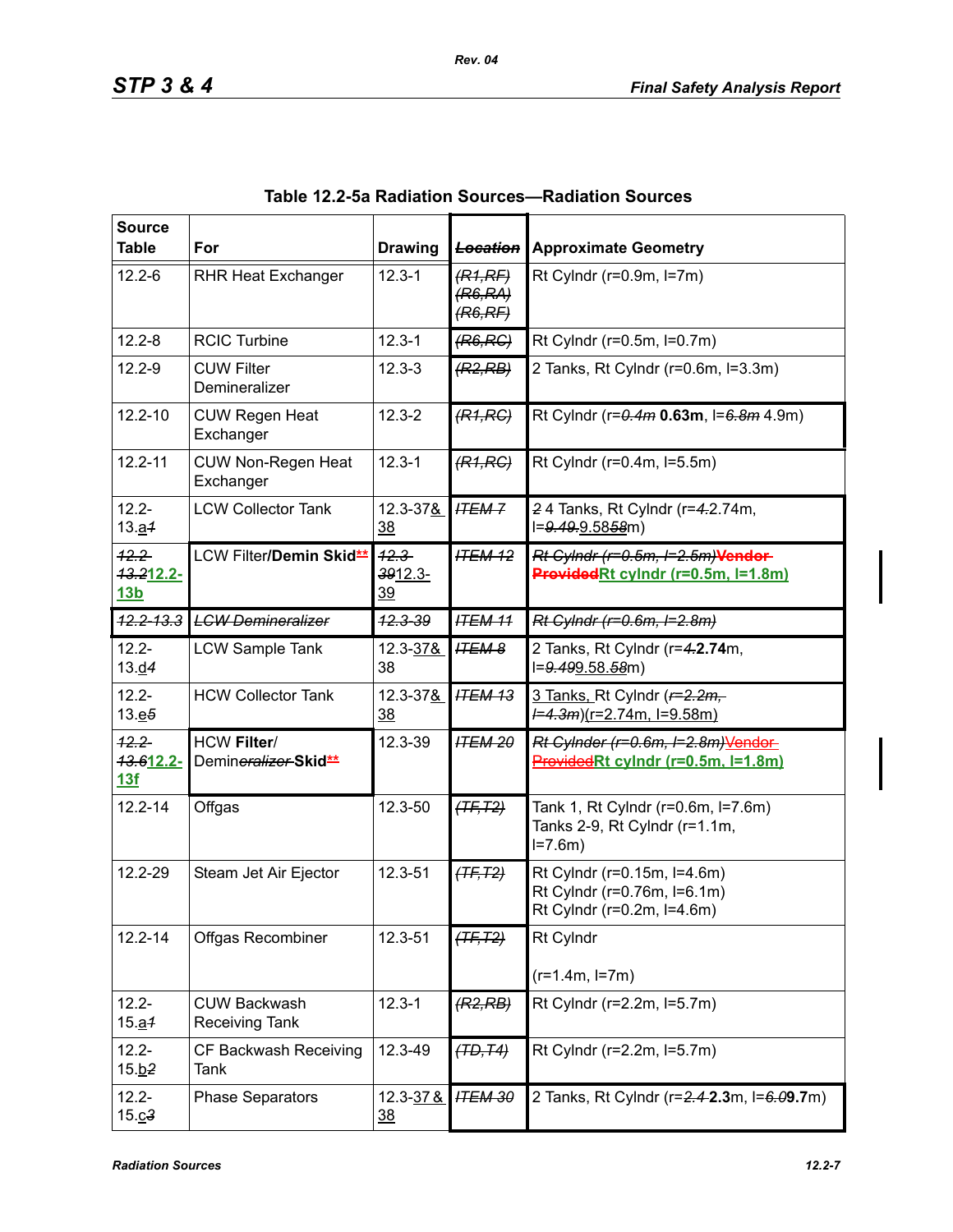| <b>Source</b><br><b>Table</b> | For                                                           | <b>Drawing</b>        | <b>Location</b>        | <b>Approximate Geometry</b>                                              |
|-------------------------------|---------------------------------------------------------------|-----------------------|------------------------|--------------------------------------------------------------------------|
| $12.2 -$<br>15. d4            | Spent Resin Storage<br><b>Tanks</b>                           | 12.3-37&<br><u>38</u> | <b>ITEM 31</b>         | Rt Cylndr (r=2.0m, l=5.76.6m), 2 Tanks                                   |
| $42.2 - 15.5$                 | <b>Concentrated Waste-</b><br>Tank                            | $42.3 - 37$           | <b>ITEM 35</b>         | Rt Cylndr (r=1.5m, I=4.4m)                                               |
| $42.2 - 15.6$                 | Solids Dryer Feed Tank                                        | $42.3 - 41$           | <b>ITEM 39</b>         | Rt Cylndr (r=1.6m, I=3.2m)                                               |
| $12.2 - 15.7$                 | Solids Dryer (outlet)                                         | <del>12.3-39</del>    | <b>ITEM 55</b>         | Rt Cylndr (r=0.2m, I=3.2m)                                               |
| $42.2 - 15.8$                 | <b>Solids Pelletizer</b>                                      | <del>12.3-38</del>    | <b>ITEM 58</b>         | Rt Cylndr (r=0.4m, I=2.5m)                                               |
| $42.2 - 15.9$                 | Sol Mist Separator<br><del>(steam)</del>                      | <del>12.3-39</del>    | <b>ITEM 56</b>         | Rt Cylndr (r=0.1m, I=2.8m)                                               |
| $12.2 -$<br><b>15.10</b>      | Sol Condenser                                                 | $42.3 - 40$           | <b>ITEM 57</b>         | Rt Cylndr (r=0.2m, I=1.4m)                                               |
| $42.2 -$<br>15.11             | <del>Sol Drum</del>                                           | <del>12.3-39</del>    | (2, D)                 | Rt Cylndr (r=0.3m, I=0.8m)<br>Box (1.5mx1.5mx1m)                         |
| $12.2 - 16$                   | FPC Filter Demineralizer                                      | $12.3 - 3$            | (R2, RB)               | Rt Cylndr (r=0.7m, l=3.4m)                                               |
| $12.2 - 17$                   | Suppression Pool<br>Cleanup System <sup>®</sup>               | $12.3 - 3$            | (R2, RA)               | Rt Cylndr (r=0.7m, l=3.4m)                                               |
| $12.2 - 18$                   | <b>Control Rod Drive</b><br>System <sup>†</sup>               | $12.3 - 2$            | (R4,RF)                | <b>Distributed Source</b>                                                |
| 12.2-24                       | <b>Traversing Incore Probe</b>                                | $12.3 - 2$            | (R4, RB)               | <b>Distributed Source</b>                                                |
| 12.2-25                       | Reactor Internal Pumps <sup>‡</sup>                           | $12.3 - 2$            | (RF, R1)               | <b>Distributed Source</b>                                                |
| 12.2-25                       | <b>RIP Heat Exchanger</b>                                     | $1.2 - 3b$            | E <sub>1</sub> 3000    | Rt Cylndr (r=0.322m, l=2.9m)                                             |
| 12.2-26                       | <b>Turbine Moisture</b><br>Separator/Reheater                 | 12.3-52               | <del>(T6,TE)</del>     | Rt Cylndr (r=1.8m, l=31.m)                                               |
| 12.2-27                       | <b>Turbine Condenser</b>                                      | 12.3-53               | (TD, TG)               | <b>Distributed Source</b>                                                |
| 12.2-28                       | Condenser Filter/<br>Demineralizer<br>Filter<br>Demineralizer | 12.3-51<br>12.3-51    | (TG, T2)<br>$(TC, T3)$ | 3 Tanks, Rt Cylndr(r=1.4m, l=6.1m)<br>6 Tanks, Rt Cylndr(r=1.7m, l=5.1m) |
| 12.2-30                       | <b>SGTS Filter Train</b>                                      | $12.3 - 7$            | (R2, RB)               | Surface, (3.66m x 2.54m) <sup>§</sup>                                    |
| Applicant                     | Spent Fuel Storage                                            | $12.3 - 6$            | (R4,RF)                | See Drawings <sup>+++</sup>                                              |
| $12.2 -$<br>13h34             | <b>HSD Receiver Tank</b>                                      | <u>12.3-37</u>        |                        | Cylinder (r=1.98m, l=4.4m)                                               |
| $12.2 -$<br>13i32             | <b>HSD Sample Tank</b>                                        | 12.3-38               |                        | Cylinder (r=1.98m, l=4.4m)                                               |

| Table 12.2-5a Radiation Sources—Radiation Sources (Continued) |  |  |  |  |  |
|---------------------------------------------------------------|--|--|--|--|--|
|---------------------------------------------------------------|--|--|--|--|--|

 $\overline{\mathbf{I}}$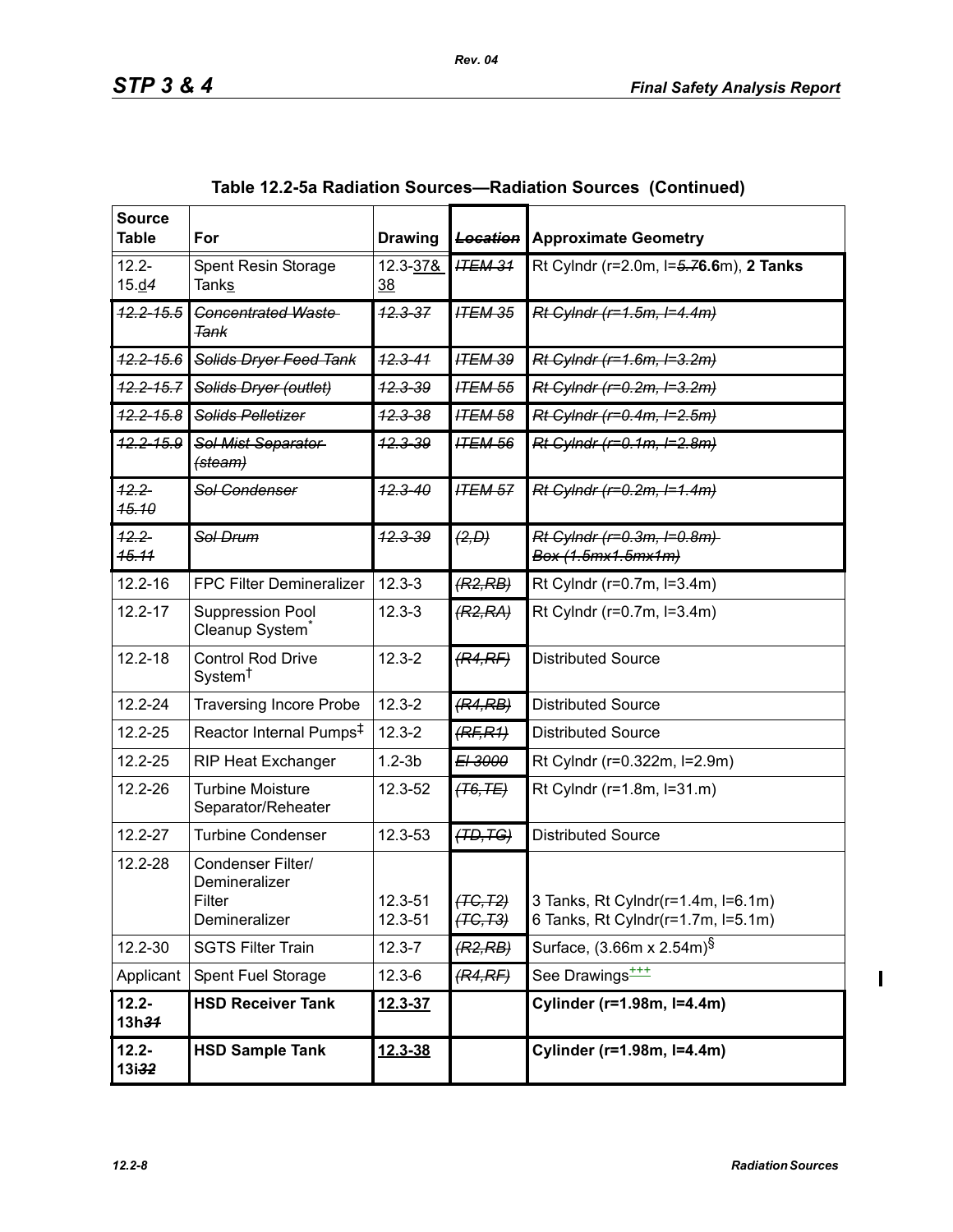| <b>Source</b><br>Table        | For                                                | <b>Drawing</b>        | <b>Location</b> | <b>Approximate Geometry</b>    |
|-------------------------------|----------------------------------------------------|-----------------------|-----------------|--------------------------------|
| $12.2 -$<br>15142.2<br>33     | LW <del>RS Backwash</del><br><b>Receiving Tank</b> | 12.3-37&<br><u>38</u> |                 | Cylinder (r=1.98m, I=6.6m)     |
| $12.2 -$<br>13j <del>34</del> | <b>Chem Drain Tank</b>                             | 12.3-38               |                 | Cylinder (r=0.91m, l=2.6m)     |
| $12.2 -$<br>13g35             | <b>HCW Sample Tank</b>                             | 12.3-37&<br><u>38</u> |                 | Rt Cylinder (r=2.74m, I=9.58m) |

\* Suppression pool clean up F/D uses second of Fuel Pool F/D

\*\* LCW and HCW Filter/Demin Skid are identified as "LRW System Skids" and are to be Vendor Provided

† Maintenance Facility

‡ Maintenance Facility, see Figure 1.2-3b Elevation 3000 for drywell location

§ Surface area of HEPA and charcoal filter

+++Applicant to develop spent fuel storage facilities design drawings showing geometry of facilities.

 $\blacksquare$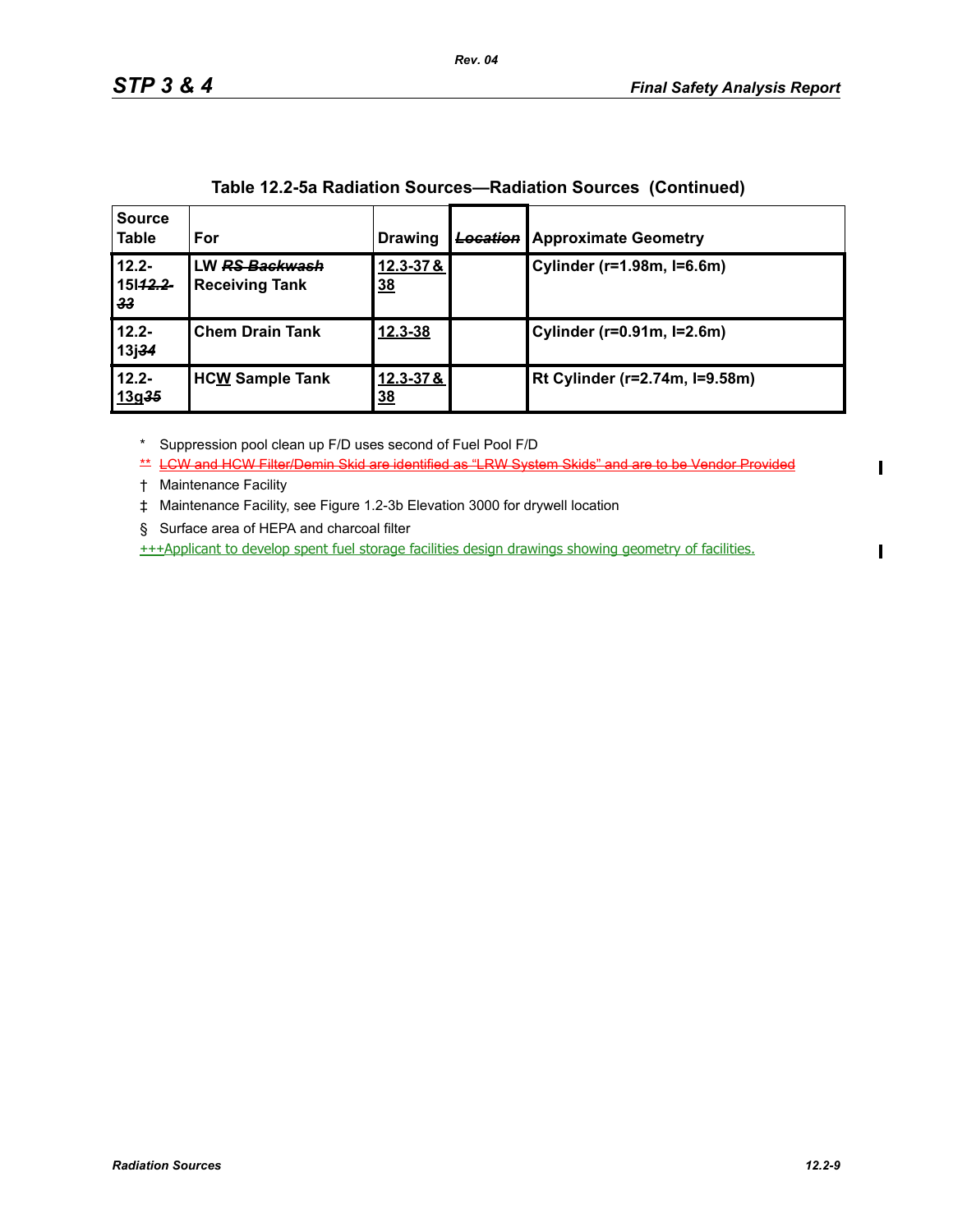| Component                                      | <b>Assumed Shielding Source Geometry</b>                                                                                           |
|------------------------------------------------|------------------------------------------------------------------------------------------------------------------------------------|
| <b>RHR Heat Exchanger</b>                      | Homogenous source over volume of heat exchanger                                                                                    |
| <b>RCIC Turbine</b>                            | Homogenous source over volume of turbine                                                                                           |
| <b>CUW Filter Demineralizer</b>                | 80% of source in first 15 cm, remainder dispersed over volume.                                                                     |
| <b>CUW Regen Heat</b>                          | Homogenous source over volume of exchanger                                                                                         |
| Exchanger                                      |                                                                                                                                    |
| <b>CUW Non-Regen Heat</b><br>Exchanger         | Homogenous source over volume of exchanger                                                                                         |
| <b>LCW Collector Tank</b>                      | 80% non-solubles in slurry on tank bottom, rest evenly dispersed in volume                                                         |
| <b>LCW Filter/Demin Skid</b>                   | Homogenous source over volume of filterVendor Provided-                                                                            |
|                                                | EquipmentHomogenous source over volume of skid                                                                                     |
| <b>LCW Demineralizer</b>                       | 80% of source in first 15 cm, rest evenly dispersed over volume                                                                    |
| <b>LCW Sample Tank</b>                         | Homogenous source over volume of tank                                                                                              |
| <b>HCW Collector Tank</b>                      | Homogenous source over volume of tank                                                                                              |
| <b>HCW Filter/Demineralizer</b><br><b>Skid</b> | 80% of source in first 15 cm, rest evenly dispersed over volumeVendor-<br>Provided EquipmentHomogenous source over volume of skid  |
| Offgas                                         | 90% of source in first tank in first (upper) 30 cm, rest evenly dispersed.<br>Remaining tanks, homogenous source over tank volume. |
| Steam Jet Air Ejector**                        | Homogenous source over volume of ejector                                                                                           |
| Offgas Recombiner                              | Homogenous source over subcomponent (Figure 12.2-14)++                                                                             |
| <b>CUW Backwash Receiving</b><br>Tank          | 80% non-solubles in slurry on tank bottom, rest evenly dispersed in volume                                                         |
| CF Backwash Receiving<br>Tank                  | 80% non-solubles in slurry on tank bottom, rest evenly dispersed in volume                                                         |
| Phase Separator                                | 90% non-solubles in slurry on tank bottom, rest evenly dispersed in volume                                                         |
| Spent Resin Storage Tank                       | Homogenous source over volume of tank                                                                                              |
| <b>Concentrated Waste Tank</b>                 | 90% non-solubles in slurry on tank bottom, rest evenly dispersed in volume                                                         |
| Sol Dryer Feed Tank                            | Source evenly dispersed over volume                                                                                                |
| Sol Dryer (outlet)                             | Source evenly dispersed over volume                                                                                                |
| <b>Sol Peletizer</b>                           | Source evenly dispersed over volume                                                                                                |
| Sol Mist Separator (steam)                     | Source evenly dispersed over volume                                                                                                |
| <b>Sol Condenser</b>                           | Source evenly dispersed over volume                                                                                                |
| Sol Drum                                       | Source evenly dispersed over volume                                                                                                |
| <b>FPC Filter Demineralizer</b>                | 90% insolubles in first 15 cm, rest of source evenly dispersed over volume                                                         |
| <b>Supression Pool Cleanup</b><br>System       | 90% insolubles in first 15 cm, rest of source evenly dispersed over volume                                                         |
| Control Rod Drive System                       | Exposure dependent, assume evenly dispersed over length of blade                                                                   |
| <b>Transverse Incore Probe</b>                 | Point or line geometry (Table 12.2-24)                                                                                             |
| <b>Reactor Internal Pumps</b>                  | Cylindrical source coupled to water bearing components                                                                             |
| RIP Heat Exchanger                             | Homogenous source over volume of exchanger                                                                                         |

# **Table 12.2-5b Radiation Sources—Source Geometry**

*Rev. 04*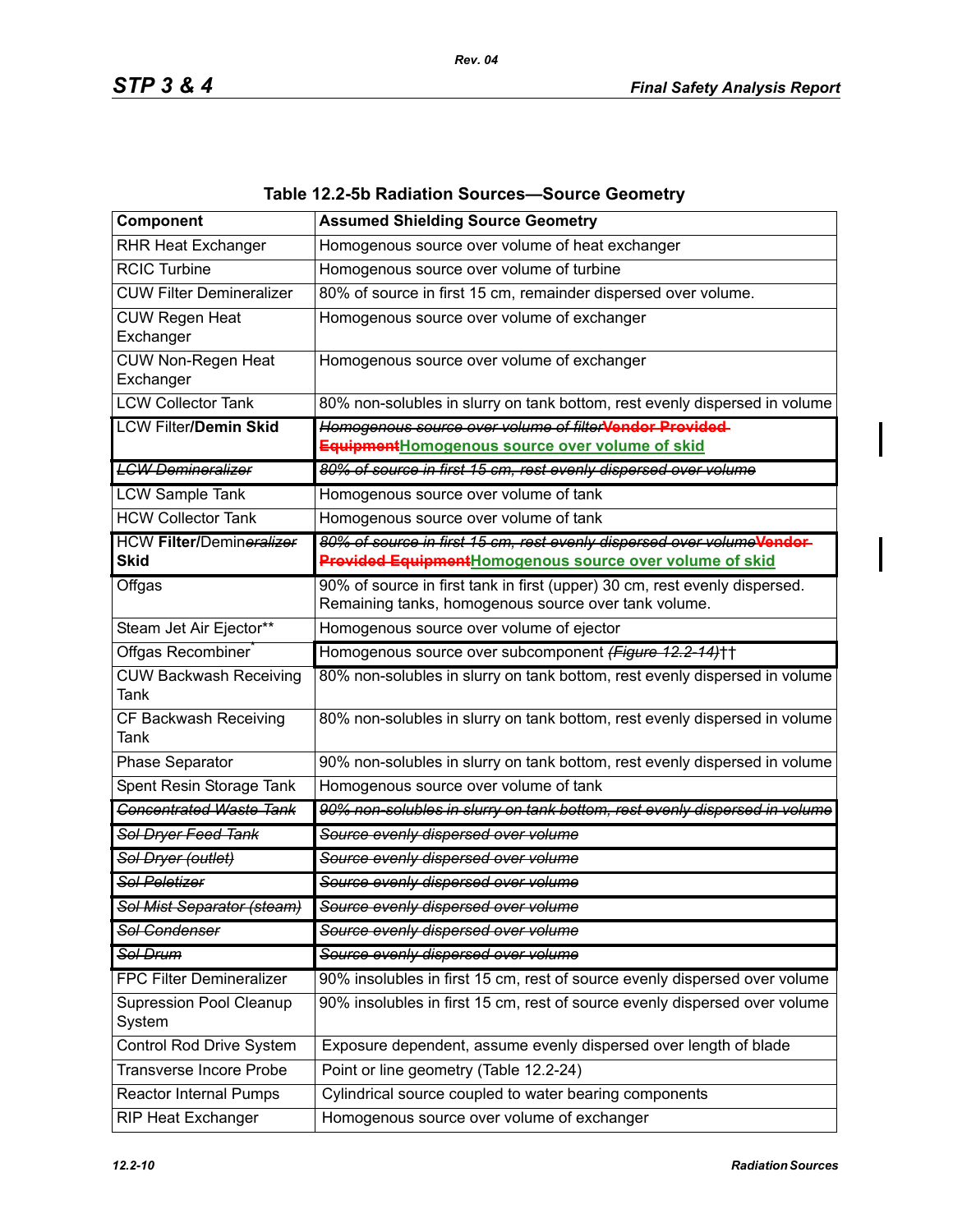| Component                                     | <b>Assumed Shielding Source Geometry</b>                                   |
|-----------------------------------------------|----------------------------------------------------------------------------|
| <b>Turbine Moisture</b><br>Separator/Reheater | Homogenous source over volume of exchanger                                 |
| <b>Turbine Condenser</b>                      | Homogenous source over volume of exchanger                                 |
| Condenser<br>Filter/Demineralizer             | Homogenous source over volume of exchanger                                 |
| Filter                                        | Source evenly dispersed over volume of filter                              |
| Demineralizer                                 | 90% insolubles in first 15 cm, rest of source evenly dispersed over volume |
| <b>SGTS Filter Train</b>                      | 90% particulates on HEPA filter, remaining on charcoal filter              |
| Spent Fuel Storage                            | Applicant <sup>***</sup>                                                   |
| <b>HSD Receiver Tank</b>                      | Homogenous source over volume of tank                                      |
| <b>HSD Sample Tank</b>                        | Homogenous source over volume of tank                                      |
| <b>LWRS Backwash</b><br><b>Receiving</b>      | Homogenous source over volume of tank                                      |
| <b>Chem Drain Tank</b>                        | Homogenous source over volume of tank                                      |
| <b>HCW Sample Tank</b>                        | Homogenous source over volume of tank                                      |

| Table 12.2-5b Radiation Sources-Source Geometry (Continued) |
|-------------------------------------------------------------|
|-------------------------------------------------------------|

*Rev. 04*

\*\* Radiation levels in SJAE and recombiner highly dependent upon power level. Actual measurements on SJAE condenser contact dose rate are 2x10– $^3$  Gy/h at 100% power and less than 5x10– $^2$ m Gy/h at 20% power.

†† See Offgas Recombiner Description, Section 11.3, use inventory for preheater, recombiner, condenser and cooler for recombiner inventory for shielding applications.

\*\*\* Applicant to develop spent fuel storage facilities design drawings showing the shielding source geometry.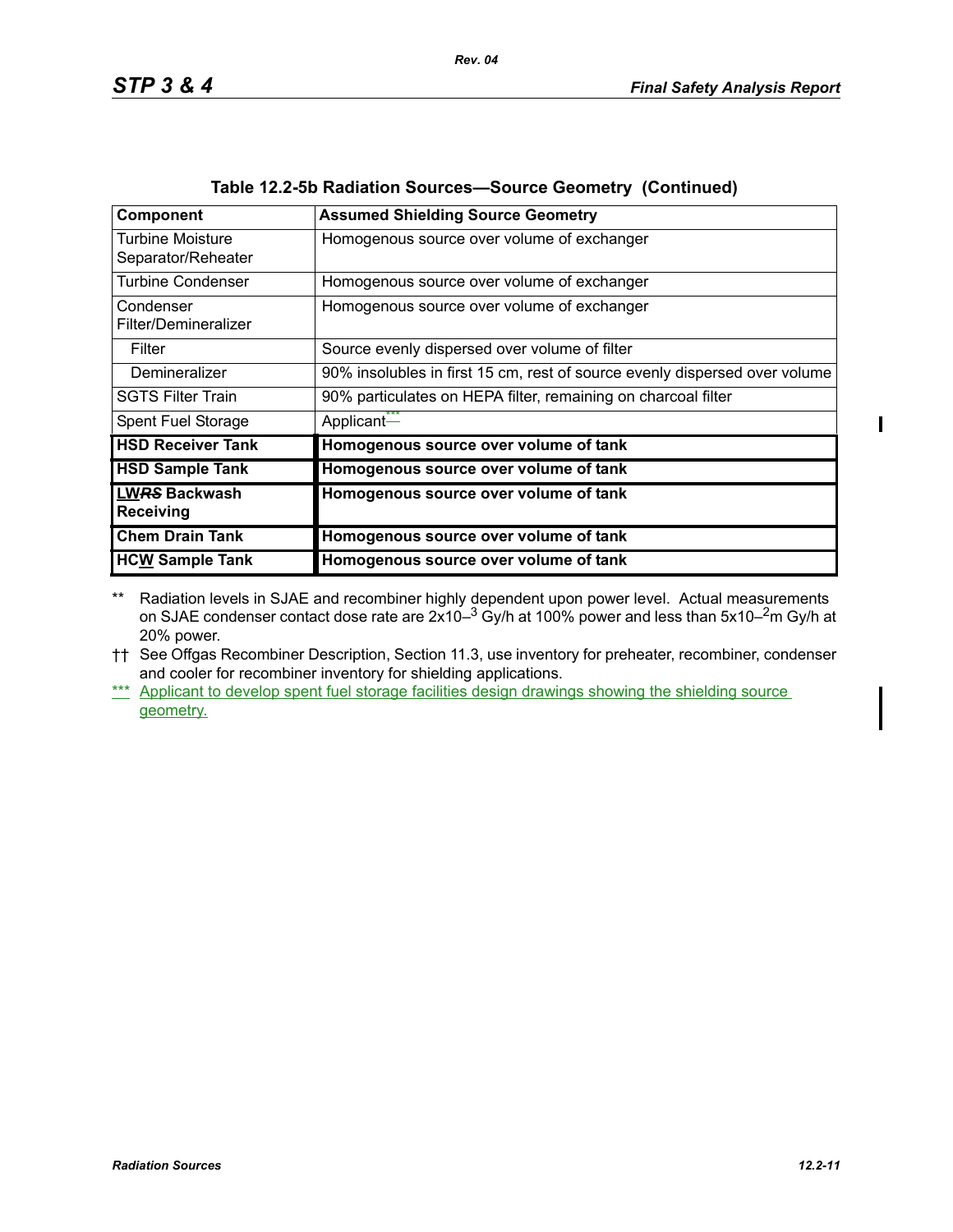# *12.2-12*

| Component                                                           | <b>Room Dimensions</b> |                  |                       | <b>Wall Thickness in Meters</b> |                       |                       |                             |                             |                                  |
|---------------------------------------------------------------------|------------------------|------------------|-----------------------|---------------------------------|-----------------------|-----------------------|-----------------------------|-----------------------------|----------------------------------|
|                                                                     | Length                 | <b>Width</b>     | Height                | East                            | West                  | <b>North</b>          | <b>South</b>                | <b>Floor</b>                | Ceiling                          |
| <b>RHR Heat Exchanger</b>                                           | 12.6                   | 5.6              | 5.6                   | 0.8                             | 0.6                   | 0.6                   | 0.6                         | Ground                      | 0.8                              |
| <b>RCIC Turbine</b>                                                 | 14.6                   | 7.8              | 5.6                   | 0.8                             | $\overline{2}$        | 0.6                   | 0.6                         | Ground                      | $\overline{0.8}$                 |
| <b>CUW Filter Demineralizer</b>                                     | $\overline{2.8}$       | 3                | 7.4                   | 0.8                             | 1                     | $\overline{0.8}$      | 1                           | 0.5                         | Hatch                            |
| <b>CUW Regen Heat Exchanger</b>                                     | 7.7                    | 3.6              | 6                     | 1.4                             | 1.4                   | $\mathbf 1$           | 1.4                         | 0.8                         | 0.5                              |
| <b>CUW Non-Regen Heat</b><br>Exchanger                              | 7.4                    | 4.4              | 5.6                   |                                 |                       | $\mathbf{1}$          | $1^{\dagger}$               | Ground                      | 0.8                              |
| <b>LCW Collector Tank (4 Tanks)</b>                                 | <b>4916</b>            | 415              | 13                    | 7.20.6                          | 0.80.6                | 0.80.9                | 7.20.9                      | Ground                      | 0.8                              |
| <b>LCW Filter/Demin Skid ***</b>                                    | <b>46.410</b>          | 70.68            | 83                    | 0.80.8                          | 0.80.8                | 0.80.8                | 0.80.8                      | 0.80.8                      | 0.80.8                           |
| <del>LCW Demineralizer<sup>1</sup>HCW</del><br>Filter/Demin Skid*** | <b>19.610</b>          | <b>10.68</b>     | $\overline{83}$       | 0.80.3                          | 0.80.3                | 0.80.3                | 0.80.3                      | 0.80.3                      | 0.80.3                           |
| <b>LCW Sample Tank (2 Tanks)</b>                                    | 497.4                  | $\frac{4015}{ }$ | 13                    | 7.20.6                          | 0.80.6                | 1.2                   | 0.80.6                      | Ground                      | 0.8                              |
| <b>HCW Collector Tank (3 Tanks-</b><br>L-Shape Room)                | 916                    | 71.215           | $\frac{5.413}{5.413}$ | 0.80.9                          | 0.80.6                | 0.80.9                | 7.20.9                      | Ground                      | 0.8                              |
| <del>HCW Demineralizer<sup>‡</sup></del>                            | 49.6                   | 10.6             | œ                     | $\overline{\theta.8}$           | $\overline{\theta.8}$ | $\overline{\theta.8}$ | $\overline{\theta \cdot 8}$ | $\overline{\theta \cdot 8}$ | $\overline{\theta \cdot \theta}$ |
| Offgas                                                              | 9.1                    | 11               | 16                    | 1                               | 1                     | 1                     | 1                           | 2.5                         | 1                                |
| Steam Jet Air Ejector<br>and Recombiner Room                        | 9.1                    | 14.2             | $\overline{7}$        | 1                               |                       | $\mathbf 1$           | 1                           | 1                           |                                  |
| <b>CUW Backwash Receiving</b><br><b>Tank</b>                        | 6.6                    | 7.4              | 5.6                   | 1                               | 0.8                   | 0.8                   | 1                           | Ground                      | 0.8                              |
| CF Backwash Receiving Tank                                          | $5\overline{5}$        | 5                | $\overline{25}$       | 1                               |                       | 1                     | 1                           | 2.5                         | <b>Hatch</b>                     |
| Phase Separator (2 Tanks-2<br>Rooms)                                | $\frac{465.4}{5}$      | 8.48.6           | 4.613                 | 0.81.2                          | 0.81.2                | 0.80.6                | 1.2                         | 0.8Ground                   | 0.8                              |
| <b>Spent Resin Storage Tank</b>                                     | 6.4                    | 6.4              | 4.6                   | $\overline{\theta.8}$           | $\overline{\theta.8}$ | 0.8                   | $\overline{\theta.8}$       | $\overline{\theta.8}$       | $\overline{\theta.8}$            |
| <b>Concentrated Waste Tank</b>                                      | 4.6                    | $\overline{5}$   | 5.4                   | 0.8                             | 0.8                   | 4.2                   | $\overline{0.8}$            | Ground                      | 0.8                              |

Radiation Sources *Radiation Sources*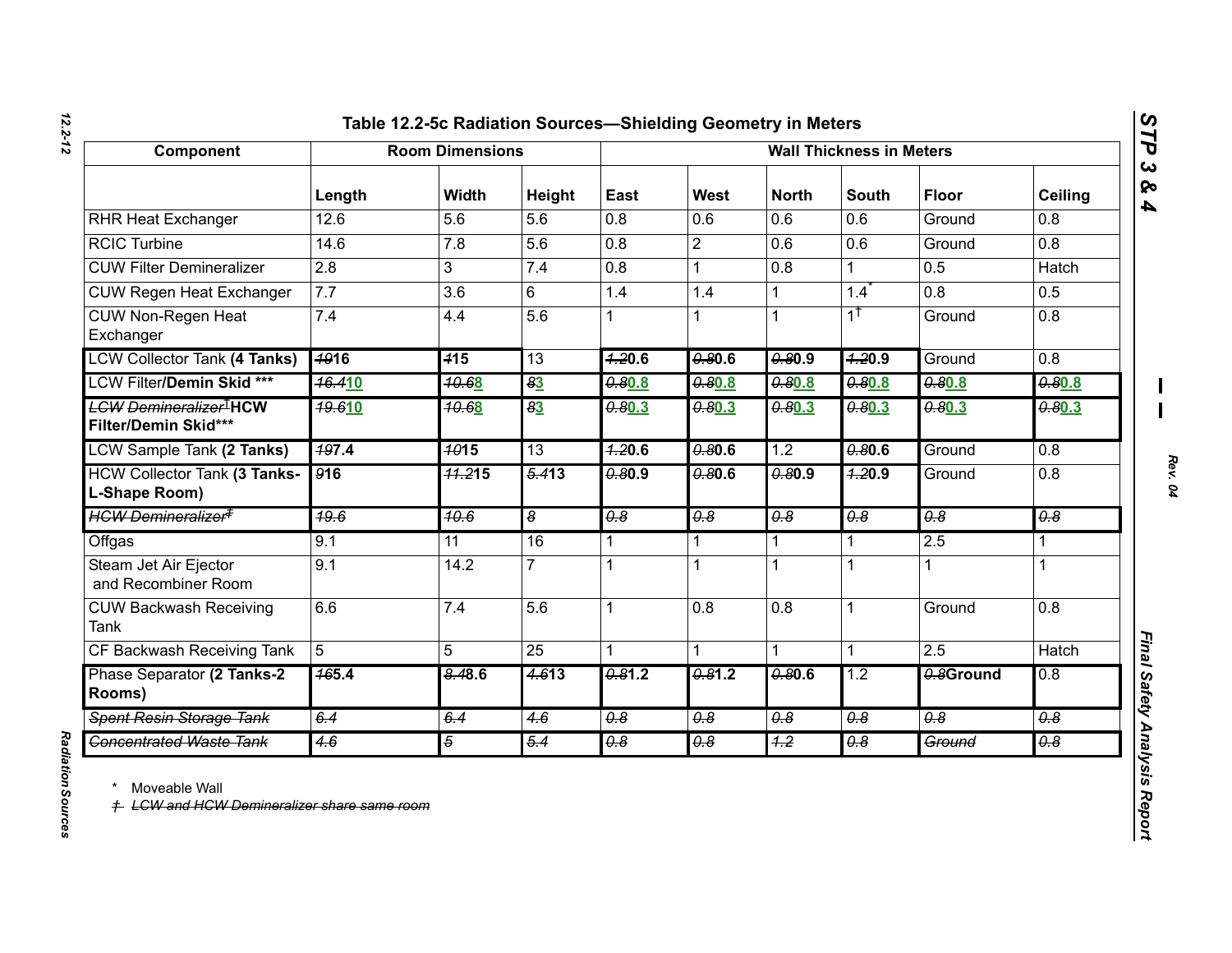| Component                               | <b>Room Dimensions</b> |                  |                                  |                                  | <b>Wall Thickness in Meters</b>  |                       |                       |                                  |                                  |  |
|-----------------------------------------|------------------------|------------------|----------------------------------|----------------------------------|----------------------------------|-----------------------|-----------------------|----------------------------------|----------------------------------|--|
|                                         | Length                 | <b>Width</b>     | Height                           | East                             | <b>West</b>                      | <b>North</b>          | <b>South</b>          | <b>Floor</b>                     | Ceiling                          |  |
| Sol Dryer Feed Tank                     | 9.4                    | 7.2              | 6.2                              | 0.8                              | 0.8                              | $\overline{\theta.8}$ | 0.8                   | $\overline{\theta.8}$            | $\overline{\theta.8}$            |  |
| So Dryer (outlet) <sup>†</sup>          | 9.2                    | 5.2              | $\overline{\boldsymbol{\delta}}$ | 0.8                              | 0.8                              | 0.8                   | $\overline{\theta.8}$ | 0.8                              | 0.8                              |  |
| <b>Sol Peletizer</b>                    | 9.2                    | 5.2              | 6.8                              | $\overline{\theta \cdot \theta}$ | $\overline{\theta \cdot \theta}$ | $\overline{\theta.8}$ | 0.8                   | $\overline{\theta \cdot \theta}$ | $\overline{\theta \cdot \theta}$ |  |
| Sol Mist Separator (steam) <sup>+</sup> | 9.2                    | 5.2              | $\overline{\bullet}$             | $\overline{\theta.8}$            | $\overline{\theta.8}$            | $\overline{\theta.8}$ | $\overline{\theta.8}$ | $\overline{\theta.8}$            | $\theta$ .8                      |  |
| <b>Sol Condenser</b>                    | 4.2                    | 7.2              | 6.2                              | $\overline{0.8}$                 | $\overline{0.8}$                 | $\overline{0.8}$      | $\overline{0.8}$      | 0.8                              | 0.8                              |  |
| <b>Sol Drum</b>                         | $\overline{3.2}$       | $\overline{3}$   | $\overline{\bullet}$             | $\overline{\theta.8}$            | 0.8                              | $\overline{\theta.8}$ | $\overline{\theta.8}$ | 0.8                              | $\theta$ .8                      |  |
| <b>FPC Filter Demineralizer</b>         | $\overline{3.2}$       | $\overline{3.2}$ | 7.4                              | $\overline{0.8}$                 |                                  | 0.8                   | 0.8                   | 0.5                              | <b>Hatch</b>                     |  |
| <b>Suppression Pool Cleanup Sys</b>     | 3.2                    | $\overline{3.2}$ | 7.4                              | 0.5                              | 0.8                              | 0.8                   | $\overline{0.8}$      | 0.5                              | <b>Hatch</b>                     |  |
| Control Rod Drive System*               | 7.6                    | 33.4             | 5.8                              | 0.6                              | 0.6                              | 0.6                   | 0.6                   | 0.8                              | 0.6                              |  |
| <b>Transverse Incore Probe</b>          | $\overline{4}$         | $\overline{7.3}$ | $\overline{2.7}$                 | 1                                |                                  |                       | 1                     | Mezz                             | 0.6                              |  |
| Reactor Internal Pumps**                | 8.2                    | 8.5              | 5.8                              | 0.6                              | 0.6                              | 0.6                   | 0.6                   | 0.8                              | 0.6                              |  |
| <b>RIP Heat Exchanger</b>               | Primary<br>Containment |                  |                                  |                                  |                                  |                       |                       |                                  |                                  |  |
| Turbine Moisture Sep/Reheater           | 12.4                   | 47.6             | 8.5                              | $\mathbf{1}$                     |                                  | 1                     | 1                     | 1                                | 1                                |  |
| <b>Turbine Condenser</b>                | 14.2                   | $\overline{36}$  | $\overline{25}$                  | $\overline{3.5}$                 | 2.5                              | 1                     |                       | 2.5                              | Turbine                          |  |
| <b>Condenser Filter</b>                 | 5                      | 21.1             | 8                                | $2.5$ <sup>T</sup>               |                                  | 1                     | 1                     | 1                                | Hatch                            |  |
| <b>Condenser Demineralizer</b>          | 9.8                    | 17.3             | 9                                | 1                                |                                  |                       | 1.6                   | 1                                |                                  |  |
| <b>SGTS Filter Train</b>                | 14.4                   | 5                | 8.2                              | 0.2                              | 0.5                              | 0.2                   | 0.2                   | $\overline{2}$                   | 0.6                              |  |
| Spent Fuel Storage                      | 9.4                    | 14               | 4.1                              | $\overline{2}$                   | $\overline{2}$                   | $\overline{2}$        | $\overline{2}$        | $\overline{2}$                   | $7.4***$                         |  |
| <b>HSD Receiver Tank</b>                | 7.7                    | 7.2              | 6.2                              | 0.6                              | 0.6                              | 0.6                   | 0.9                   | Ground                           | 0.6                              |  |
| <b>HSD Sample Tank</b>                  | 7.7                    | 7.2              | 6.2                              | 0.6                              | 0.6                              | 0.6                   | 0.9                   | $\overline{0.6}$                 | 0.8                              |  |
| <b>LWRS Backwash Receiving</b>          | 5.6                    | 8.3              | $\overline{13}$                  | 0.6                              | 1.2                              | 0.6                   | $\overline{1.2}$      | Ground                           | 0.8                              |  |
| <b>Chem Drain Collector Tank</b>        | 4.4                    | 3.7              | 3.1                              | 0.6                              | 0.6                              | 0.6                   | 0.6                   | 0.6                              | 0.6                              |  |
| <b>HCW Sample Tank (2 Tanks)</b>        | 15                     | 7.7              | 13                               | 0.9                              | 0.6                              | 1.2                   | 0.6                   | <b>Ground</b>                    | 0.8                              |  |

*STP 3 & 4*

12.2-13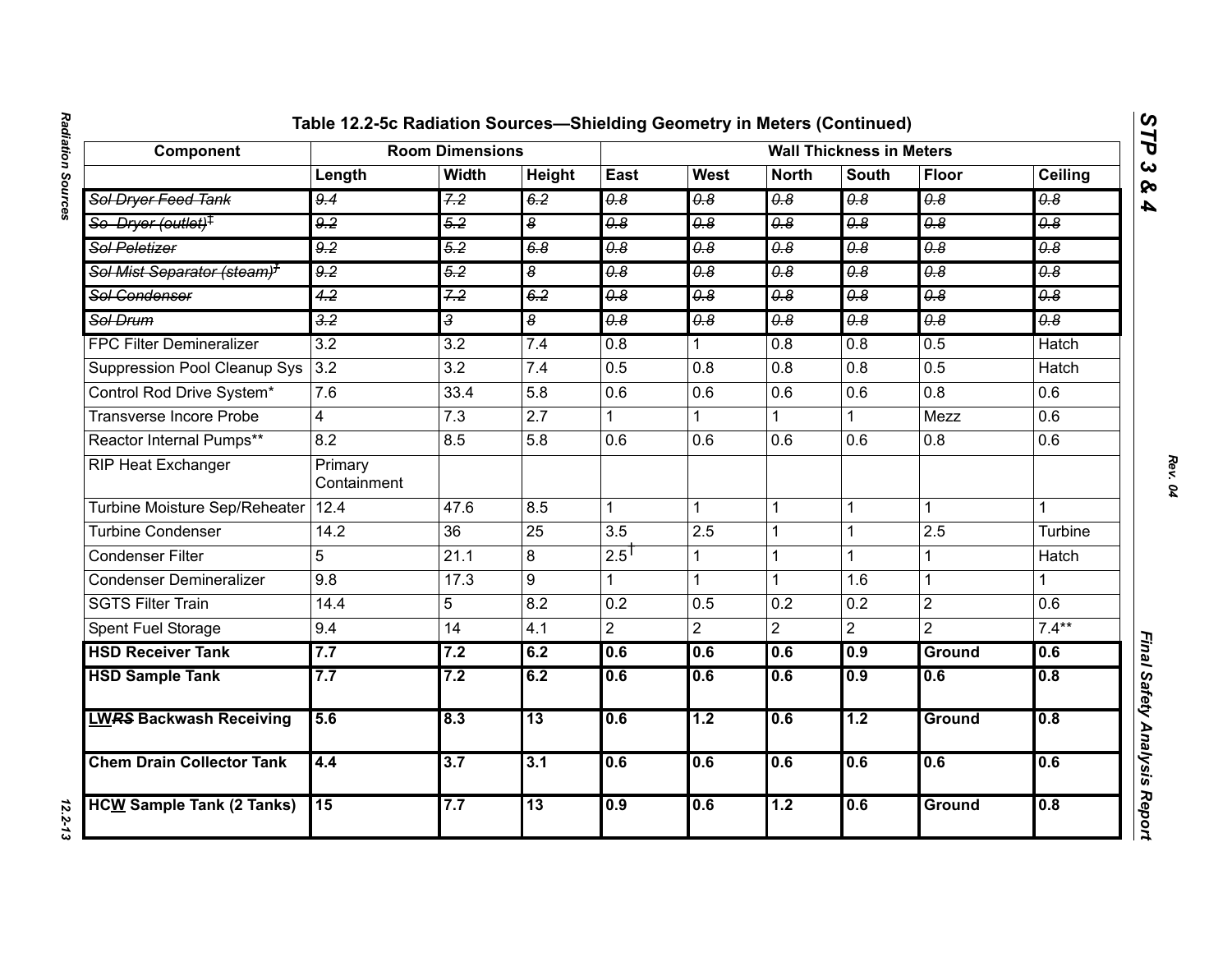| Component                                                                                                                                                                                                                                                                                                                                                                                                                                                            | <b>Room Dimensions</b> |              |        | <b>Wall Thickness in Meters</b> |             |              |       |              |                |
|----------------------------------------------------------------------------------------------------------------------------------------------------------------------------------------------------------------------------------------------------------------------------------------------------------------------------------------------------------------------------------------------------------------------------------------------------------------------|------------------------|--------------|--------|---------------------------------|-------------|--------------|-------|--------------|----------------|
|                                                                                                                                                                                                                                                                                                                                                                                                                                                                      | Length                 | <b>Width</b> | Height | East                            | <b>West</b> | <b>North</b> | South | <b>Floor</b> | <b>Ceiling</b> |
| <b>Spent Resin Storage Tank</b>                                                                                                                                                                                                                                                                                                                                                                                                                                      |                        |              |        |                                 |             |              |       |              |                |
| <b>Tank A</b>                                                                                                                                                                                                                                                                                                                                                                                                                                                        | 5.2                    | 6.4          | 10.1   | 0.9                             | 0.9         | 0.9          | 0.9   | Ground       | 0.6            |
| <b>Tank B</b>                                                                                                                                                                                                                                                                                                                                                                                                                                                        | 5.2                    | 5.2          | 10.1   | 0.9                             | 0.9         | 1.2          | 0.9   | Ground       | 0.6            |
| *** The LCW and HCW Filter Demineralizer Skids will be, identified as "LRW System Skids", are vendor provided. They will be located on the ground floor<br>elevation, 10700 (See Fig. 1.2-23C), The vendor will provide the skids with shielding adequate to maintain the Room, 6381, as a Radiation Zone C. The<br>room dimensions provided are approximate since the shield walls will be movable and the final arrangement will depend on the equipment provided. |                        |              |        |                                 |             |              |       |              |                |

*Radiation Sources* 

Radiation Sources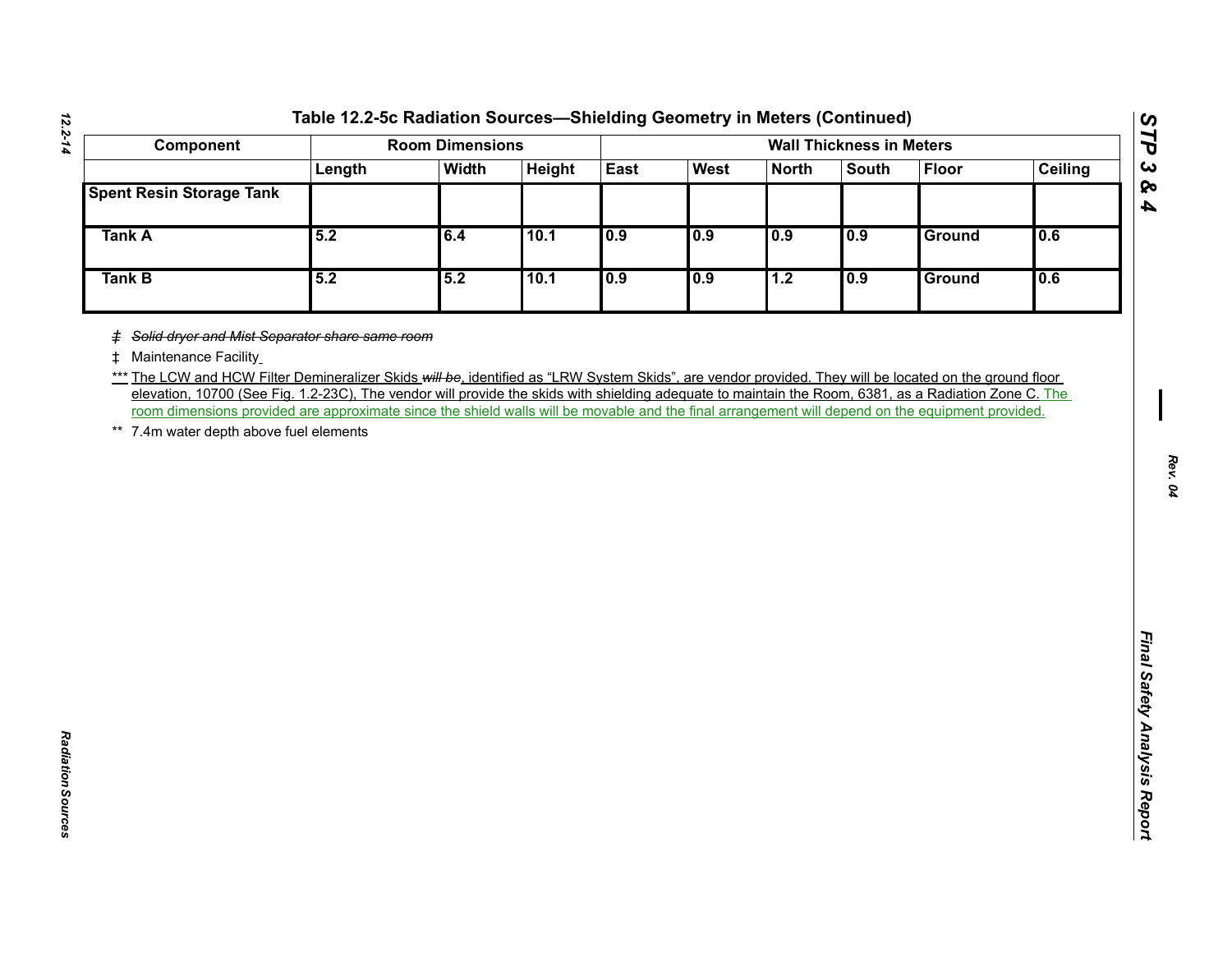| Source volume=   |                 | $3.7 \text{ m}^3$      |                 |                |                          |                   |                 |
|------------------|-----------------|------------------------|-----------------|----------------|--------------------------|-------------------|-----------------|
| <b>Total MBq</b> |                 | 1.94E+08               |                 |                |                          |                   |                 |
|                  |                 | <b>Soluble fission</b> |                 |                | <b>Insoluble fission</b> | <b>Activation</b> |                 |
|                  | <b>Halogens</b> |                        | <b>Products</b> |                | <b>Products</b>          |                   | <b>Products</b> |
| <b>Isotope</b>   | <b>MBq</b>      | <b>Isotope</b>         | <b>MBq</b>      | <b>Isotope</b> | <b>MBq</b>               | <b>Isotope</b>    | <b>MBq</b>      |
| $I - 131$        | 2.41E+07        | <b>Rb-89</b>           | $2.82E + 04$    | $Y-91$         | 3.66E+05                 | <b>Na-24</b>      | $5.01E + 06$    |
| $I-132$          | 3.06E+06        | <b>Sr-89</b>           | 9.40E+05        | $Y-92$         | 7.37E+05                 | P-32              | 1.32E+06        |
| $I-133$          | $2.20E+07$      | <b>Sr-90</b>           | 7.27E+04        | $Y-93$         | 1.36E+06                 | $Cr-51$           | 4.99E+07        |
| $I-134$          | $2.01E + 06$    | $Y-90$                 | 7.27E+04        | Zr-95          | 7.41E+04                 | Mn-54             | 7.12E+05        |
| $I-135$          | $9.52E + 06$    | <b>Sr-91</b>           | $1.27E + 06$    | <b>Nb-95</b>   | 7.41E+04                 | Mn-56             | 4.44E+06        |
|                  |                 | <b>Sr-92</b>           | 9.76E+05        | <b>Ru-103</b>  | 1.73E+05                 | <b>Co-58</b>      | 1.87E+06        |
|                  |                 | <b>Mo-99</b>           | 4.05E+06        | <b>Rh-103m</b> | 1.73E+05                 | $Co-60$           | 4.10E+06        |
|                  |                 | <b>Tc-99m</b>          | 4.05E+06        | <b>Ru-106</b>  | 3.11E+04                 | Fe-55             | 5.41E+06        |
|                  |                 | Te-129m                | 3.36E+05        | <b>Rh-106</b>  | 3.11E+04                 | Fe-59             | 2.73E+05        |
|                  |                 | Te-131m                | $9.27E + 04$    | La-140         | $2.51E + 06$             | <b>Ni-63</b>      | $1.03E + 07$    |
|                  |                 | Te-132                 | 2.37E+05        | Ce-141         | 2.58E+05                 | <b>Cu-64</b>      | 1.22E+07        |
|                  |                 | <b>Cs-134</b>          | $1.54E + 05$    | Ce-144         | 3.09E+04                 | $Zn-65$           | 2.00E+06        |
|                  |                 | <b>Cs-136</b>          | 6.44E+04        | Pr-143         | 3.09E+04                 | Ag-110m           | 1.00E+04        |
|                  |                 | <b>Cs-137</b>          | $4.23E + 05$    |                |                          | W-187             | 2.28E+05        |
|                  |                 | <b>Cs-138</b>          | 2.07E+05        |                |                          |                   |                 |
|                  |                 | <b>Ba-140</b>          | $2.51E + 06$    |                |                          |                   |                 |
|                  |                 | <b>Np-239</b>          | 1.44E+07        |                |                          |                   |                 |
| <b>Total</b>     | $6.06E + 07$    | <b>Total</b>           | $2.98E + 07$    | <b>Total</b>   | $5.85E + 06$             | <b>Total</b>      | 9.77E+07        |

### **Table 12.2-9 CUW Filter Demineralizer**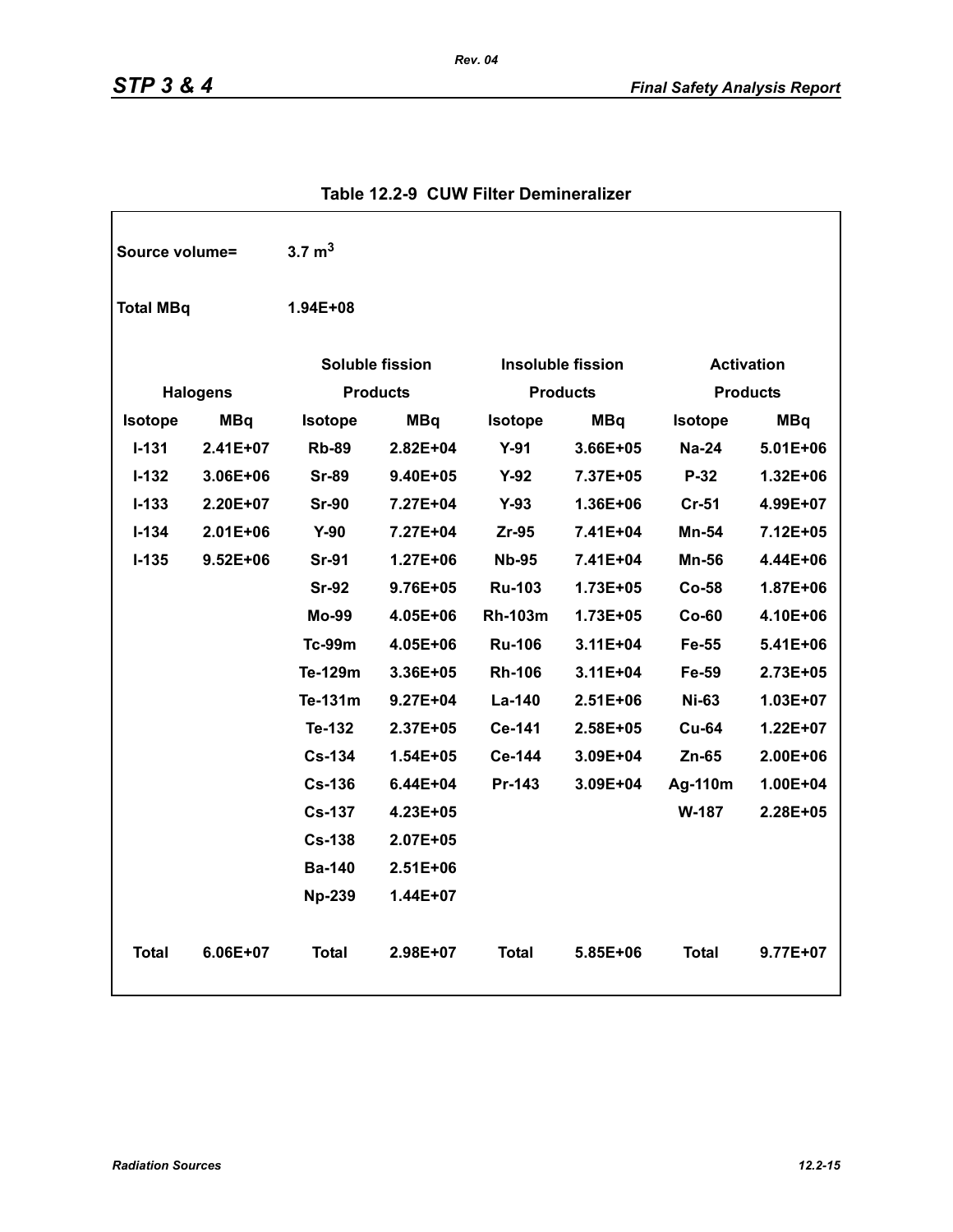|                            | Source volume = $140 \text{ m}^3$ |                |                        |                |                          |                |                   |  |  |  |
|----------------------------|-----------------------------------|----------------|------------------------|----------------|--------------------------|----------------|-------------------|--|--|--|
| <b>Total MBq: 7.40E+05</b> |                                   |                |                        |                |                          |                |                   |  |  |  |
|                            | <b>Halogens</b>                   |                | <b>Soluble Fission</b> |                | <b>Insoluble Fission</b> |                | <b>Activation</b> |  |  |  |
|                            |                                   |                | <b>Products</b>        |                | <b>Products</b>          |                | <b>Products</b>   |  |  |  |
| Isotope                    | <b>MBq</b>                        | <b>Isotope</b> | <b>MBq</b>             | <b>Isotope</b> | <b>MBq</b>               | <b>Isotope</b> | <b>MBq</b>        |  |  |  |
| $I - 131$                  | $2.03E + 04$                      | <b>Rb-89</b>   | $9.42E + 01$           | $Y-91$         | 2.97E+04                 | <b>Na-24</b>   | 1.29E+04          |  |  |  |
| $I - 132$                  | 8.06E+03                          | <b>Sr-89</b>   | $2.11E + 03$           | $Y-92$         | 2.32E+03                 | P-32           | 2.65E+03          |  |  |  |
| $I - 133$                  | 5.54E+04                          | <b>Sr-90</b>   | 2.67E+02               | $Y-93$         | 2.72E+04                 | $Cr-51$        | 1.04E+05          |  |  |  |
| $I - 134$                  | 5.28E+03                          | $Y-90$         | 2.67E+02               | $Zr-95$        | 6.03E+03                 | Mn-54          | $2.21E + 03$      |  |  |  |
| $I-135$                    | 2.50E+04                          | <b>Sr-91</b>   | 3.33E+03               | <b>Nb-95</b>   | 6.03E+03                 | <b>Mn-56</b>   | 1.17E+04          |  |  |  |
|                            |                                   | <b>Sr-92</b>   | 2.57E+03               | <b>Ru-103</b>  | 1.38E+04                 | $Co-58$        | 4.43E+03          |  |  |  |
|                            |                                   | <b>Mo-99</b>   | 8.86E+03               | <b>Rh-103m</b> | 1.38E+04                 | $Co-60$        | 1.47E+04          |  |  |  |
|                            |                                   | <b>Tc-99m</b>  | 8.86E+03               | <b>Ru-106</b>  | 2.69E+03                 | Fe-55          | 1.09E+04          |  |  |  |
|                            |                                   | Te-129m        | 7.13E+02               | <b>Rh-106</b>  | 2.69E+03                 | Fe-59          | $6.02E + 02$      |  |  |  |
|                            |                                   | Te-131m        | 2.25E+02               | La-140         | 1.89E+05                 | <b>Ni-63</b>   | 3.79E+04          |  |  |  |
|                            |                                   | Te-132         | 5.09E+02               | Ce-141         | 2.04E+04                 | <b>Cu-64</b>   | 3.17E+04          |  |  |  |
|                            |                                   | <b>Cs-134</b>  | 4.00E+02               | Ce-144         | 2.66E+03                 | Zn-65          | 6.00E+03          |  |  |  |
|                            |                                   | <b>Cs-136</b>  | 1.35E+02               | Pr-143         | 2.66E+03                 | Ag-110m        | 3.01E+01          |  |  |  |
|                            |                                   | <b>Cs-137</b>  | 1.22E+03               |                |                          | W-187          | 5.66E+02          |  |  |  |
|                            |                                   | <b>Cs-138</b>  | 5.46E+02               |                |                          |                |                   |  |  |  |
|                            |                                   | <b>Ba-140</b>  | 5.04E+03               |                |                          |                |                   |  |  |  |
|                            |                                   | <b>Np-239</b>  | 3.20E+04               |                |                          |                |                   |  |  |  |
| <b>Total</b>               | 1.14E+05                          | <b>Total</b>   | 6.72E+04               | <b>Total</b>   | 3.19E+05                 | <b>Total</b>   | 2.40E+05          |  |  |  |

# **Table 12.2-13a Liquid Radwaste Component Inventories-LCW Collector Tank**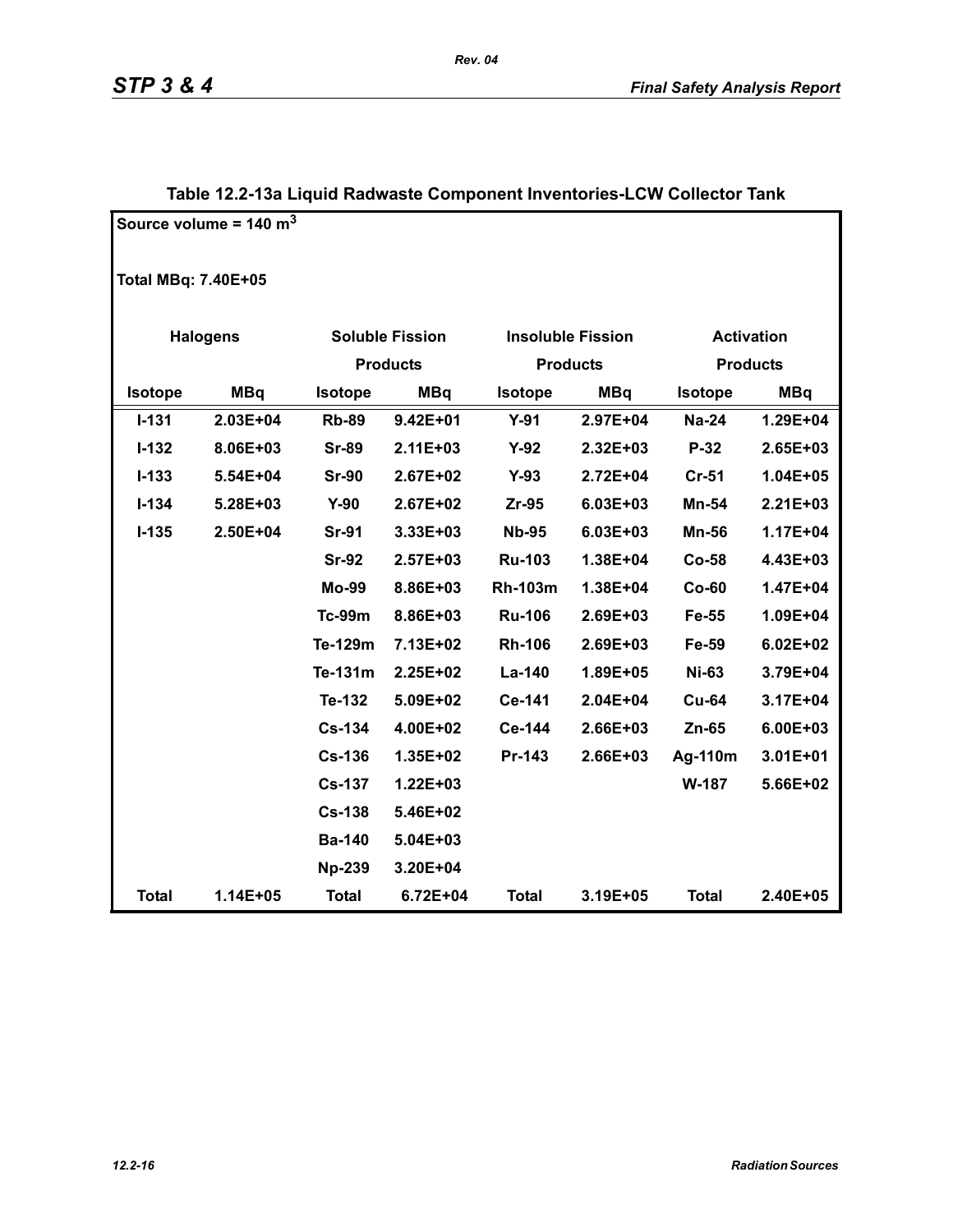| <b>Source Volume</b> |              | $1.42 \text{ m}^3$ |                                           |                |                                             |                |                            |
|----------------------|--------------|--------------------|-------------------------------------------|----------------|---------------------------------------------|----------------|----------------------------|
| <b>Total MBq</b>     |              | $6.52E + 06$       |                                           |                |                                             |                |                            |
| <b>Halogens</b>      |              |                    | <b>Soluble Fission</b><br><b>Products</b> |                | <b>Insoluble Fission</b><br><b>Products</b> |                | <b>Activation Products</b> |
| <b>Isotope</b>       | <b>MBq</b>   | <b>Isotope</b>     | <b>MBq</b>                                | <b>Isotope</b> | MBq                                         | <b>Isotope</b> | <b>MBq</b>                 |
| $1 - 131$            | 3.64E+05     | Rb-89              | 1.39E+03                                  | $Y-91$         | $3.20E + 04$                                | $Na-24$        | $6.69E + 04$               |
| $1 - 132$            | 7.31E+04     | Sr-89              | 4.14E+04                                  | <u>Y-92</u>    | 3.02E+04                                    | $P-32$         | 2.56E+04                   |
| $1 - 133$            | 2.79E+05     | Sr-90              | 1.36E+04                                  | $Y-93$         | $2.03E + 04$                                | $Cr-51$        | 1.48E+06                   |
| $1 - 134$            | $5.55E + 04$ | $Y-90$             | 1.36E+04                                  | Zr-95          | 4.12E+03                                    | <u>Mn-54</u>   | 9.25E+04                   |
| $1 - 135$            | 1.65E+05     | Sr-91              | 1.94E+04                                  | Nb-95          | $6.09E + 03$                                | <u>Mn-56</u>   | 1.02E+05                   |
|                      |              | Sr-92              | 2.24E+04                                  | Ru-103         | $6.51E + 03$                                | $Co-58$        | 1.09E+05                   |
|                      |              | Mo-99              | 4.79E+04                                  | Rh-103m        | $6.52E + 03$                                | $Co-60$        | 7.36E+05                   |
|                      |              | <b>Tc-99m</b>      | 4.70E+04                                  | Ru-106         | 4.30E+03                                    | Fe-55          | $1.71E + 06$               |
|                      |              | Te-129m            | 1.13E+04                                  | Rh-106         | 4.30E+03                                    | Fe-59          | 1.12E+04                   |
|                      |              | Te-131m            | 1.13E+03                                  | La-140         | $5.22E + 04$                                | Ni-63          | 1.89E+03                   |
|                      |              | Te-132             | 2.84E+02                                  | Ce-141         | 8.48E+03                                    | Cu-64          | 1.68E+05                   |
|                      |              | Cs-134             | 2.94E+04                                  | Ce-144         | 3.93E+03                                    | $Zn-65$        | 2.42E+05                   |
|                      |              | Cs-136             | 1.36E+03                                  | $Pr-144$       | 3.93E+03                                    | Ag-110m        | 1.19E+03                   |
|                      |              | Cs-137             | $9.41E + 04$                              |                |                                             | W-187          | 2.79E+03                   |
|                      |              | Ba-137m            | 8.79E+04                                  |                |                                             |                |                            |
|                      |              | $Cs - 138$         | $5.62E + 03$                              |                |                                             |                |                            |
|                      |              | Ba-140             | 4.63E+04                                  |                |                                             |                |                            |
|                      |              | Np-239             | 1.71E+05                                  |                |                                             |                |                            |
| <b>TOTAL</b>         | 9.37E+05     | <b>TOTAL</b>       | $6.55E + 05$                              | <b>TOTAL</b>   | 1.83E+05                                    | <b>TOTAL</b>   | 4.75E+06                   |

# **Table 12.2-13b Liquid Radwaste Component Inventories-LCW Filter/Demin SkidNot Used**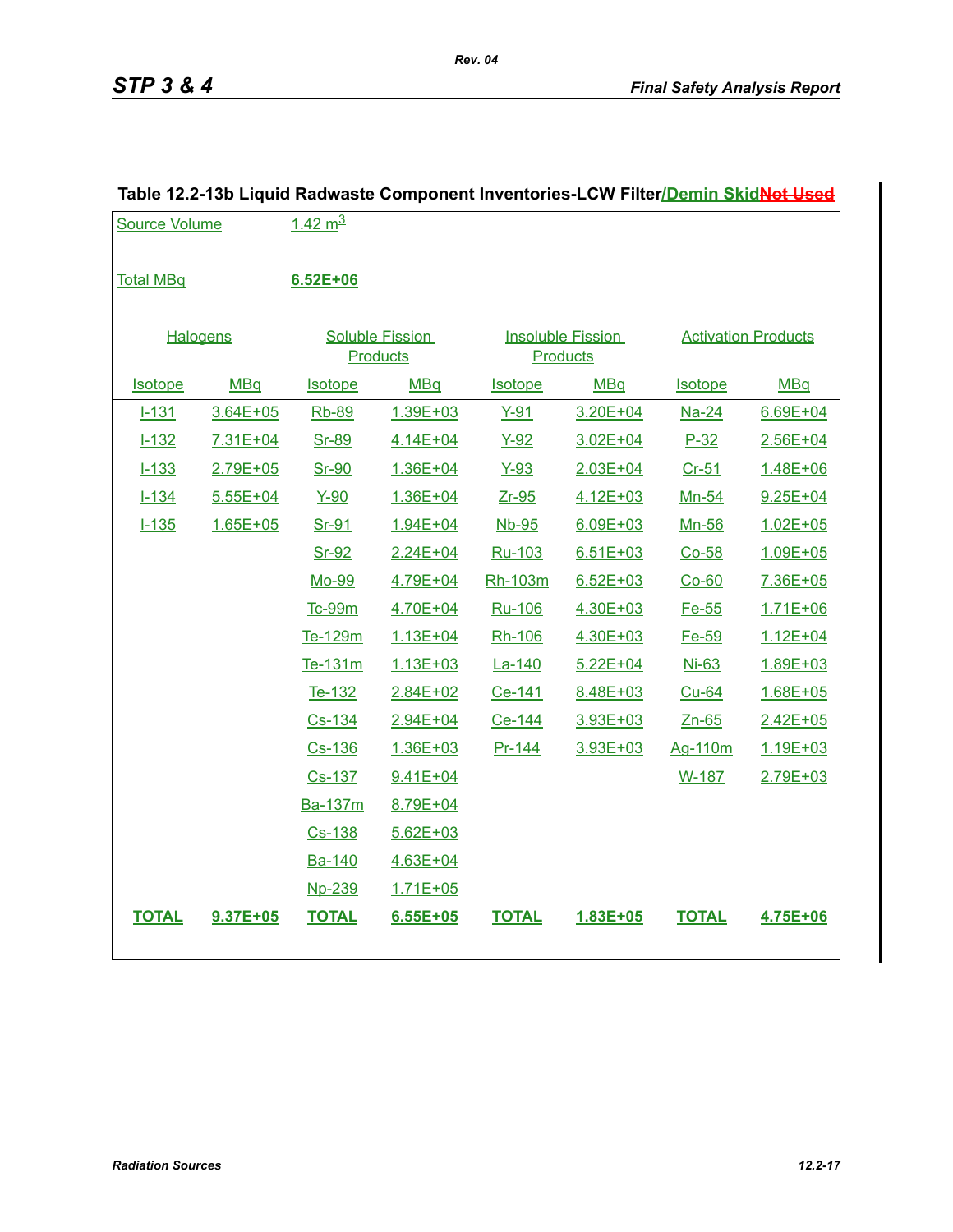### **Table 12.2-13c** *Liquid Radwaste Component Inventories-LCW Demineralizer* **Not Used**

|                                     | Source volume = $140 \text{ m}^3$ |                |                        |                |                          |                |                   |
|-------------------------------------|-----------------------------------|----------------|------------------------|----------------|--------------------------|----------------|-------------------|
| <b>Total MBq:</b><br>5.84E+24.12E+6 |                                   |                |                        |                |                          |                |                   |
|                                     | <b>Halogens</b>                   |                | <b>Soluble Fission</b> |                | <b>Insoluble Fission</b> |                | <b>Activation</b> |
|                                     |                                   |                | <b>Products</b>        |                | <b>Products</b>          |                | <b>Products</b>   |
| <b>Isotope</b>                      | <b>MBq</b>                        | <b>Isotope</b> | <b>MBq</b>             | <b>Isotope</b> | <b>MBq</b>               | <b>Isotope</b> | <b>MBq</b>        |
| $I-131$                             | $1.82E + 01$                      | <b>Rb-89</b>   | 5.63E-03               | $Y-91$         | $2.92E + 01$             | <b>Na-24</b>   | 4.30E+00          |
| $I-132$                             | 4.35E-01                          | <b>Sr-89</b>   | 2.07E+00               | $Y-92$         | 1.94E-01                 | P-32           | 2.49E+00          |
| $I-133$                             | 2.37E+01                          | <b>Sr-90</b>   | 2.67E-01               | $Y-93$         | 6.43E+00                 | <b>Cr-51</b>   | 1.01E+02          |
| $I - 134$                           | 1.09E-01                          | $Y-90$         | 2.67E-01               | $Zr-95$        | 5.95E+00                 | <b>Mn-54</b>   | 2.20E+00          |
| $I-135$                             | 3.90E+00                          | <b>Sr-91</b>   | 7.37E-01               | <b>Nb-95</b>   | 5.95E+00                 | <b>Mn-56</b>   | 7.12E-01          |
|                                     |                                   | <b>Sr-92</b>   | 1.64E-01               | <b>Ru-103</b>  | 1.35E+01                 | Co-58          | 4.37E+00          |
|                                     |                                   | <b>Mo-99</b>   | 6.54E+00               | <b>Rh-103m</b> | 1.35E+01                 | Co-60          | 1.47E+01          |
|                                     |                                   | <b>Tc-99m</b>  | 6.54E+00               | <b>Ru-106</b>  | $2.68E + 00$             | Fe-55          | $9.91E + 00$      |
|                                     |                                   | Te-129m        | 6.95E-01               | <b>Rh-106</b>  | 2.68E+00                 | Fe-59          | 5.90E-01          |
|                                     |                                   | Te-131m        | 1.20E-01               | La-140         | 1.76E+02                 | <b>Ni-63</b>   | 3.79E+01          |
|                                     |                                   | Te-132         | 3.93E-01               | Ce-141         | 1.99E+01                 | <b>Cu-64</b>   | $9.22E + 00$      |
|                                     |                                   | $Cs-134$       | 3.99E+00               | Ce-144         | $2.65E+00$               | Zn-65          | 5.98E+00          |
|                                     |                                   | <b>Cs-136</b>  | 1.26E+00               | Pr-143         | 2.65E+00                 | Ag-110m        | 3.00E-02          |
|                                     |                                   | <b>Cs-137</b>  | 1.22E+01               |                |                          | W-187          | 2.65E-01          |
|                                     |                                   | <b>Cs-138</b>  | 6.92E-02               |                |                          |                |                   |
|                                     |                                   | <b>Ba-140</b>  | 4.71E+00               |                |                          |                |                   |
|                                     |                                   | <b>Np-239</b>  | 2.25E+01               |                |                          |                |                   |
| <b>Total</b>                        | 4.63E+01                          | <b>Total</b>   | $6.25E + 01$           | <b>Total</b>   | $2.82E + 02$             | <b>Total</b>   | 1.93E+02          |

# **Table 12.2-13d Liquid Radwaste Component Inventories-LCW Sample Tank**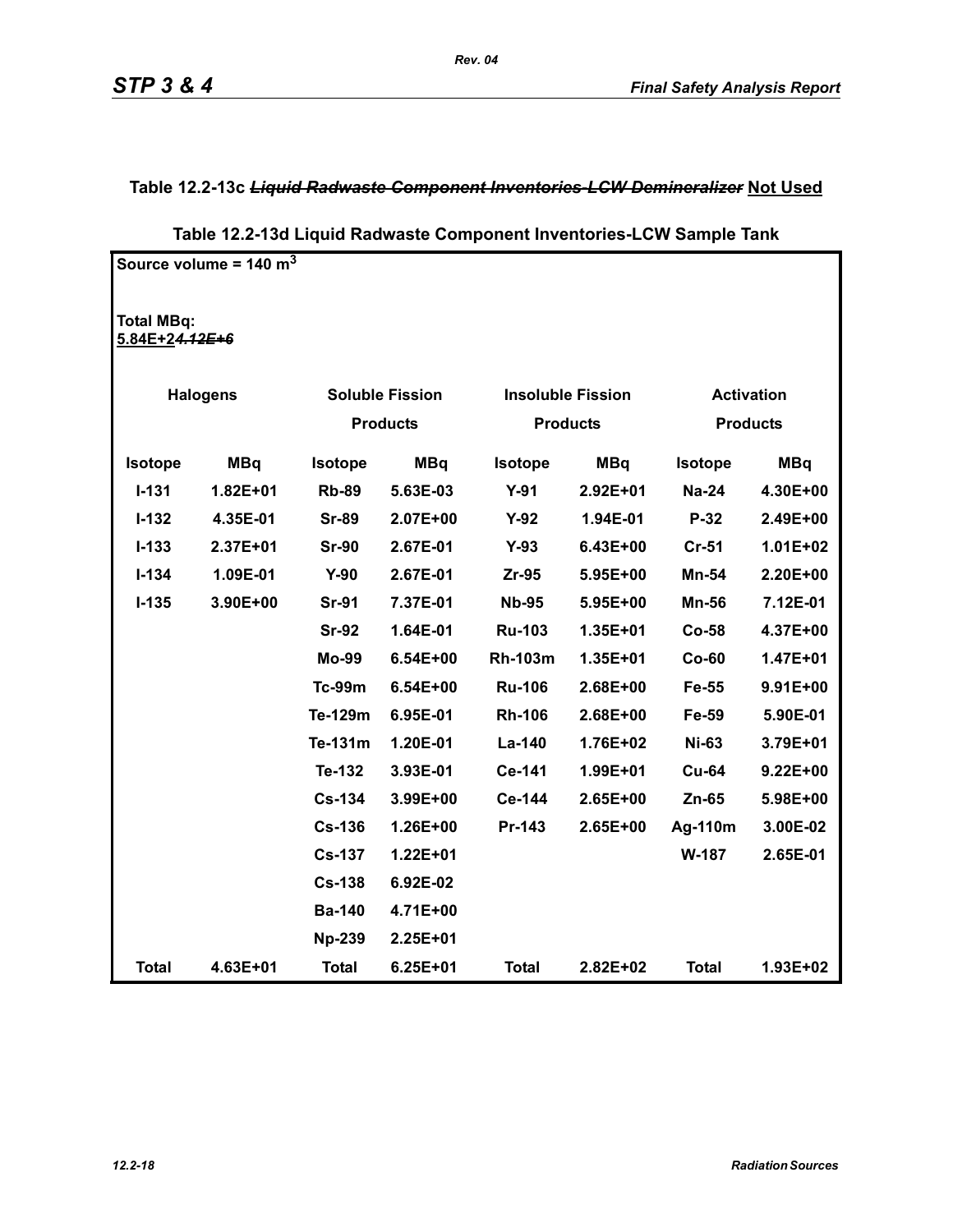|                | Source volume = $140 \text{ m}^3$ |               |                        |                 |                          |                   |                 |  |  |  |  |
|----------------|-----------------------------------|---------------|------------------------|-----------------|--------------------------|-------------------|-----------------|--|--|--|--|
|                | <b>Total MBq: 1.80E+04</b>        |               |                        |                 |                          |                   |                 |  |  |  |  |
|                | <b>Halogens</b>                   |               | <b>Soluble Fission</b> |                 | <b>Insoluble Fission</b> | <b>Activation</b> |                 |  |  |  |  |
|                |                                   |               | <b>Products</b>        | <b>Products</b> |                          |                   | <b>Products</b> |  |  |  |  |
| <b>Isotope</b> | <b>MBq</b>                        | Isotope       | <b>MBq</b>             | Isotope         | <b>MBq</b>               | <b>Isotope</b>    | <b>MBq</b>      |  |  |  |  |
| $I - 131$      | 4.45E+02                          | <b>Rb-89</b>  | 2.57E+02               | $Y-91$          | 5.51E-01                 | <b>Na-24</b>      | 4.94E+01        |  |  |  |  |
| $I - 132$      | 9.76E+00                          | <b>Sr-89</b>  | 5.68E+00               | $Y-92$          | 4.05E+02                 | $P-32$            | $6.51E+00$      |  |  |  |  |
| $I-133$        | 2.57E+02                          | <b>Sr-90</b>  | 4.27E+01               | $Y-93$          | 6.59E+02                 | $Cr-51$           | $6.51E+00$      |  |  |  |  |
| $I - 134$      | 5.68E+00                          | $Y-90$        | 1.32E-01               | Zr-95           | 7.35E+01                 | Mn-54             | 4.04E+01        |  |  |  |  |
| $I-135$        | 4.27E+01                          | <b>Sr-91</b>  | 1.87E+02               | <b>Nb-95</b>    | 2.53E+00                 | <b>Mn-56</b>      | 2.19E+02        |  |  |  |  |
|                |                                   | <b>Sr-92</b>  | 1.55E+01               | <b>Ru-103</b>   | 7.87E+00                 | <b>Co-58</b>      | 9.38E+03        |  |  |  |  |
|                |                                   | <b>Mo-99</b>  | 1.55E+01               | <b>Rh-103m</b>  | 1.50E+01                 | $Co-60$           | 1.50E+02        |  |  |  |  |
|                |                                   | <b>Tc-99m</b> | 6.96E+00               | <b>Ru-106</b>   | 1.50E+01                 | Fe-55             | $1.41E + 01$    |  |  |  |  |
|                |                                   | Te-129m       | 3.13E+00               | <b>Rh-106</b>   | 3.38E+01                 | Fe-59             | 3.79E+02        |  |  |  |  |
|                |                                   | Te-131m       | 2.30E+02               | La-140          | 3.38E+01                 | <b>Ni-63</b>      | 8.72E+02        |  |  |  |  |
|                |                                   | Te-132        | 2.30E+02               | Ce-141          | 6.56E+00                 | <b>Cu-64</b>      | 7.90E+02        |  |  |  |  |
|                |                                   | <b>Cs-134</b> | 6.46E+01               | Ce-144          | 6.56E+00                 | Zn-65             | 5.40E+01        |  |  |  |  |
|                |                                   | <b>Cs-136</b> | 1.75E+00               | Pr-143          | 4.05E+02                 | Ag-110m           | 2.19E+03        |  |  |  |  |
|                |                                   | <b>Cs-137</b> | 1.64E+01               |                 |                          | W-187             | 8.47E+01        |  |  |  |  |
|                |                                   | <b>Cs-138</b> | 5.84E+01               |                 |                          |                   |                 |  |  |  |  |
|                |                                   | <b>Ba-140</b> | 1.88E+01               |                 |                          |                   |                 |  |  |  |  |
|                |                                   | <b>Np-239</b> | $1.62E + 02$           |                 |                          |                   |                 |  |  |  |  |
| <b>Total</b>   | 7.60E+02                          | <b>Total</b>  | $1.32E + 03$           | <b>Total</b>    | 1.66E+03                 | <b>Total</b>      | 1.42E+04        |  |  |  |  |

# **Table 12.2-13e Liquid Radwaste Component Inventories-HCW Collector Tank**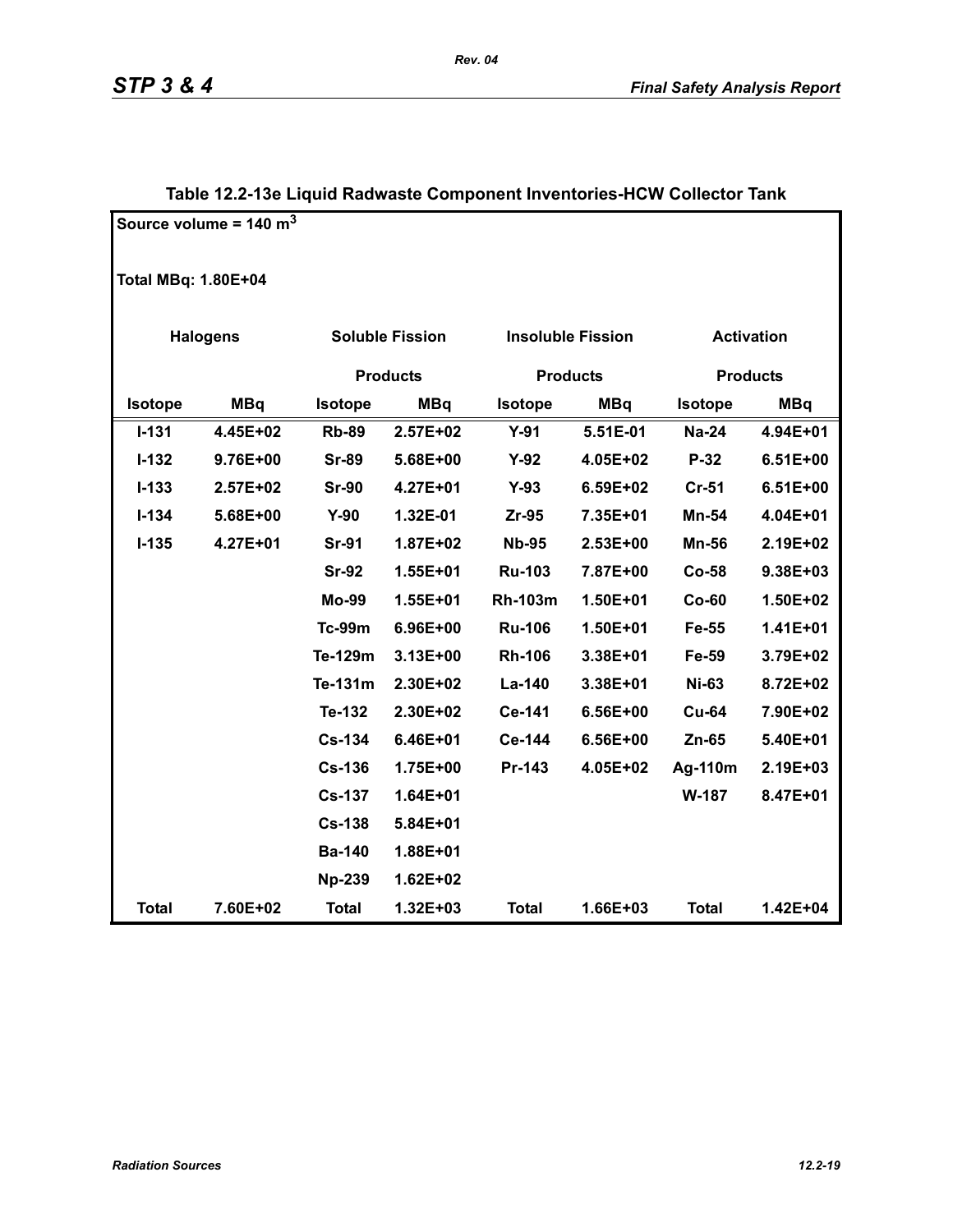|                  |              |                    |                        | <u> SKIU <del>NULUSUU</del></u> |                          |                |                            |
|------------------|--------------|--------------------|------------------------|---------------------------------|--------------------------|----------------|----------------------------|
| Source           |              | $1.42 \text{ m}^3$ |                        |                                 |                          |                |                            |
| <b>Volume</b>    |              |                    |                        |                                 |                          |                |                            |
|                  |              |                    |                        |                                 |                          |                |                            |
| <b>Total MBq</b> |              | 2.02E+04           |                        |                                 |                          |                |                            |
|                  |              |                    |                        |                                 |                          |                |                            |
| <b>Halogens</b>  |              |                    | <b>Soluble Fission</b> |                                 | <b>Insoluble Fission</b> |                | <b>Activation Products</b> |
|                  |              |                    | <b>Products</b>        |                                 | <b>Products</b>          |                |                            |
| <b>Isotope</b>   | <b>MBq</b>   | <b>Isotope</b>     | <b>MBq</b>             | <b>Isotope</b>                  | <b>MBq</b>               | <b>Isotope</b> | <b>MBq</b>                 |
| $1 - 131$        | $1.04E + 03$ | <b>Rb-89</b>       | $1.80E + 00$           | $Y-91$                          | $1.05E + 02$             | <b>Na-24</b>   | 1.76E+02                   |
| $1 - 132$        | 1.08E+02     | Sr-89              | 1.34E+02               | $Y-92$                          | $6.03E + 01$             | $P-32$         | 7.44E+01                   |
| $1 - 133$        | $7.71E + 02$ | Sr-90              | $4.60E + 01$           | $Y-93$                          | 4.77E+01                 | $Cr-51$        | 4.45E+03                   |
| $1 - 134$        | $6.94E + 01$ | $Y-90$             | 4.60E+01               | $Zr-95$                         | $1.32E + 01$             | Mn-54          | 3.16E+02                   |
| $1 - 135$        | 3.36E+02     | Sr-91              | $4.52E + 01$           | Nb-95                           | $2.02E + 01$             | Mn-56          | 1.55E+02                   |
|                  |              | Sr-92              | 3.44E+01               | Ru-103                          | 2.05E+01                 | $Co-58$        | 3.60E+02                   |
|                  |              | Mo-99              | 1.45E+02               | Rh-103m                         | 2.06E+01                 | $Co-60$        | 2.47E+03                   |
|                  |              | <b>Tc-99m</b>      | 1.40E+02               | Ru-106                          | $1.46E + 01$             | Fe-55          | $5.69E + 03$               |
|                  |              | Te-129m            | 3.54E+01               | Rh-106                          | 1.46E+01                 | Fe-59          | 3.59E+01                   |
|                  |              | Te-131m            | 3.20E+00               | La-140                          | $1.51E + 02$             | <b>Ni-63</b>   | 6.40E+00                   |
|                  |              | Te-132             | 8.34E-01               | Ce-141                          | 2.64E+01                 | <b>Cu-64</b>   | 4.27E+02                   |
|                  |              | Cs-134             | $1.53E + 02$           | Ce-144                          | 1.34E+01                 | $Zn-65$        | 8.21E+02                   |
|                  |              | Cs-136             | $6.13E + 00$           | Pr-144                          | $1.34E + 01$             | Ag-110m        | 4.10E+00                   |
|                  |              | Cs-137             | 4.81E+02               |                                 |                          | W-187          | 7.97E+00                   |
|                  |              | Ba-137m            | 4.49E+02               |                                 |                          |                |                            |
|                  |              | Cs-138             | 7.34E+00               |                                 |                          |                |                            |
|                  |              | Ba-140             | 1.33E+02               |                                 |                          |                |                            |
|                  |              | <b>Np-239</b>      | $5.09E + 02$           |                                 |                          |                |                            |
| <b>TOTAL</b>     | 2.32E+03     | <b>TOTAL</b>       | 2.37E+03               | <b>TOTAL</b>                    | $5.21E + 02$             | <b>TOTAL</b>   | 1.50E+04                   |
|                  |              |                    |                        |                                 |                          |                |                            |
|                  |              |                    |                        |                                 |                          |                |                            |

# **Table 12.2-13f Liquid Radwaste Component Inventories-HCW** *Demineralizer* **Filter/Demin Skid Not Used**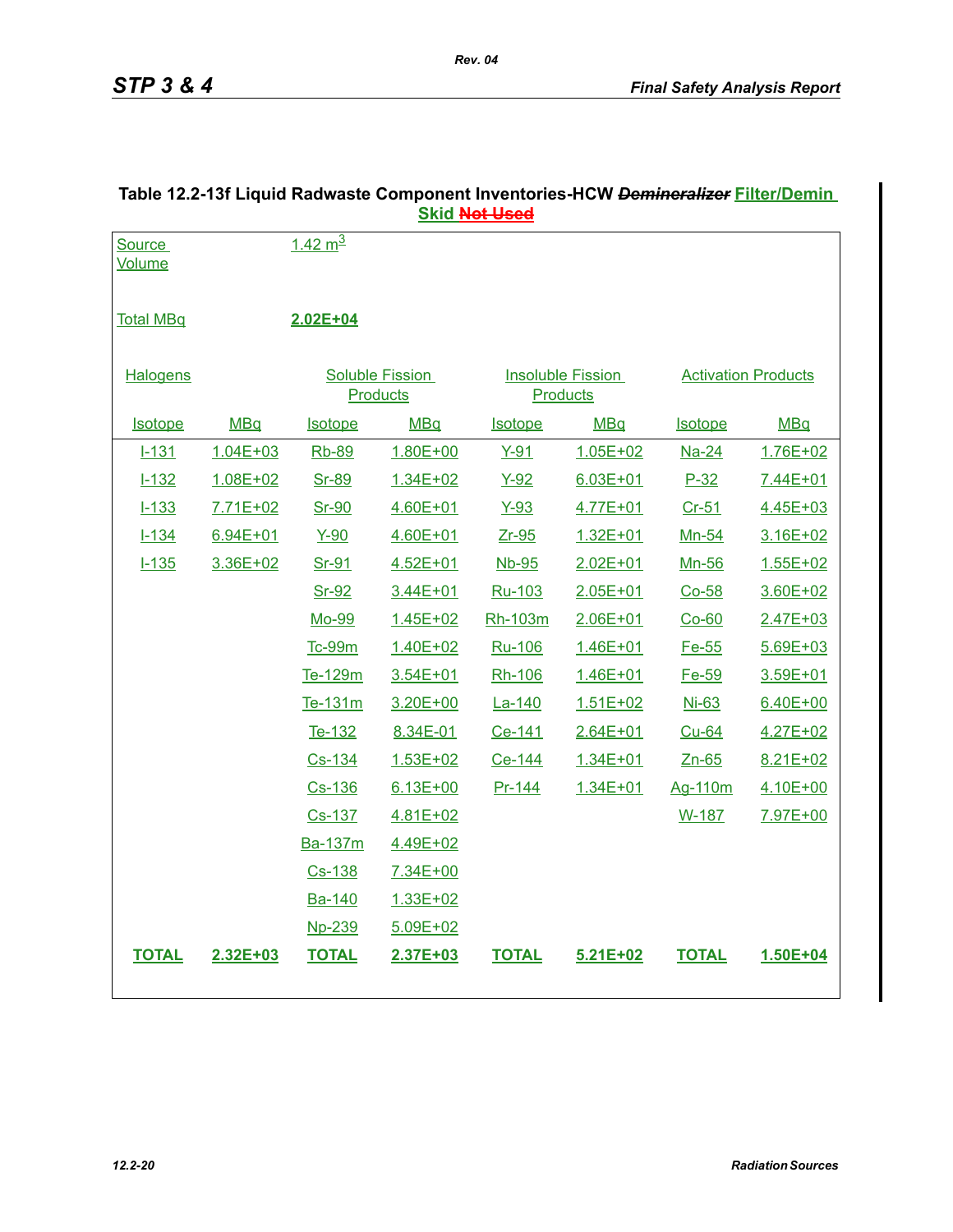|                | Source volume = $140 \text{ m}^3$ |               |                        |                          |            |                |                   |  |  |  |  |  |
|----------------|-----------------------------------|---------------|------------------------|--------------------------|------------|----------------|-------------------|--|--|--|--|--|
|                | <b>Total MBq: 1.81E+00</b>        |               |                        |                          |            |                |                   |  |  |  |  |  |
|                | <b>Halogens</b>                   |               | <b>Soluble Fission</b> | <b>Insoluble Fission</b> |            |                | <b>Activation</b> |  |  |  |  |  |
|                |                                   |               | <b>Products</b>        | <b>Products</b>          |            |                | <b>Products</b>   |  |  |  |  |  |
| <b>Isotope</b> | <b>MBq</b>                        | Isotope       | <b>MBq</b>             | Isotope                  | <b>MBq</b> | <b>Isotope</b> | <b>MBq</b>        |  |  |  |  |  |
| $I - 131$      | 2.90E-02                          | <b>Rb-89</b>  | 9.29E-07               | $Y-91$                   | 6.90E-03   | <b>Na-24</b>   | 3.38E-04          |  |  |  |  |  |
| $I-132$        | 1.25E-03                          | <b>Sr-89</b>  | 1.75E-02               | $Y-92$                   | 4.99E-06   | $P-32$         | 1.71E-02          |  |  |  |  |  |
| $I - 133$      | 2.99E-01                          | <b>Sr-90</b>  | 1.55E-03               | $Y-93$                   | 4.48E-05   | <b>Cr-51</b>   | 8.22E-01          |  |  |  |  |  |
| $I - 134$      | 2.78E-04                          | $Y-90$        | 1.55E-03               | Zr-95                    | 1.42E-03   | <b>Mn-54</b>   | 1.48E-02          |  |  |  |  |  |
| $I-135$        | 1.57E-02                          | <b>Sr-91</b>  | 3.68E-05               | <b>Nb-95</b>             | 1.42E-03   | <b>Mn-56</b>   | 2.03E-05          |  |  |  |  |  |
|                |                                   | <b>Sr-92</b>  | 4.74E-06               | <b>Ru-103</b>            | 3.09E-03   | <b>Co-58</b>   | 3.60E-02          |  |  |  |  |  |
|                |                                   | <b>Mo-99</b>  | 7.92E-03               | <b>Rh-103m</b>           | 3.09E-03   | $Co-60$        | 8.70E-02          |  |  |  |  |  |
|                |                                   | <b>Tc-99m</b> | 7.92E-03               | <b>Ru-106</b>            | 6.50E-04   | Fe-55          | 5.47E-02          |  |  |  |  |  |
|                |                                   | Te-129m       | 5.79E-03               | <b>Rh-106</b>            | 6.50E-04   | Fe-59          | 4.98E-03          |  |  |  |  |  |
|                |                                   | Te-131m       | 2.92E-05               | La-140                   | 3.07E-02   | <b>Ni-63</b>   | 2.19E-01          |  |  |  |  |  |
|                |                                   | Te-132        | 6.41E-04               | Ce-141                   | 4.41E-03   | <b>Cu-64</b>   | 6.05E-04          |  |  |  |  |  |
|                |                                   | <b>Cs-134</b> | 5.77E-03               | Ce-144                   | 6.42E-04   | $Zn-65$        | 4.14E-02          |  |  |  |  |  |
|                |                                   | <b>Cs-136</b> | 1.43E-03               | Pr-143                   | 6.42E-04   | Ag-110m        | 2.07E-04          |  |  |  |  |  |
|                |                                   | <b>Cs-137</b> | 1.62E-02               |                          |            | W-187          | 4.20E-05          |  |  |  |  |  |
|                |                                   | <b>Cs-138</b> | 1.65E-07               |                          |            |                |                   |  |  |  |  |  |
|                |                                   | <b>Ba-140</b> | 3.07E-02               |                          |            |                |                   |  |  |  |  |  |
|                |                                   | <b>Np-239</b> | 1.97E-02               |                          |            |                |                   |  |  |  |  |  |
| <b>Total</b>   | 3.45E-01                          | <b>Total</b>  | 1.17E-01               | <b>Total</b>             | 5.36E-02   | <b>Total</b>   | 1.30E+00          |  |  |  |  |  |

# **Table 12.2-13g Liquid Radwaste Component Inventories-HCW Sample Tank**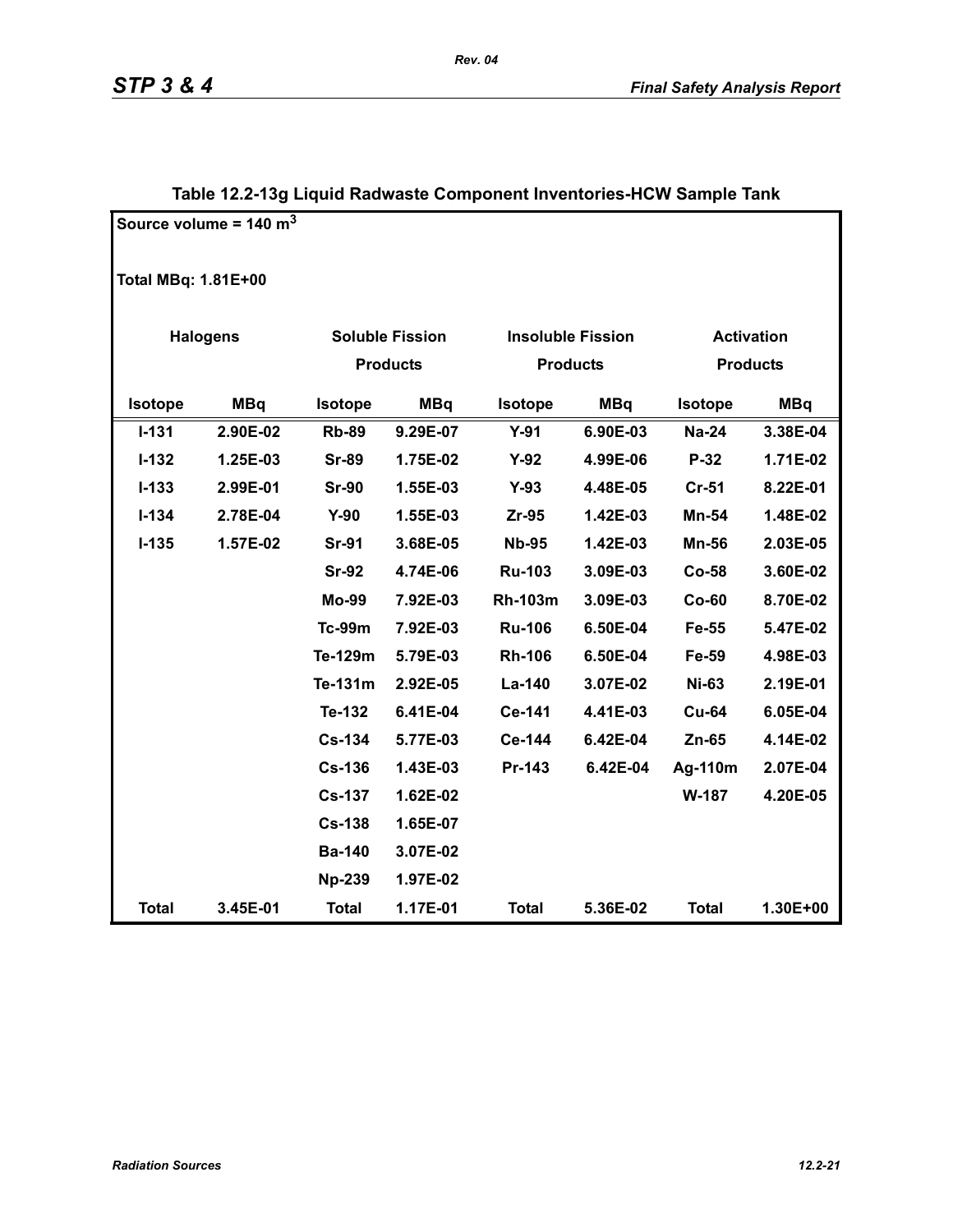| Source volume=   |            | 30.00m <sup>3</sup> |                 |              |                   |         |              |
|------------------|------------|---------------------|-----------------|--------------|-------------------|---------|--------------|
| <b>Total MBq</b> |            | 1.59E+03            |                 |              |                   |         |              |
|                  |            |                     | Soluble fission |              | Insoluble fission |         | Activation   |
|                  | Halogens   |                     | Products        |              | Products          |         | Products     |
| Isotope          | <b>MBq</b> | Isotope             | <b>MBq</b>      | Isotope      | <b>MBq</b>        | Isotope | <b>MBq</b>   |
| $I-131$          | 2.05E+02   | <b>Rb-89</b>        | 3.32E-01        | $Y-91$       | 2.29E+00          | Na-24   | 4.71E+01     |
| $I-132$          | 2.13E+01   | <b>Sr-89</b>        | 5.92E+00        | $Y-92$       | 5.32E+00          | $P-32$  | $9.75E + 00$ |
| $I - 133$        | 2.25E+02   | <b>Sr-90</b>        | 4.28E-01        | $Y-93$       | $1.17E + 01$      | $Cr-51$ | 3.33E+02     |
| $I - 134$        | 1.34E+01   | $Y-90$              | 4.28E-01        | $Zr-95$      | 4.61E-01          | Mn-54   | 4.23E+00     |
| $I-135$          | 7.46E+01   | Sr-91               | $1.07E + 01$    | <b>Nb-95</b> | 4.61E-01          | Mn-56   | $3.12E + 01$ |
|                  |            | Sr-92               | 6.87E+00        | Ru-103       | $1.12E + 00$      | Co-58   | 1.16E+01     |
|                  |            | Mo-99               | 4.55E+01        | Rh-103m      | $1.12E + 00$      | $Co-60$ | 2.41E+01     |
|                  |            | Tc-99m              | 4.55E+01        | Ru-106       | 1.85E-01          | Fe-55   | 4.40E+01     |
|                  |            | Te-129m             | 2.20E+00        | Rh-106       | 1.85E-01          | Fe-59   | 1.74E+00     |
|                  |            | Te-131m             | $1.03E + 00$    | La-140       | 1.90E+01          | Ni-63   | $6.04E + 01$ |
|                  |            | Te-132              | 2.59E+00        | Ce-141       | 1.69E+00          | Cu-64   | 1.10E+02     |
|                  |            | Cs-134              | 1.64E+00        | Ce-144       | 1.84E-01          | $Zn-65$ | 1.19E+01     |
|                  |            | Cs-136              | 8.76E-01        | Pr-143       | 1.84E-01          | Ag-110m | 5.96E-02     |
|                  |            | Cs-137              | 4.48E+00        |              |                   | W-187   | 2.41E+00     |
|                  |            | Cs-138              | 1.37E+00        |              |                   |         |              |
|                  |            | Ba-140              | 1.90E+01        |              |                   |         |              |
|                  |            | Np-239              | 1.64E+02        |              |                   |         |              |
| Total            | 5.39E+02   | Total               | 3.13E+02        | Total        | 4.39E+01          | Total   | 6.91E+02     |

# **Table 12.2-13h Liquid Radwaste Component Inventories-HSD Receiver Tank**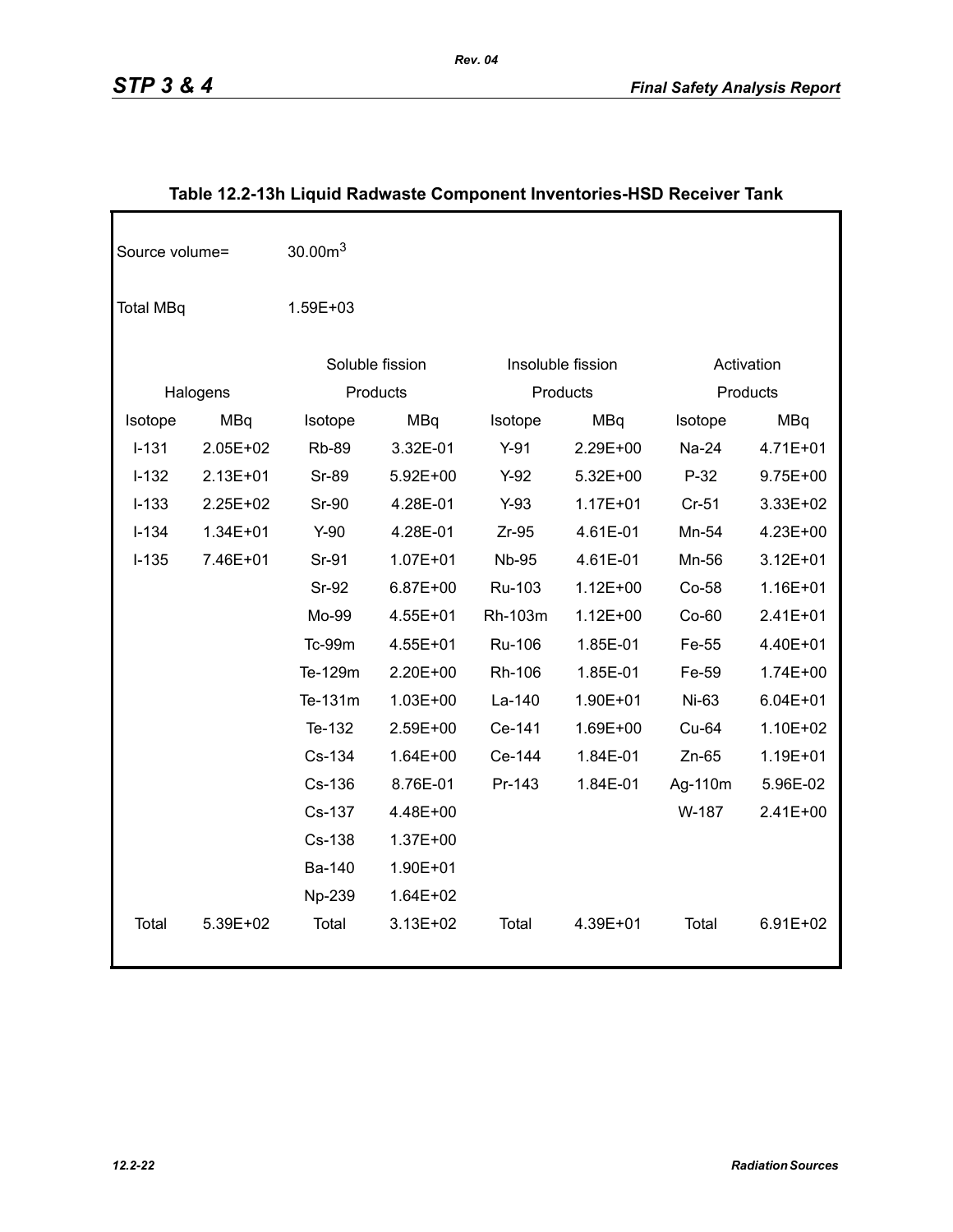| Source volume=   |              | 30 $\overline{m^3}$ |                             |                               |          |              |                        |
|------------------|--------------|---------------------|-----------------------------|-------------------------------|----------|--------------|------------------------|
| <b>Total MBq</b> |              | 2.43E+01            |                             |                               |          |              |                        |
|                  | Halogens     |                     | Soluble Fission<br>Products | Insoluble Fission<br>Products |          |              | Activation<br>Products |
| Isotope          | MBq          | Isotope             | MBq                         | Isotope                       | MBq      | Isotope      | MBq                    |
| $I - 131$        | $3.01E + 00$ | <b>Rb-89</b>        | 1.87E-04                    | $Y-91$                        | 5.02E-02 | Na-24        | 9.40E-01               |
| $I-132$          | 1.05E-01     | <b>Sr-89</b>        | 7.41E-02                    | $Y-92$                        | 1.23E-01 | $P-32$       | 1.34E-01               |
| $I - 133$        | 4.91E+00     | <b>Sr-90</b>        | 5.36E-03                    | $Y-93$                        | 1.92E-01 | $Cr-51$      | 4.38E+00               |
| $I-134$          | 2.44E-02     | $Y-90$              | 5.37E-03                    | $Zr-95$                       | 5.88E-03 | Mn-54        | 5.33E-02               |
| $I-135$          | 9.12E-01     | Sr-91               | 1.73E-01                    | <b>Nb-95</b>                  | 6.03E-03 | Mn-56        | 1.62E-01               |
|                  |              | <b>Sr-92</b>        | 3.75E-02                    | Ru-103                        | 3.39E-03 | Co-58        | 1.48E-01               |
|                  |              | Mo-99               | 8.40E-01                    | Rh-103m                       | 1.45E-02 | Co-60        | 3.03E-01               |
|                  |              | Tc-99m              | 8.08E-01                    | <b>Ru-106</b>                 | 2.32E-03 | Fe-55        | 7.54E-01               |
|                  |              | Te-129m             | 2.88E-02                    | Rh-106                        | 2.32E-03 | Fe-59        | 2.24E-02               |
|                  |              | Te-131m             | 2.21E-02                    | La-140                        | 2.87E-01 | Ni-63        |                        |
|                  |              | Te-132              | 4.54E-03                    | Ce-141                        | 2.21E-02 | Cu-64        | $2.04E+00$             |
|                  |              | Cs-134              | 2.08E-02                    | Ce-144                        | 2.32E-03 | $Zn-65$      | 1.50E-01               |
|                  |              | Cs-136              | 1.22E-02                    | Pr-143                        | 2.32E-03 | Ag-110m      | 7.50E-04               |
|                  |              | Cs-137              | 5.62E-02                    |                               |          | W-187        | 5.23E-02               |
|                  |              | Cs-138              | 1.57E-03                    |                               |          |              |                        |
|                  |              | Ba-140              | 2.65E-01                    |                               |          |              |                        |
|                  |              | Np-239              | $3.15E + 00$                |                               |          |              |                        |
| <b>TOTAL</b>     | 8.96E+00     | <b>TOTAL</b>        | 5.51E+00                    | <b>TOTAL</b>                  | 7.14E-01 | <b>TOTAL</b> | 9.15E+00               |

# **Table 12.2-13i Liquid Radwaste Component Inventories - HSD Sample Tank**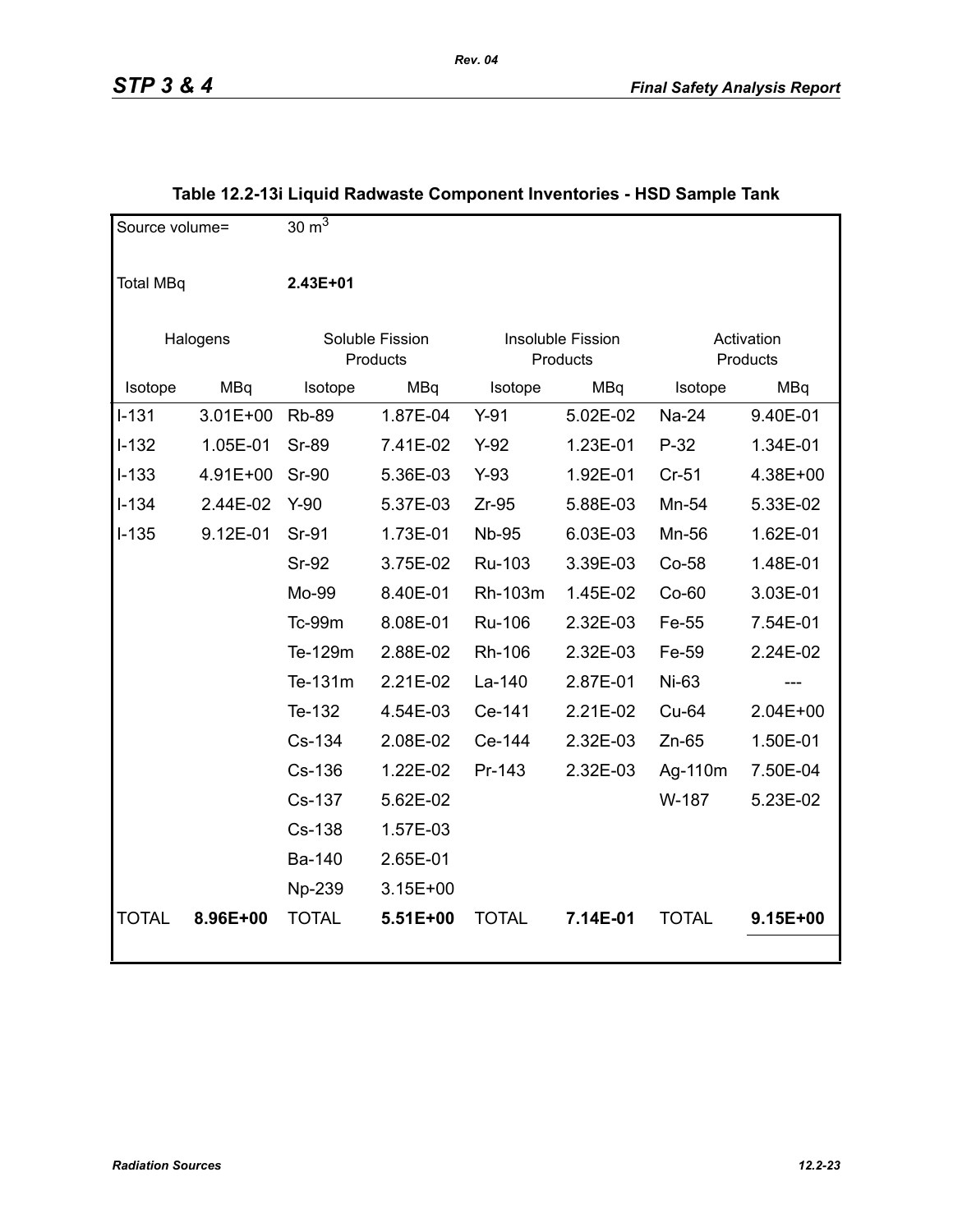| Source volume =  |            | 4 m <sup>3</sup> |                             |              |                               |              |                        |
|------------------|------------|------------------|-----------------------------|--------------|-------------------------------|--------------|------------------------|
| <b>Total MBq</b> |            | 6.52E+00         |                             |              |                               |              |                        |
|                  | Halogens   |                  | Soluble Fission<br>Products |              | Insoluble Fission<br>Products |              | Activation<br>Products |
| Isotope          | <b>MBq</b> | Isotope          | MBq                         | Isotope      | MBq                           | Isotope      | MBq                    |
| $I - 131$        | 3.68E-01   | <b>Rb-89</b>     | 4.10E-03                    | $Y-91$       | 4.93E-03                      | Na-24        | 3.56E-01               |
| $I-132$          | 2.46E-01   | <b>Sr-89</b>     | 8.15E-03                    | $Y-92$       | 1.36E-01                      | $P-32$       | 1.56E-02               |
| $I-133$          | 1.40E+00   | <b>Sr-90</b>     | 5.79E-04                    | $Y-93$       | 1.05E-01                      | $Cr-51$      | 4.91E-01               |
| $I - 134$        | 1.58E-01   | $Y-90$           | 5.79E-04                    | $Zr-95$      | 6.45E-04                      | Mn-54        | 5.78E-03               |
| $I-135$          | 7.61E-01   | Sr-91            | 9.99E-02                    | <b>Nb-95</b> | 6.52E-04                      | Mn-56        | 3.53E-01               |
|                  |            | <b>Sr-92</b>     | 7.75E-02                    | Ru-103       | 1.60E-03                      | $Co-58$      | 1.62E-02               |
|                  |            | Mo-99            | 1.29E-01                    | Rh-103m      | 1.61E-03                      | $Co-60$      | 3.27E-02               |
|                  |            | Tc-99m           | 1.25E-01                    | Ru-106       | 2.51E-04                      | Fe-55        | 8.15E-02               |
|                  |            | Te-129m          | 3.21E-03                    | Rh-106       | 2.51E-04                      | Fe-59        | 2.48E-03               |
|                  |            | Te-131m          | 4.92E-03                    | La-140       | 3.23E-02                      | Ni-63        |                        |
|                  |            | Te-132           | 6.64E-04                    | Ce-141       | 2.46E-03                      | Cu-64        | 8.96E-01               |
|                  |            | Cs-134           | 2.24E-03                    | Ce-144       | 2.51E-04                      | $Zn-65$      | 1.63E-02               |
|                  |            | Cs-136           | 1.42E-03                    | Pr-143       | 2.51E-04                      | Ag-110m      | 8.13E-05               |
|                  |            | Cs-137           | 6.06E-03                    |              |                               | W-187        | 1.36E-02               |
|                  |            | Cs-138           | 1.64E-02                    |              |                               |              |                        |
|                  |            | Ba-140           | 3.10E-02                    |              |                               |              |                        |
|                  |            | Np-239           | 5.14E-01                    |              |                               |              |                        |
| <b>TOTAL</b>     | 2.94E+00   | <b>TOTAL</b>     | 1.02E+00                    | <b>TOTAL</b> | 2.86E-01                      | <b>TOTAL</b> | 2.28E+00               |

# **Table 12.2-13j Liquid Radwaste Component Inventories - Chemical Drain Tank**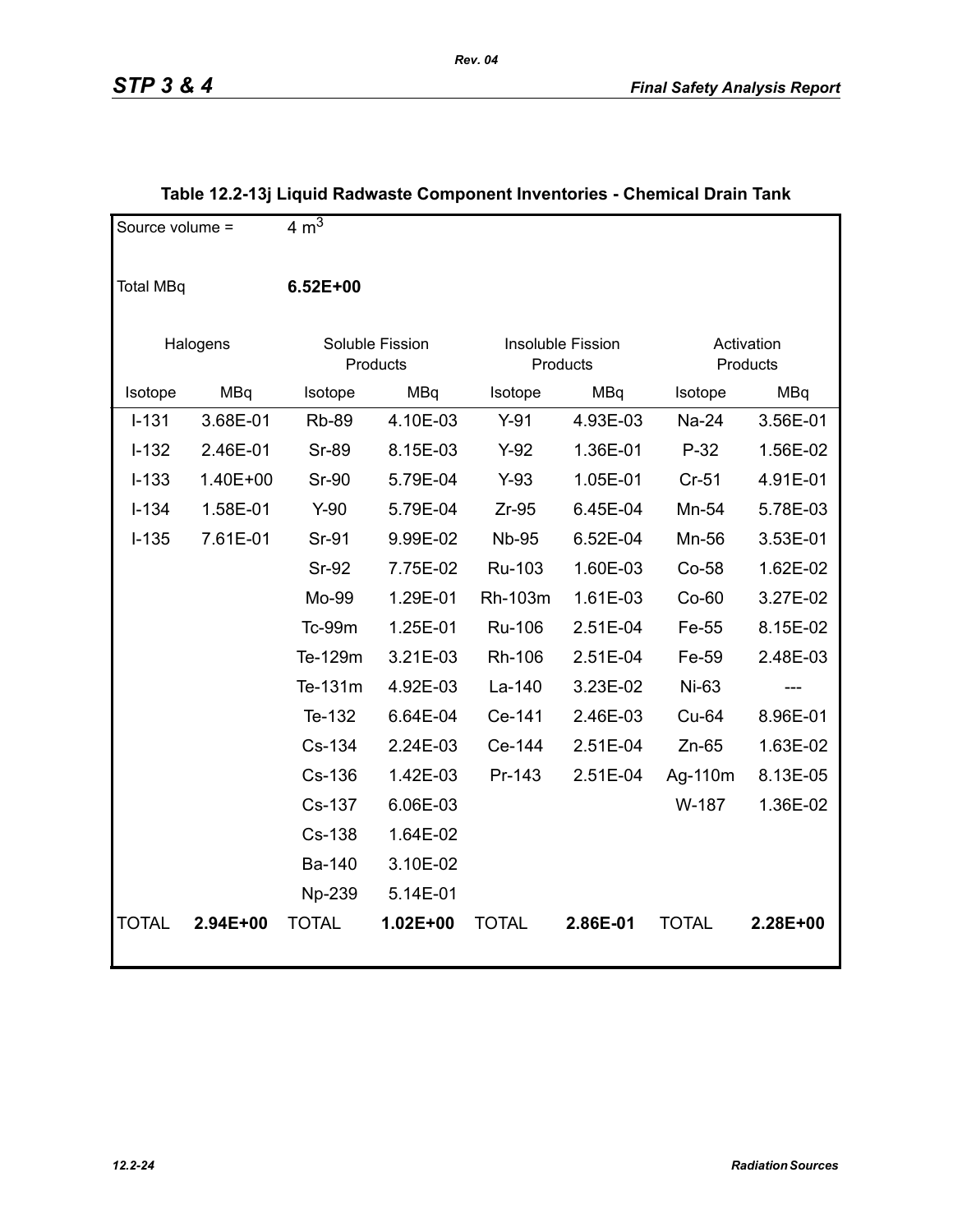| Source volume=   |              | 2850 <sup>3</sup> |                 |              |                   |         |              |
|------------------|--------------|-------------------|-----------------|--------------|-------------------|---------|--------------|
| <b>Total MBq</b> |              | $1.94E + 08$      |                 |              |                   |         |              |
|                  | Halogens     |                   | Soluble fission |              | Insoluble fission |         | Activation   |
|                  |              |                   | Products        |              | Products          |         | Products     |
| Isotope          | <b>MBq</b>   | Isotope           | <b>MBq</b>      | Isotope      | <b>MBq</b>        | Isotope | <b>MBq</b>   |
| $I-131$          | 2.41E+07     | <b>Rb-89</b>      | $2.82E + 04$    | $Y-91$       | 3.66E+05          | Na-24   | $5.01E + 06$ |
| $I-132$          | 3.06E+06     | <b>Sr-89</b>      | 9.40E+05        | $Y-92$       | 7.37E+05          | $P-32$  | $1.32E + 06$ |
| $I-133$          | 2.20E+07     | <b>Sr-90</b>      | 7.27E+04        | $Y-93$       | 1.36E+06          | $Cr-51$ | 4.99E+07     |
| $I-134$          | $2.01E + 06$ | $Y-90$            | 7.27E+04        | $Zr-95$      | 7.41E+04          | Mn-54   | 7.12E+05     |
| $I-135$          | $9.52E + 06$ | Sr-91             | $1.27E + 06$    | <b>Nb-95</b> | 7.41E+04          | Mn-56   | 4.44E+06     |
|                  |              | <b>Sr-92</b>      | 9.76E+05        | Ru-103       | $1.73E + 05$      | Co-58   | 1.87E+06     |
|                  |              | Mo-99             | 4.05E+06        | Rh-103m      | 1.73E+05          | Co-60   | 4.10E+06     |
|                  |              | <b>Tc-99m</b>     | 4.05E+06        | Ru-106       | $3.11E + 04$      | Fe-55   | 5.41E+06     |
|                  |              | Te-129m           | 3.36E+05        | Rh-106       | $3.11E + 04$      | Fe-59   | 2.73E+05     |
|                  |              | Te-131m           | $9.27E + 04$    | La-140       | $2.51E+06$        | Ni-63   | $1.03E + 07$ |
|                  |              | Te-132            | $2.37E + 05$    | Ce-141       | 2.58E+05          | Cu-64   | $1.22E + 07$ |
|                  |              | Cs-134            | $1.54E + 05$    | Ce-144       | 3.09E+04          | $Zn-65$ | 2.00E+06     |
|                  |              | Cs-136            | $6.44E + 04$    | Pr-143       | 3.09E+04          | Ag-110m | 1.00E+04     |
|                  |              | Cs-137            | 4.23E+05        |              |                   | W-187   | 2.28E+05     |
|                  |              | Cs-138            | 2.07E+05        |              |                   |         |              |
|                  |              | Ba-140            | $2.51E+06$      |              |                   |         |              |
|                  |              | Np-239            | 1.44E+07        |              |                   |         |              |
| Total            | 6.06E+07     | Total             | 2.98E+07        | Total        | $5.85E + 06$      | Total   | 9.77E+07     |

# **Table 12.2-15a Solid Radwaste Component Inventories CUW Backwash Receiving Tank**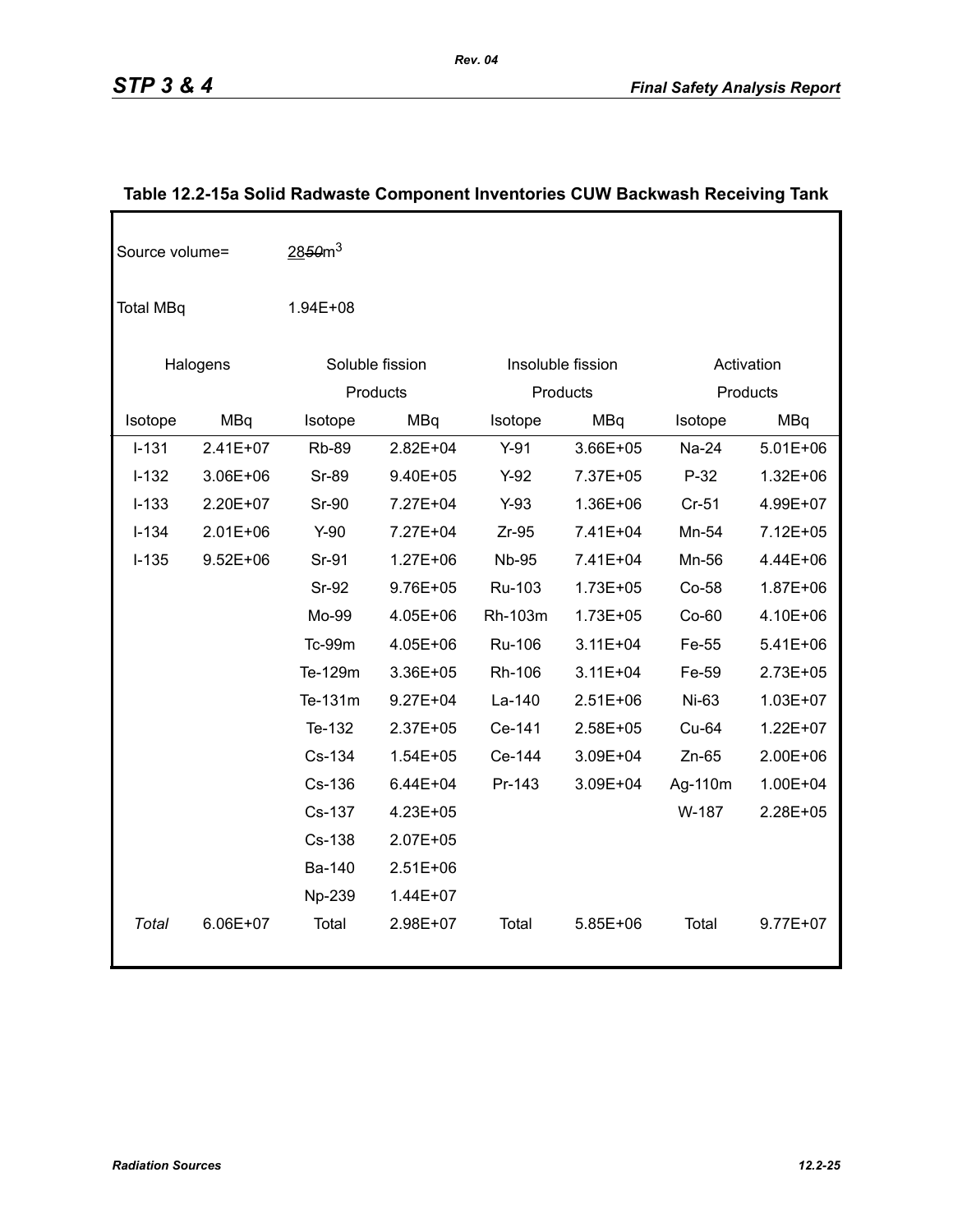|                            | Source volume = $60.35 \text{ m}^3$ |                |                 |                |                          |                   |                 |  |  |
|----------------------------|-------------------------------------|----------------|-----------------|----------------|--------------------------|-------------------|-----------------|--|--|
|                            |                                     |                |                 |                |                          |                   |                 |  |  |
| <b>Total MBq: 2.59E+03</b> |                                     |                |                 |                |                          |                   |                 |  |  |
|                            | <b>Halogens</b>                     |                | Soluble fission |                | <b>Insoluble fission</b> | <b>Activation</b> |                 |  |  |
|                            |                                     |                | <b>Products</b> |                | <b>Products</b>          |                   | <b>Products</b> |  |  |
| Isotope                    | <b>MBq</b>                          | <b>Isotope</b> | <b>MBq</b>      | <b>Isotope</b> | <b>MBq</b>               | Isotope           | <b>MBq</b>      |  |  |
| $I - 131$                  | $0.00E + 00$                        | <b>Rb-89</b>   | $0.00E + 00$    | $Y-91$         | 2.06E+02                 | <b>Na-24</b>      | $0.00E + 00$    |  |  |
| $I - 132$                  | $0.00E + 00$                        | <b>Sr-89</b>   | $0.00E + 00$    | $Y-92$         | 2.63E+02                 | P-32              | $0.00E + 00$    |  |  |
| $I-133$                    | $0.00E + 00$                        | <b>Sr-90</b>   | $0.00E + 00$    | $Y-93$         | 4.88E+02                 | $Cr-51$           | $0.00E + 00$    |  |  |
| $I - 134$                  | $0.00E + 00$                        | $Y-90$         | $0.00E + 00$    | Zr-95          | 4.21E+01                 | Mn-54             | $0.00E + 00$    |  |  |
| $I-135$                    | $0.00E + 00$                        | <b>Sr-91</b>   | $0.00E + 00$    | <b>Nb-95</b>   | 4.21E+01                 | Mn-56             | $0.00E + 00$    |  |  |
|                            |                                     | <b>Sr-92</b>   | $0.00E + 00$    | <b>Ru-103</b>  | $9.45E + 01$             | Co-58             | $0.00E + 00$    |  |  |
|                            |                                     | <b>Mo-99</b>   | $0.00E + 00$    | <b>Rh-103m</b> | $9.45E + 01$             | $Co-60$           | $0.00E + 00$    |  |  |
|                            |                                     | <b>Tc-99m</b>  | $0.00E + 00$    | <b>Ru-106</b>  | $1.87E + 01$             | Fe-55             | $0.00E + 00$    |  |  |
|                            |                                     | Te-129m        | $0.00E + 00$    | <b>Rh-106</b>  | $1.87E + 01$             | Fe-59             | $0.00E + 00$    |  |  |
|                            |                                     | Te-131m        | $0.00E + 00$    | La-140         | 1.14E+03                 | <b>Ni-63</b>      | $0.00E + 00$    |  |  |
|                            |                                     | Te-132         | $0.00E + 00$    | Ce-141         | 1.37E+02                 | <b>Cu-64</b>      | $0.00E + 00$    |  |  |
|                            |                                     | <b>Cs-134</b>  | $0.00E + 00$    | Ce-144         | 1.85E+01                 | $Zn-65$           | $0.00E + 00$    |  |  |
|                            |                                     | <b>Cs-136</b>  | $0.00E + 00$    | Pr-143         | 1.85E+01                 | Ag-110m           | $0.00E + 00$    |  |  |
|                            |                                     | <b>Cs-137</b>  | $0.00E + 00$    |                |                          | W-187             | $0.00E + 00$    |  |  |
|                            |                                     | <b>Cs-138</b>  | $0.00E + 00$    |                |                          |                   |                 |  |  |
|                            |                                     | <b>Ba-140</b>  | $0.00E + 00$    |                |                          |                   |                 |  |  |
|                            |                                     | <b>Np-239</b>  | $0.00E + 00$    |                |                          |                   |                 |  |  |
| <b>Total</b>               | $0.00E + 00$                        | <b>Total</b>   | $0.00E + 00$    | <b>Total</b>   | 2.59E+03                 | <b>Total</b>      | $0.00E + 00$    |  |  |

# **Table 12.2-15b Solid Radwaste Component Inventories CF Backwash Receiving Tank**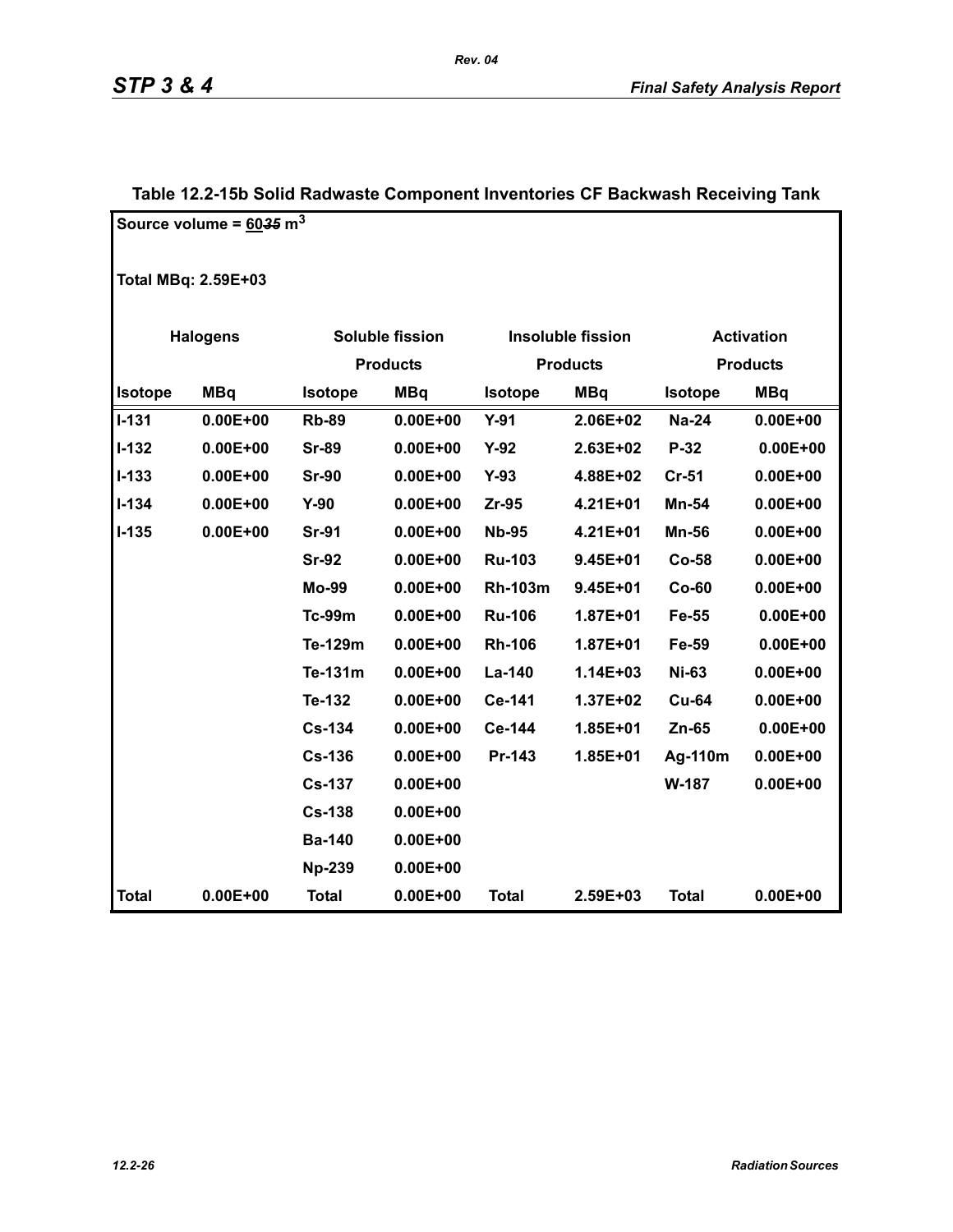| Source volume=   |                 | 100 <sup>3</sup>                   |              |                                      |              |                                      |            |
|------------------|-----------------|------------------------------------|--------------|--------------------------------------|--------------|--------------------------------------|------------|
| <b>Total MBq</b> |                 | 5.10E+08                           |              |                                      |              |                                      |            |
|                  | <b>Halogens</b> | Soluble fission<br><b>Products</b> |              | Insoluble fission<br><b>Products</b> |              | <b>Activation</b><br><b>Products</b> |            |
| Isotope          | <b>MBq</b>      | Isotope                            | <b>MBq</b>   | <b>Isotope</b>                       | <b>MBq</b>   | <b>Isotope</b>                       | <b>MBq</b> |
| $I-131$          | 2.41E+07        | <b>Rb-89</b>                       | 8.06E+04     | $Y-91$                               | 1.05E+06     | <b>Na-24</b>                         | 1.43E+07   |
| $I-132$          | 8.75E+06        | <b>Sr-89</b>                       | 2.69E+06     | $Y-92$                               | $2.11E + 06$ | P-32                                 | 3.76E+06   |
| $I-133$          | $6.28E + 07$    | <b>Sr-90</b>                       | 2.08E+05     | $Y-93$                               | 3.90E+06     | <b>Cr-51</b>                         | 1.43E+08   |
| $I - 134$        | 5.74E+06        | $Y-90$                             | 2.08E+05     | Zr-95                                | $2.12E + 05$ | Mn-54                                | 2.03E+06   |
| $I - 135$        | 2.72E+07        | <b>Sr-91</b>                       | $3.63E + 06$ | <b>Nb-95</b>                         | $2.12E + 05$ | <b>Mn-56</b>                         | 1.27E+07   |
|                  |                 | <b>Sr-92</b>                       | 2.79E+06     | <b>Ru-103</b>                        | 4.96E+05     | Co-58                                | 5.34E+06   |
|                  |                 | <b>Mo-99</b>                       | $1.16E + 07$ | <b>Rh-103m</b>                       | 4.96E+05     | $Co-60$                              | 1.17E+07   |
|                  |                 | <b>Tc-99m</b>                      | $1.16E + 07$ | <b>Ru-106</b>                        | 8.89E+04     | Fe-55                                | 1.54E+07   |
|                  |                 | Te-129m                            | $9.61E + 05$ | <b>Rh-106</b>                        | 8.89E+04     | Fe-59                                | 7.81E+05   |
|                  |                 | Te-131m                            | 2.65E+05     | La-140                               | 7.17E+06     | <b>Ni-63</b>                         | 2.94E+07   |
|                  |                 | Te-132                             | 6.78E+05     | Ce-141                               | 7.37E+05     | <b>Cu-64</b>                         | 3.48E+07   |
|                  |                 | <b>Cs-134</b>                      | 4.39E+05     | Ce-144                               | 8.84E+04     | $Zn-65$                              | 5.71E+06   |
|                  |                 | <b>Cs-136</b>                      | 1.84E+05     | Pr-143                               | 8.84E+04     | Ag-110m                              | 2.86E+04   |
|                  |                 | <b>Cs-137</b>                      | $1.21E + 06$ |                                      |              | W-187                                | 6.50E+05   |
|                  |                 | <b>Cs-138</b>                      | 5.93E+05     |                                      |              |                                      |            |
|                  |                 | <b>Ba-140</b>                      | 7.17E+06     |                                      |              |                                      |            |
|                  |                 | <b>Np-239</b>                      | 4.10E+07     |                                      |              |                                      |            |
| <b>Total</b>     | 1.29E+08        | <b>Total</b>                       | 8.53E+07     | <b>Total</b>                         | $1.67E + 07$ | <b>Total</b>                         | 2.79E+08   |

# **Table 12.2-15c Solid Radwaste Component Inventories Phase Separator**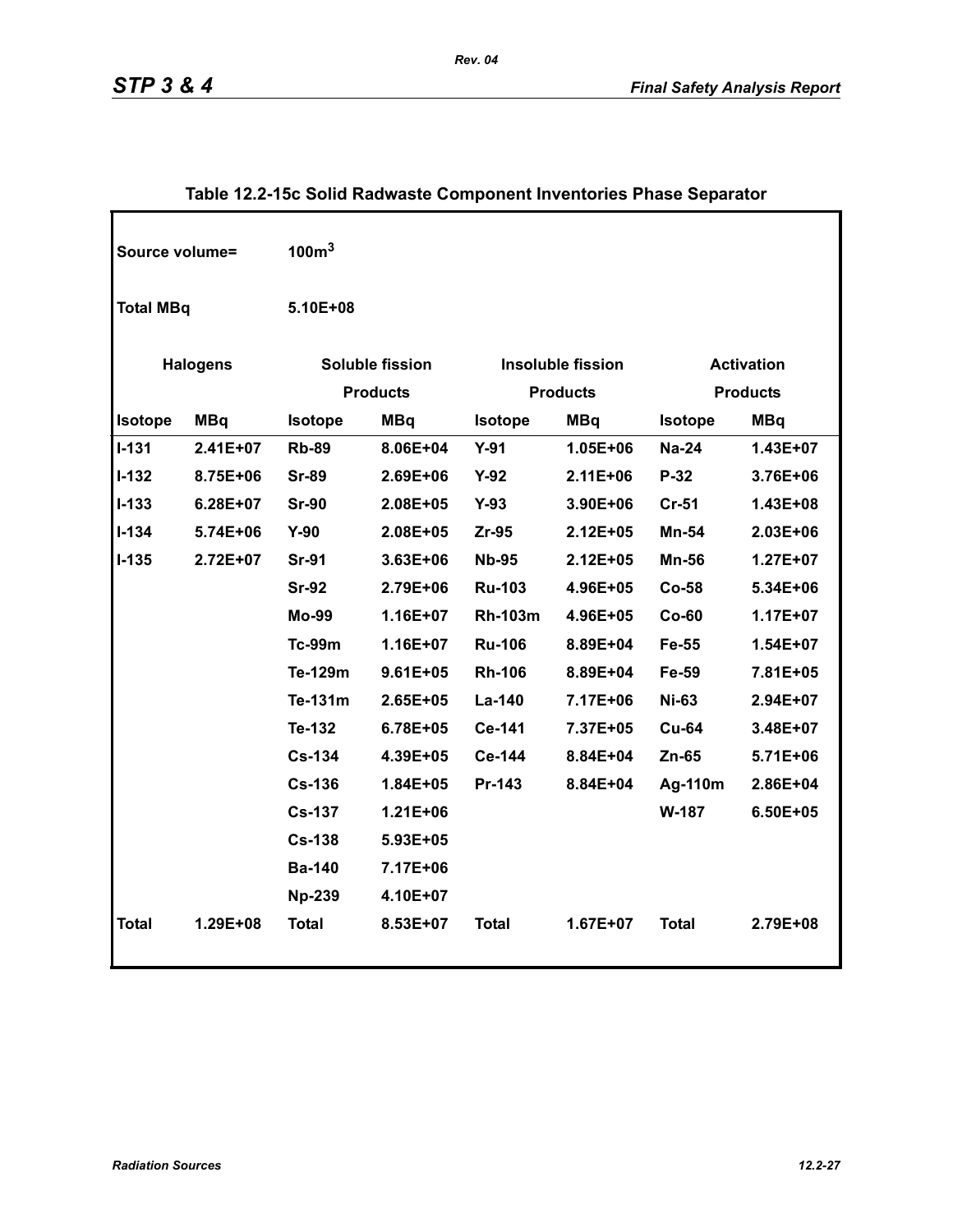| Source volume=   |                 | 50 <del>100</del> m <sup>3</sup> |                        |                |                          |                |                   |
|------------------|-----------------|----------------------------------|------------------------|----------------|--------------------------|----------------|-------------------|
| <b>Total MBq</b> |                 | 5.72E+064.<br>$94E + 08$         |                        |                |                          |                |                   |
|                  |                 |                                  |                        |                |                          |                |                   |
|                  | <b>Halogens</b> |                                  | <b>Soluble fission</b> |                | <b>Insoluble fission</b> |                | <b>Activation</b> |
|                  |                 |                                  | <b>Products</b>        |                | <b>Products</b>          |                | <b>Products</b>   |
| <b>Isotope</b>   | <b>MBq</b>      | <b>Isotope</b>                   | <b>MBq</b>             | <b>Isotope</b> | <b>MBq</b>               | <b>Isotope</b> | <b>MBq</b>        |
| $I - 131$        | 1.48E+06        | <b>Rb-89</b>                     | 1.58E+02               | $Y-91$         | 7.01E+01                 | <b>Na-24</b>   | 3.37E+04          |
| $I-132$          | 1.53E+05        | <b>Sr-89</b>                     | 2.47E+04               | $Y-92$         | 3.34E+01                 | P-32           | 1.43E+04          |
| $I - 133$        | $1.11E + 06$    | <b>Sr-90</b>                     | 4.45E+03               | $Y-93$         | $6.21E + 01$             | $Cr-51$        | 8.46E+05          |
| $I - 134$        | 9.88E+04        | $Y-90$                           | 4.45E+03               | $Zr-95$        | $1.51E + 01$             | Mn-54          | 3.66E+04          |
| $I-135$          | 4.79E+05        | <b>Sr-91</b>                     | 8.53E+03               | <b>Nb-95</b>   | $1.51E + 01$             | <b>Mn-56</b>   | 2.97E+04          |
|                  |                 | <b>Sr-92</b>                     | $6.52E + 03$           | <b>Ru-103</b>  | $2.57E + 01$             | $Co-58$        | 5.91E+04          |
|                  |                 | <b>Mo-99</b>                     | 2.75E+04               | <b>Rh-103m</b> | $2.57E+01$               | $Co-60$        | 2.45E+05          |
|                  |                 | <b>Tc-99m</b>                    | 2.75E+04               | <b>Ru-106</b>  | $1.12E + 01$             | Fe-55          | 4.74E+04          |
|                  |                 | Te-129m                          | $6.52E + 03$           | <b>Rh-106</b>  | $1.12E + 01$             | Fe-59          | 6.59E+03          |
|                  |                 | Te-131m                          | $6.24E + 02$           | La-140         | 1.73E+02                 | <b>Ni-63</b>   | 6.31E+05          |
|                  |                 | Te-132                           | $1.62E + 03$           | Ce-141         | 3.32E+01                 | <b>Cu-64</b>   | 8.19E+04          |
|                  |                 | <b>Cs-134</b>                    | 7.28E+03               | Ce-144         | 1.06E+01                 | $Zn-65$        | 9.87E+04          |
|                  |                 | <b>Cs-136</b>                    | $6.02E + 02$           | Pr-143         | 1.06E+01                 | Ag-110m        | 4.95E+02          |
|                  |                 | <b>Cs-137</b>                    | 2.35E+04               |                |                          | W-187          | 1.53E+03          |
|                  |                 | <b>Cs-138</b>                    | 6.76E+02               |                |                          |                |                   |
|                  |                 | <b>Ba-140</b>                    | 2.55E+04               |                |                          |                |                   |
|                  |                 | <b>Np-239</b>                    | 9.69E+04               |                |                          |                |                   |
| <b>Total</b>     | 3.32E+06        | <b>Total</b>                     | 2.67E+05               | <b>Total</b>   | 4.97E+02                 | <b>Total</b>   | 2.13E+06          |

### **Table 12.2-15d Solid Radwaste Component Inventories Spent Resin Storage Tank**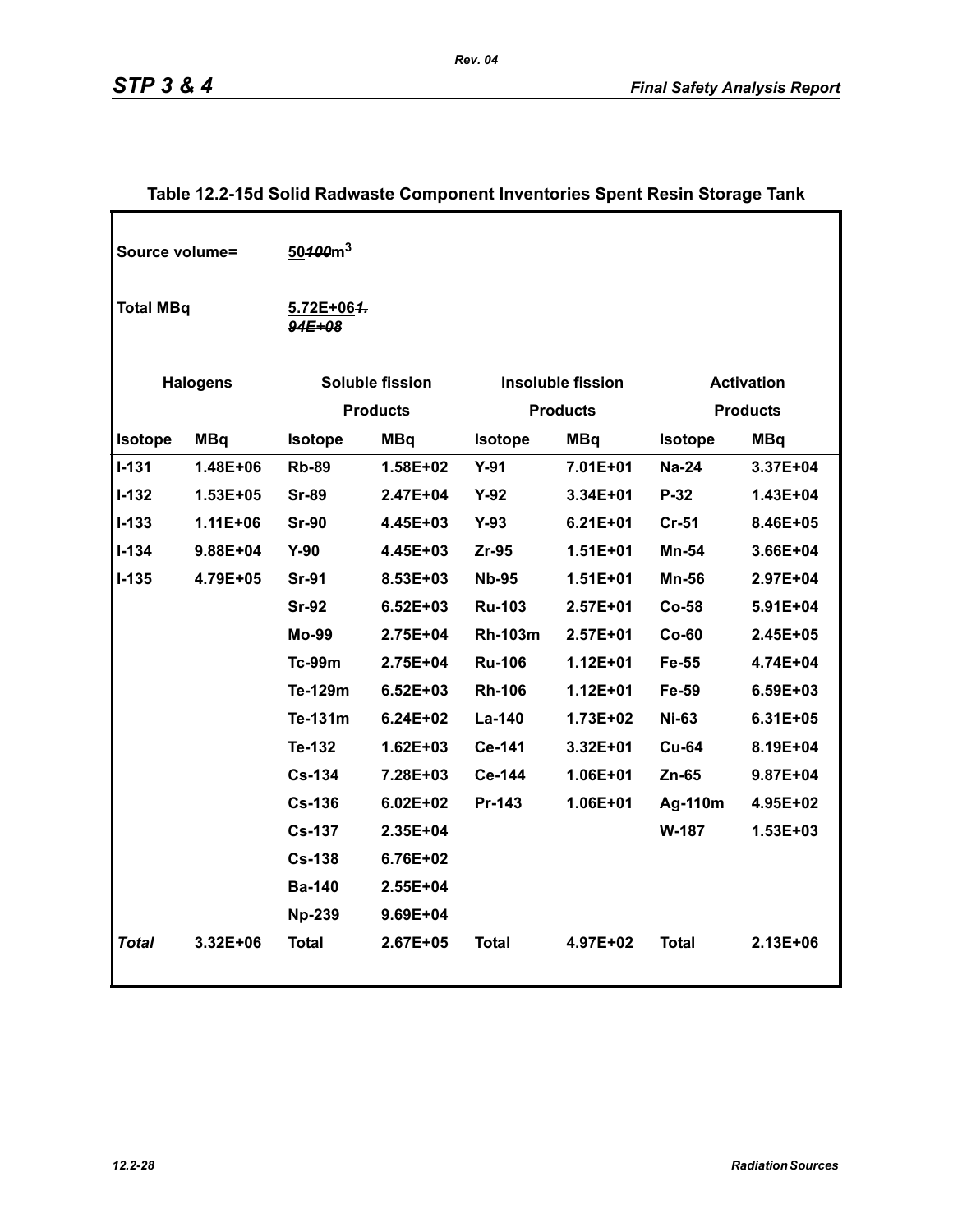#### **Table 12.2-15e***Solid Radwaste Component Inventories Concentrated Waste Tank* **Not Used**

**Table 12.2-15f***Solid Radwaste Component Inventories Solids Dryer Feed Tank* **Not Used**

**Table 12.2-15g***Solid Radwaste Component Inventories Solids Dryer (Outlet)* **Not Used**

**Table 12.2-15hSolid Radwaste Component Inventories Solids Dryer Pelletizer Not Used**

**Table 12.2-15iSolid Radwaste Component Inventories Solids Mist Separator (Steam) Not Used**

**Table 12.2-15jSolid Radwaste Component Inventories Solids Condenser Not Used**

**Table 12.2-15kSolid Radwaste Component Inventories Solids Drum Not Used**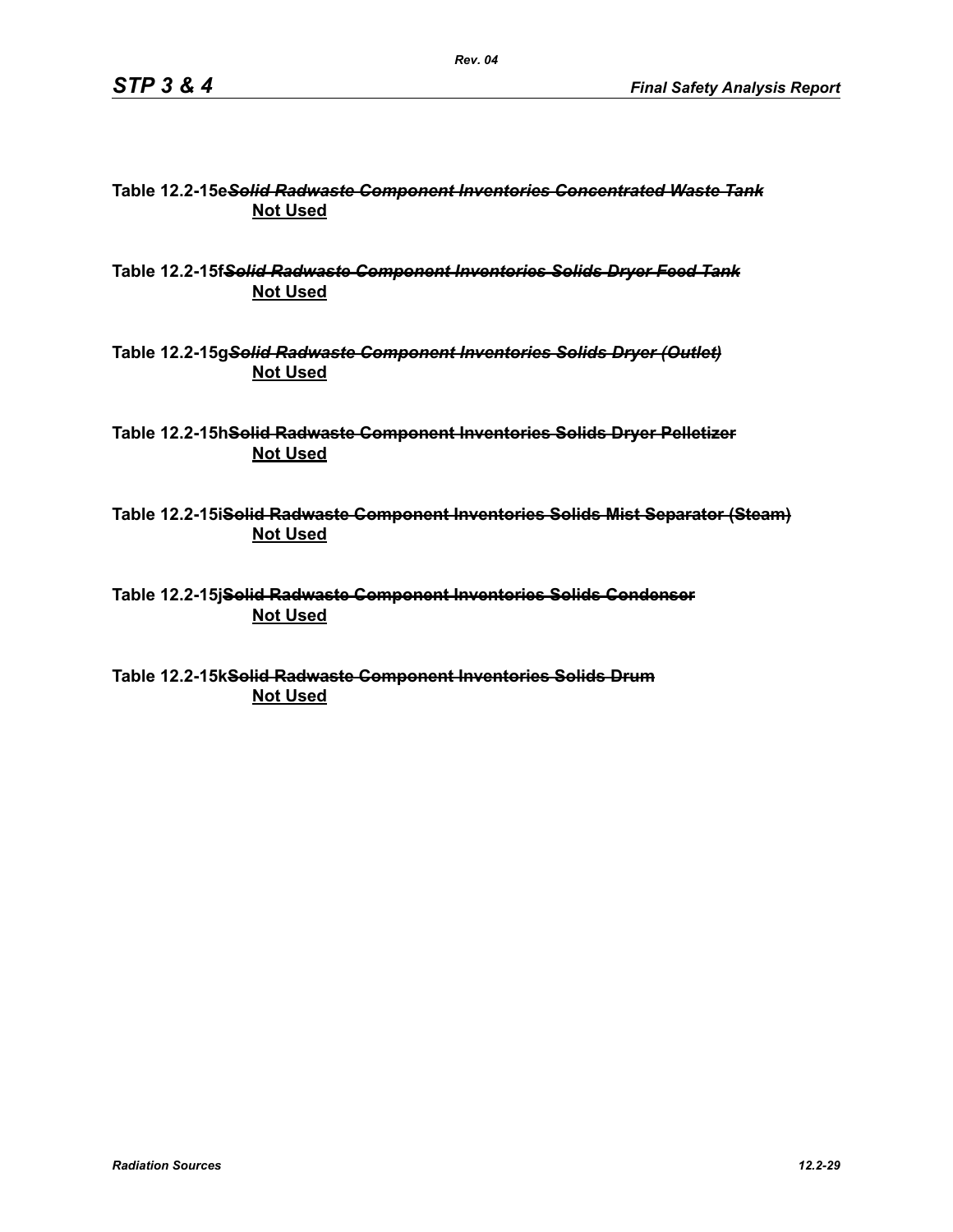I

 $\overline{\phantom{a}}$ 

|                    | <del>Source volume = 50 m<sup>3</sup></del> |                   |                        |                 |                          |                | <u>णञ्ज</u>            |  |  |
|--------------------|---------------------------------------------|-------------------|------------------------|-----------------|--------------------------|----------------|------------------------|--|--|
|                    |                                             |                   |                        |                 |                          |                |                        |  |  |
| Total MBq: 1.94E+8 |                                             |                   |                        |                 |                          |                |                        |  |  |
|                    |                                             |                   |                        |                 |                          |                |                        |  |  |
|                    | <b>Halogens</b>                             |                   | Soluble fission        |                 | <b>Insoluble fission</b> |                | <b>Activation</b>      |  |  |
|                    |                                             |                   | <b>Products</b>        |                 | <b>Products</b>          |                | <b>Products</b>        |  |  |
| <b>Isotope</b>     | <b>MB</b> <sup>+</sup>                      | <b>Isotope</b>    | <b>MB</b> <sub>t</sub> | lsotope-        | <b>MB</b> <sub>t</sub>   | <b>Isotope</b> | <b>MB</b> <sub>q</sub> |  |  |
| $+434-$            | $2.44E + 07$                                | <b>Rb-89</b>      | $2.82E + 04$           | 44              | $3.66E + 05$             | Na-24          | $5.01E + 06$           |  |  |
| <b>H32</b>         | 3.06E+06                                    | <b>Sr-89</b>      | 9.40E+05               | ¥-92            | 7.37E+05                 | P-32           | 4.32E+06               |  |  |
| <b>H33</b>         | $2.20E + 07$                                | <b>Sr-90</b>      | $7.27E + 04$           | ¥-93            | 4.36E+06                 | Cr-54          | 4.99E+07               |  |  |
| $+434$             | $2.01E + 06$                                | 490               | $7.27E + 04$           | Zr-95-          | $7.41E + 04$             | <b>Mn-54</b>   | 7.12E+05               |  |  |
| <b>1435</b>        | 9.52E+06                                    | <b>Sr-94</b>      | 4.27E+06               | <b>Nb-95</b>    | $7.41E + 04$             | <b>Mn-56</b>   | 4.44E+06               |  |  |
|                    |                                             | <b>Sr-92</b>      | 9.76E+05               | Ru-103-         | 4.73E+05-                | <b>Go-58</b>   | 4.87E+06               |  |  |
|                    |                                             | Mo-99             | 4.05E+06               | <b>Rh-103m-</b> | 4.73E+05                 | <b>Go-60</b>   | 4.10E+06               |  |  |
|                    |                                             | <b>Te-99m-</b>    | $4.05E + 06$           | <b>Ru-406</b>   | $3.44E + 04$             | Fe-55          | $5.41E + 06$           |  |  |
|                    |                                             | Te-129m-          | 3.36E+05               | <b>Rh-106</b>   | 3.11E+04                 | Fe-59          | 2.73E+05               |  |  |
|                    |                                             | Te-131m-          | 9.27E+04               | $E0 - 440$      | 2.51E+06                 | Ni-63          | 4.03E+07               |  |  |
|                    |                                             | Te-132            | $2.37E + 05$           | <b>Ge-141</b>   | $2.58E + 05$             | <b>Cu-64</b>   | $4.22E + 07$           |  |  |
|                    |                                             | <del>Cs-134</del> | 4.64E+06-              | Ge-144          | 3.09E+04                 | Zn-65-         | 2.00E+06               |  |  |
|                    |                                             | <del>Cs-136</del> | 6.44E+04               | <b>Pr-143</b>   | 3.09E+04                 | Ag-110m-       | 4.00E+04               |  |  |
|                    |                                             | <del>Cs-137</del> | 4.23E+05               |                 |                          | W-187          | $2.28E + 05$           |  |  |
|                    |                                             | <b>Gs-138</b>     | $2.07E + 05$           |                 |                          |                |                        |  |  |
|                    |                                             | <b>Ba-140</b>     | $2.51E + 06$           |                 |                          |                |                        |  |  |
|                    |                                             | Np-239            | 4.44E+07               |                 |                          |                |                        |  |  |
| <del>-Total</del>  | 6.06E+07                                    | <b>Total</b>      | 2.98E+07               | <b>Total-</b>   | $5.85E + 06$             | <b>Total-</b>  | 9.77E+07               |  |  |

# **Table 12.2-15l Solid Radwaste Component Inventories LW***LRS Backwash* **Receiving Tank**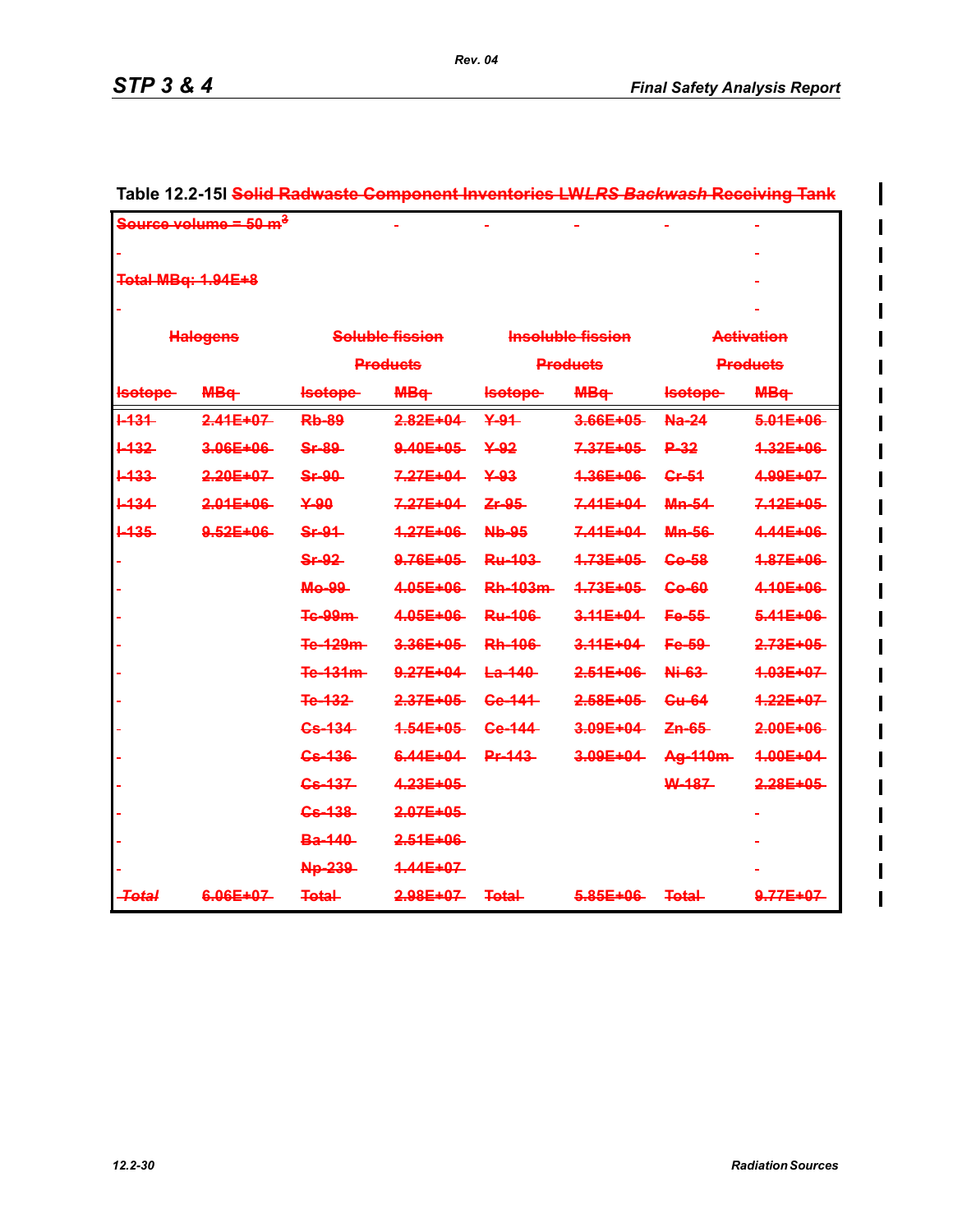| Table 12.2-15  Solid Radwaste Component Inventories LW Backwash Receiving Tank |            |                        |              |                |                          |                |                   |  |  |
|--------------------------------------------------------------------------------|------------|------------------------|--------------|----------------|--------------------------|----------------|-------------------|--|--|
| Source volume = $50 \text{ m}^3$                                               |            |                        |              |                |                          |                |                   |  |  |
|                                                                                |            |                        |              |                |                          |                |                   |  |  |
| <b>Total MBg: 2.33E+6</b>                                                      |            |                        |              |                |                          |                |                   |  |  |
|                                                                                |            |                        |              |                |                          |                |                   |  |  |
| <b>Halogens</b>                                                                |            | <b>Soluble fission</b> |              |                | <b>Insoluble fission</b> |                | <b>Activation</b> |  |  |
|                                                                                |            | <b>Products</b>        |              |                | <b>Products</b>          |                | <b>Products</b>   |  |  |
| <b>Isotope</b>                                                                 | <b>MBq</b> | <b>Isotope</b>         | <b>MBq</b>   | <u>Isotope</u> | <b>MBq</b>               | <u>Isotope</u> | <b>MBq</b>        |  |  |
| $1 - 131$                                                                      | 1.36E+05   | <b>Rb-89</b>           | 8.72E+01     | $Y-91$         | 1.92E+04                 | <b>Na-24</b>   | 9.75E+03          |  |  |
| $1 - 132$                                                                      | 5.40E+03   | <b>Sr-89</b>           | $2.31E + 04$ | $Y-92$         | 3.22E+03                 | $P-32$         | 1.23E+04          |  |  |
| $1 - 133$                                                                      | 4.51E+04   | <b>Sr-90</b>           | 3.65E+03     | $Y-93$         | 2.83E+03                 | $Cr-51$        | 8.47E+05          |  |  |
| $1 - 134$                                                                      | 3.39E+03   | $Y-90$                 | 3.65E+03     | Zr-95          | 2.42E+03                 | <u>Mn-54</u>   | 3.46E+04          |  |  |
| $1 - 135$                                                                      | 1.74E+04   | Sr-91                  | 2.40E+03     | $Nb-95$        | 3.42E+03                 | <u>Mn-56</u>   | 8.54E+03          |  |  |
|                                                                                |            | <u>Sr-92</u>           | 1.71E+03     | Ru-103         | 4.19E+03                 | $Co-58$        | 6.27E+04          |  |  |
|                                                                                |            | <b>Mo-99</b>           | 1.16E+04     | Rh-103m        | 4.20E+03                 | $Co-60$        | 2.25E+05          |  |  |
|                                                                                |            | Tc-99m                 | $1.12E + 04$ | <b>Ru-106</b>  | $1.55E + 03$             | Fe-55          | 5.43E+05          |  |  |
|                                                                                |            | Te-129m                | $6.57E + 03$ | <b>Rh-106</b>  | 1.56E+03                 | Fe-59          | 7.16E+03          |  |  |
|                                                                                |            | Te-131m                | 2.02E+02     | <b>La-140</b>  | 2.44E+04                 | <b>Ni-63</b>   | 5.84E+02          |  |  |
|                                                                                |            | Te-132                 | 7.20E+01     | Ce-141         | 5.50E+03                 | Cu-64          | 2.33E+04          |  |  |
|                                                                                |            | $Cs-134$               | 8.68E+03     | Ce-144         | 1.50E+03                 | $Zn-65$        | 8.52E+04          |  |  |
|                                                                                |            | $Cs-136$               | 6.80E+02     | Pr-144         | 1.50E+03                 | Ag-110m        | 4.62E+02          |  |  |
|                                                                                |            | <u>Cs-137</u>          | 2.52E+04     |                |                          | <b>W-187</b>   | 5.31E+02          |  |  |
|                                                                                |            | <b>Ba-137m</b>         | 2.35E+04     |                |                          |                |                   |  |  |
|                                                                                |            | $Cs-138$               | 3.56E+02     |                |                          |                |                   |  |  |
|                                                                                |            | <u>Ba-140</u>          | 2.11E+04     |                |                          |                |                   |  |  |
|                                                                                |            | <b>Np-239</b>          | 3.86E+04     |                |                          |                |                   |  |  |
| <b>Total</b>                                                                   | 2.08E+05   | <b>Total</b>           | 1.82E+05     | <b>Total</b>   | 7.55E+04                 | <b>Total</b>   | 1.86E+06          |  |  |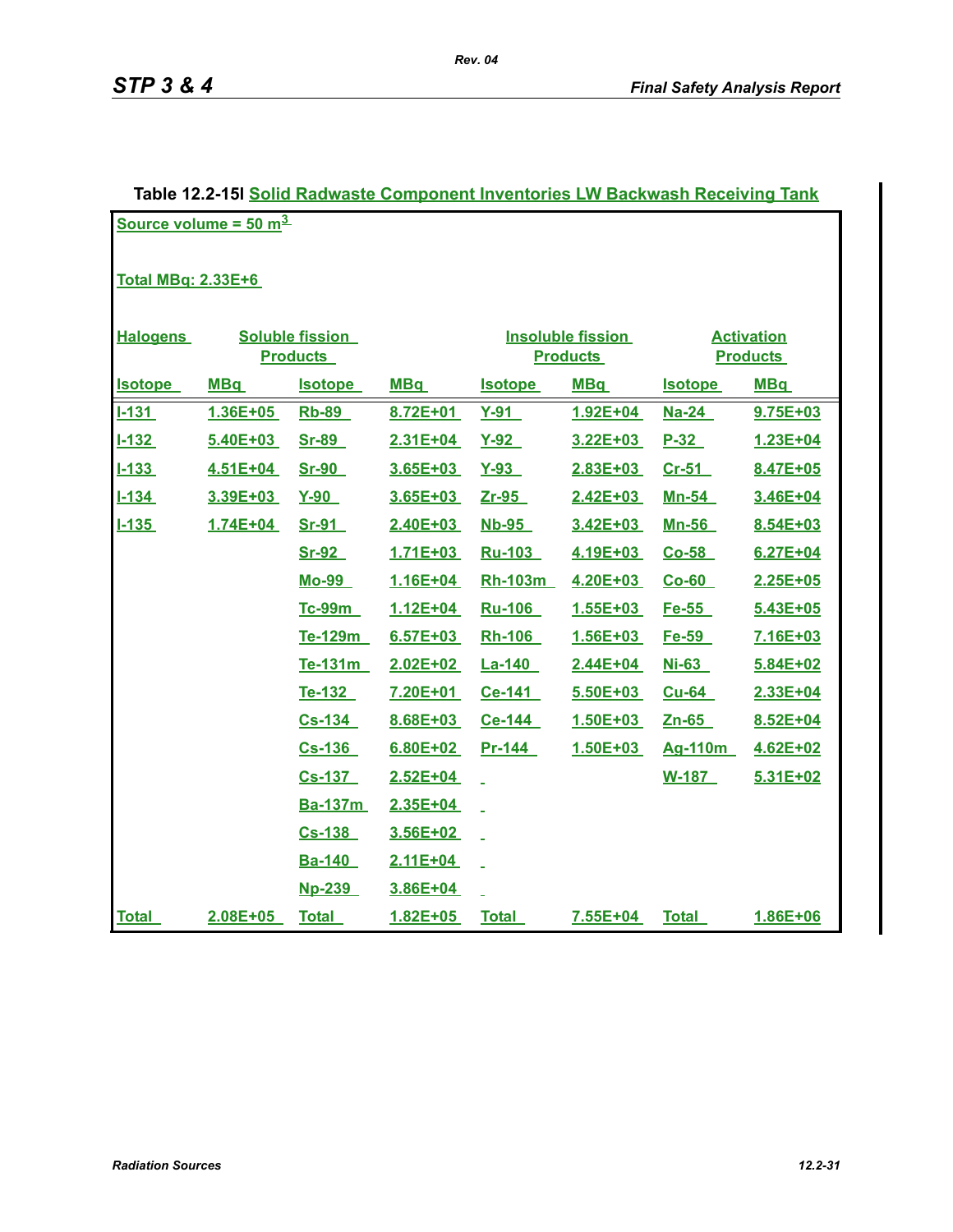|                 | Annual Average Airborne per Unit |                     | <b>Site Wide</b>    |
|-----------------|----------------------------------|---------------------|---------------------|
|                 | <b>Release</b>                   | Concentration       | 10CFR20 Limits      |
| <b>Nuclides</b> | MBq/yr                           | MBq/cm <sup>3</sup> | MBq/cm <sup>3</sup> |
| Kr-83m          | 3.10E+01                         | 1.28E-17            | 1.85E-06            |
| <b>Kr-85m</b>   | 7.80E+05                         | 3.22E-13            | 3.70E-09            |
| <b>Kr-85</b>    | 2.10E+07                         | 8.66E-12            | 2.59E-08            |
| <b>Kr-87</b>    | 9.30E+05                         | 3.83E-13            | 7.40E-10            |
| <b>Kr-88</b>    | 1.40E+06                         | 5.77E-13            | 3.33E-10            |
| <b>Kr-89</b>    | 8.90E+06                         | 3.67E-12            |                     |
| <b>Kr-90</b>    | 1.20E+01                         | 4.95E-18            |                     |
| Xe-131m         | 1.90E+06                         | 7.83E-13            | 7.40E-08            |
| Xe-133m         | 3.20E+03                         | 1.32E-15            | 2.22E-08            |
| Xe-133          | 8.90E+07                         | 3.67E-11            | 1.85E-08            |
| Xe-135m         | 1.50E+07                         | 6.18E-12            | 1.48E-09            |
| Xe-135          | 1.70E+07                         | 7.01E-12            | 2.59E-09            |
| Xe-137          | 1.90E+07                         | 7.83E-12            |                     |
| Xe-138          | 1.60E+07                         | 6.60E-12            | 7.40E-10            |
| Xe-139          | 1.50E+01                         | 6.18E-18            |                     |
| $I-131$         | 9.60E+03                         | 3.96E-15            | 7.40E-12            |
| $I-132$         | 8.10E+04                         | 3.34E-14            | 7.40E-10            |
| $I-133$         | 6.30E+04                         | 2.60E-14            | 3.70E-11            |
| $I-134$         | 1.40E+05                         | 5.77E-14            | 2.22E-09            |
| $I-135$         | 8.90E+04                         | 3.67E-14            | 2.22E-10            |
| $H-3$           | 2.70E+06                         | 1.11E-12            | 3.70E-09            |
| $C-14$          | 3.40E+05                         | 1.40E-13            | 1.11E-10            |
| Na-24           | 1.50E+02                         | 6.18E-17            | 2.59E-10            |
| $P-32$          | 3.40E+01                         | 1.40E-17            | 3.70E-11            |
| Ar-41           | 2.50E+05                         | 1.03E-13            | 3.70E-10            |
| $Cr-51$         | 1.30E+03                         | 5.36E-16            | 1.11E-09            |
| Mn-54           | 2.00E+02                         | 8.24E-17            | 3.70E-11            |
| Mn-56           | 1.30E+02                         | 5.36E-17            | 7.40E-10            |
| Fe-55           | 2.40E+02                         | 9.89E-17            | $1.11E-10$          |
| Fe-59           | 3.00E+01                         | 1.24E-17            | 1.85E-11            |

|  |  | Table 12.2-20 Airborne Concentrations |
|--|--|---------------------------------------|
|--|--|---------------------------------------|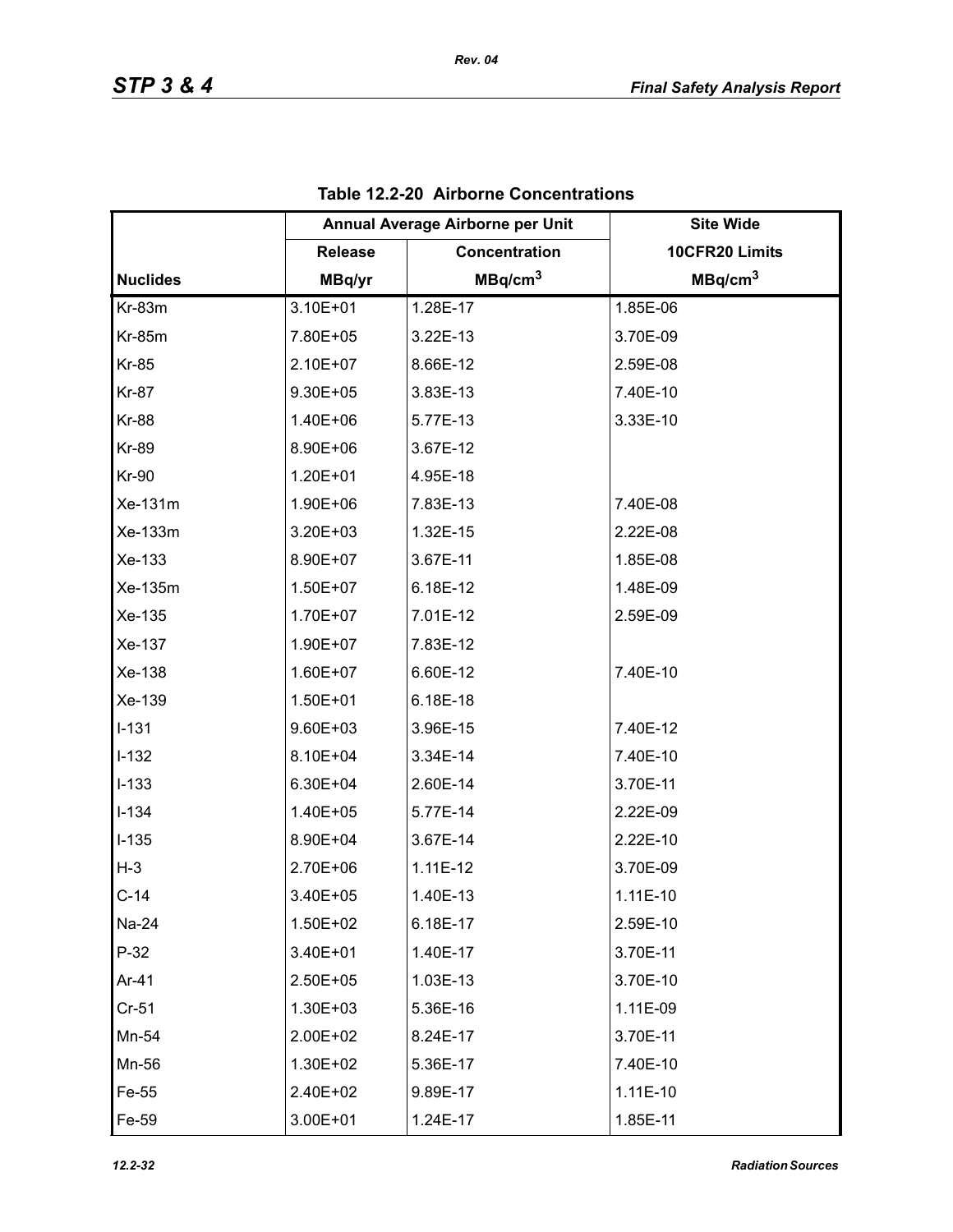|                 | Annual Average Airborne per Unit |                     | <b>Site Wide</b>    |
|-----------------|----------------------------------|---------------------|---------------------|
|                 | <b>Release</b>                   | Concentration       | 10CFR20 Limits      |
| <b>Nuclides</b> | MBq/yr                           | MBq/cm <sup>3</sup> | MBq/cm <sup>3</sup> |
| Co-58           | 8.90E+01                         | 3.67E-17            | 3.70E-11            |
| $Co-60$         | 4.80E+02                         | 1.98E-16            | 1.85E-12            |
| Ni-63           | 2.40E-01                         | 9.89E-20            | 3.70E-11            |
| Cu-64           | 3.70E+02                         | 1.53E-16            | 1.11E-09            |
| $Zn-65$         | 4.10E+02                         | 1.69E-16            | 1.48E+09            |
| <b>Rb-89</b>    | 1.60E+00                         | 6.60E-19            | 7.40E-09            |
| <b>Sr-89</b>    | 2.10E+02                         | 8.66E-17            | 3.70E-11            |
| <b>Sr-90</b>    | 2.60E+00                         | 1.07E-18            | 2.22E-13            |
| $Y-90$          | 1.70E+00                         | 7.01E-19            | 3.33E-11            |
| Sr-91           | 3.70E+01                         | 1.53E-17            | 1.85E-10            |
| Sr-92           | 2.90E+01                         | 1.20E-17            | 3.33E-10            |
| $Y-91$          | 8.90E+00                         | 3.67E-18            | 7.40E-12            |
| $Y-92$          | 2.30E+01                         | 9.48E-18            | 3.70E-10            |
| $Y-93$          | 4.10E+01                         | 1.69E-17            | $1.11E-10$          |
| $Zr-95$         | 5.90E+01                         | 2.43E-17            | 1.48E-11            |
| <b>Nb-95</b>    | 3.10E+02                         | 1.28E-16            | 7.40E-11            |
| Mo-99           | 2.20E+03                         | 9.07E-16            | 1.48E-10            |
| Tc-99m          | 1.10E+01                         | 4.53E-18            | 3.33E-11            |
| Ru-103          | 1.30E+02                         | 5.36E-17            | 3.33E-11            |
| Rh-103m         | 4.10E+00                         | 1.69E-18            | 7.40E-08            |
| Ru-106          | 7.00E-01                         | 2.89E-19            | 3.70E-12            |
| Rh-106          | 7.00E-01                         | 2.89E-19            | 1.48E-09            |
| Ag-110m         | 7.40E-02                         | 3.05E-20            | 3.70E-12            |
| Sb-124          | 6.70E+00                         | 2.76E-18            | $1.11E-11$          |
| Te-129m         | 8.10E+00                         | 3.34E-18            | 3.33E-09            |
| Te-131m         | 2.80E+00                         | 1.15E-18            | 3.70E-11            |
| Te-132          | 7.00E-01                         | 2.89E-19            | 3.70E-11            |
| Cs-134          | 2.30E+02                         | 9.48E-17            | 7.40E-12            |
| Cs-136          | 2.20E+01                         | 9.07E-18            | 3.33E-11            |
| Cs-137          | 3.50E+02                         | 1.44E-16            | 7.40E-12            |

|  | Table 12.2-20 Airborne Concentrations (Continued) |  |
|--|---------------------------------------------------|--|
|--|---------------------------------------------------|--|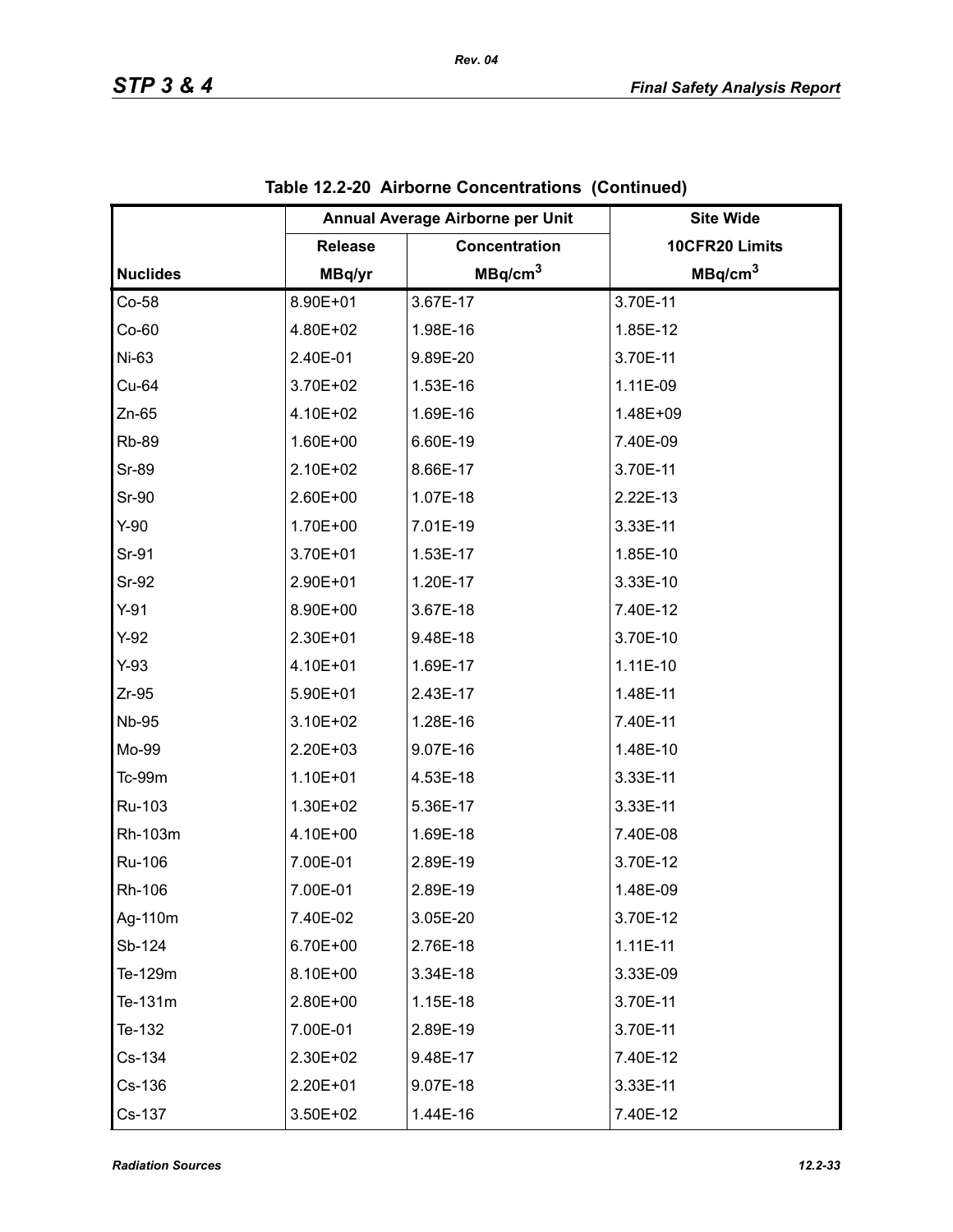|                 |                | Annual Average Airborne per Unit | <b>Site Wide</b>    |
|-----------------|----------------|----------------------------------|---------------------|
|                 | <b>Release</b> | Concentration                    | 10CFR20 Limits      |
| <b>Nuclides</b> | MBq/yr         | MBq/cm <sup>3</sup>              | MBq/cm <sup>3</sup> |
| $Cs-138$        | 6.30E+00       | 2.60E-18                         | 2.96E-11            |
| <b>Ba-140</b>   | 1.00E+03       | 4.12E-16                         | 7.40E-11            |
| La-140          | 6.70E+01       | 2.76E-17                         | 7.40E-11            |
| Ce-141          | 3.40E+02       | 1.40E-16                         | 3.70E-11            |
| Ce-144          | 7.00E-01       | 2.89E-19                         | 1.48E-12            |
| Pr-144          | 7.00E-01       | 2.89E-19                         | 7.40E-09            |
| W-187           | 7.00E+00       | 2.89E-18                         | 3.70E-10            |
| Np-239          | 4.40E+02       | 1.81E-16                         | $1.11E-10$          |

**Table 12.2-20 Airborne Concentrations (Continued)**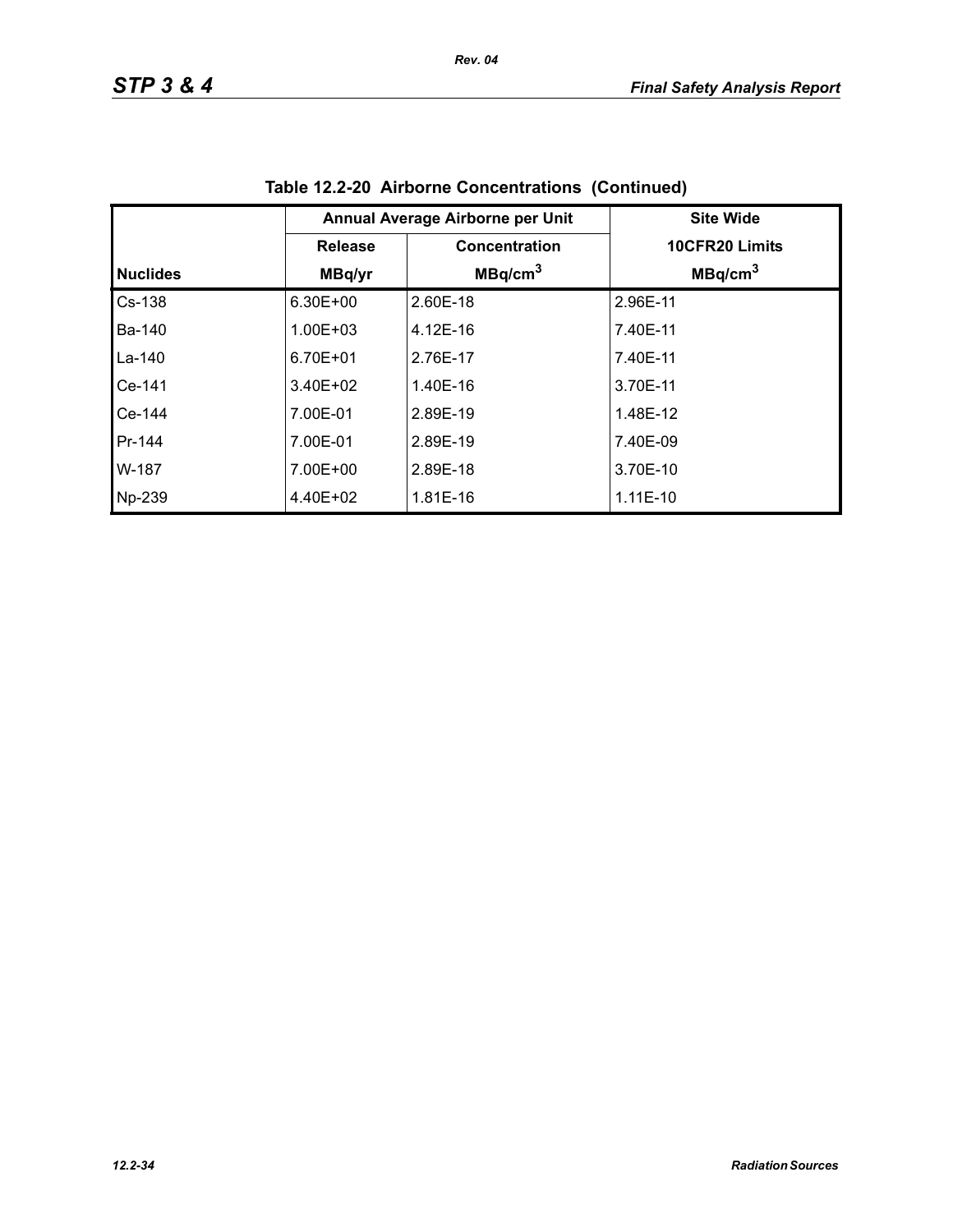| Table 12.2-21 Gaseous Pathway Doses for Maximally Exposed Individual [1] One Unit |
|-----------------------------------------------------------------------------------|
| (millirem per year)                                                               |

| <b>PATHWAY</b>       | T.BODY                      | <b>GI-TRACT</b>                      | <b>BONE</b>                        | <b>LIVER</b>                     | <b>KIDNEY</b>                   | <b>THYROID</b><br>$[4]$                 | <b>LUNG</b>                 | <b>SKIN</b>                     |
|----------------------|-----------------------------|--------------------------------------|------------------------------------|----------------------------------|---------------------------------|-----------------------------------------|-----------------------------|---------------------------------|
| <b>PLUME</b>         |                             | 1.67E-01 1.67E-01                    |                                    | 1.67E-01 1.67E-01                |                                 | $1.67E-01$ 8.65E 02<br>8.63E-02         | $4.74E -$<br>041.70E-<br>01 | 4.62E-01                        |
| <b>GROUND</b>        |                             | 2.36E-02 2.36E-02                    |                                    | 2.36E-02 2.36E-02 2.36E-02 2.83E |                                 | 022.84E-<br>02                          |                             | 2.36E-02 2.77E-02               |
| <b>VEGETABLE</b>     |                             |                                      |                                    |                                  |                                 |                                         |                             |                                 |
| ADULT <sub>[2]</sub> | 4.09E-02 4.04E              | 024.03E-<br>02                       |                                    | 1.76E-01 4.41E-02 4.02E          | 02                              | 8.30E<br>024.03E- 018.31E-<br><u>01</u> | $3.43E-02$ $3.35E-$         | 023.34E-<br>02                  |
| <b>TEEN [2]</b>      | $6.15E -$<br>026.14E-<br>02 | 6.10E-<br>026.13E-<br>02             |                                    | 2.84E-01 7.00E-02                | 6.40E-<br>026.38E-<br>02        | 4.06E+00<br>$1.05E + 00$                |                             | 5.55E-02 5.40E-02               |
| <b>CHILD</b>         | 1.38E-01                    | 1.35E-01                             | 6.80E<br>046.84E-<br>01            | 4.56E<br>041.55E-<br>01          | $4.45E -$<br>041.44E-<br>01     | 1.99E+00                                |                             | 1.31E-01 1.29E-01               |
| <b>MEAT</b>          |                             |                                      |                                    |                                  |                                 |                                         |                             |                                 |
| <b>ADULT</b>         | $1.33E-02$                  | 4.80E-<br>021.81E-<br>02             | $6.15E -$<br>026.18E-<br>02        |                                  | 1.38E-02 1.32E-02 3.99E-02      |                                         | $4.25E -$<br>021.24E-<br>02 | 1.23E-02                        |
| <b>TEEN</b>          | 4.09E-<br>021.10E-<br>02    | 1.36E-02                             | $5.20E -$<br>025.21E-<br>02        |                                  | 1.15E-02 1.10E-02 2.97E-02      |                                         |                             | 1.05E-02 1.04E-02               |
| <b>CHILD</b>         | $2.00E -$<br>022.01E-<br>02 | 2.11E-02                             | 9.80E<br>029.79E-<br>02            |                                  | 2.09E-02 2.02E-02 4.67E-02      |                                         | 4.96E<br>021.95E-<br>02     | 1.94E-02                        |
| COW MILK [2]         |                             |                                      |                                    |                                  |                                 |                                         |                             |                                 |
| <b>ADULT</b>         |                             | 2.08E-02 1.65E-02                    | $7.40E -$<br>027.36E-<br>02        | 2.49E-02 $2.18E$                 | $0.22.17E -$<br>02              | $9.75E -$<br>049.77E-<br>01             | $4.44E-$<br>021.43E-<br>02  | $4.37E -$<br>021.36E-<br>02     |
| <b>TEEN</b>          | 3.36E<br>02                 | $2.85E -$<br>023.35E- 022.84E-<br>02 | $4.35E -$<br>041.36E-<br>01        | 4.45E-02 3.91E                   | 023.90E-<br>02                  | $1.55E + 00$                            | 2.64E-02 $2.50E-$           | 022.49E-<br>02                  |
| <b>CHILD</b>         | $7.20E -$<br>027.21E-<br>02 | 6.35E-<br>026.34E-<br>02             | $3.32E -$<br>043.31E-<br><u>01</u> | $9.35E -$<br>029.34E-<br>02      | 8.40E-<br>028.39E-<br>02        | 3.10E+00                                | 6.30E-<br>$926.31E -$<br>02 | 6.10E-<br>026.09E-<br><u>02</u> |
| <b>INFANT [2]</b>    | 1.43E-01                    | 4.36E<br>041.35E-<br>01              | $6.45E -$<br>046.43E-<br>01        | 1.93E-01                         | $4.65E -$<br>$0.41.64E -$<br>01 | 7.50E+00<br>7.52E+00                    | 1.31E-01                    | 1.27E-01                        |
| <b>GOAT MILK [3]</b> |                             |                                      |                                    |                                  |                                 |                                         |                             |                                 |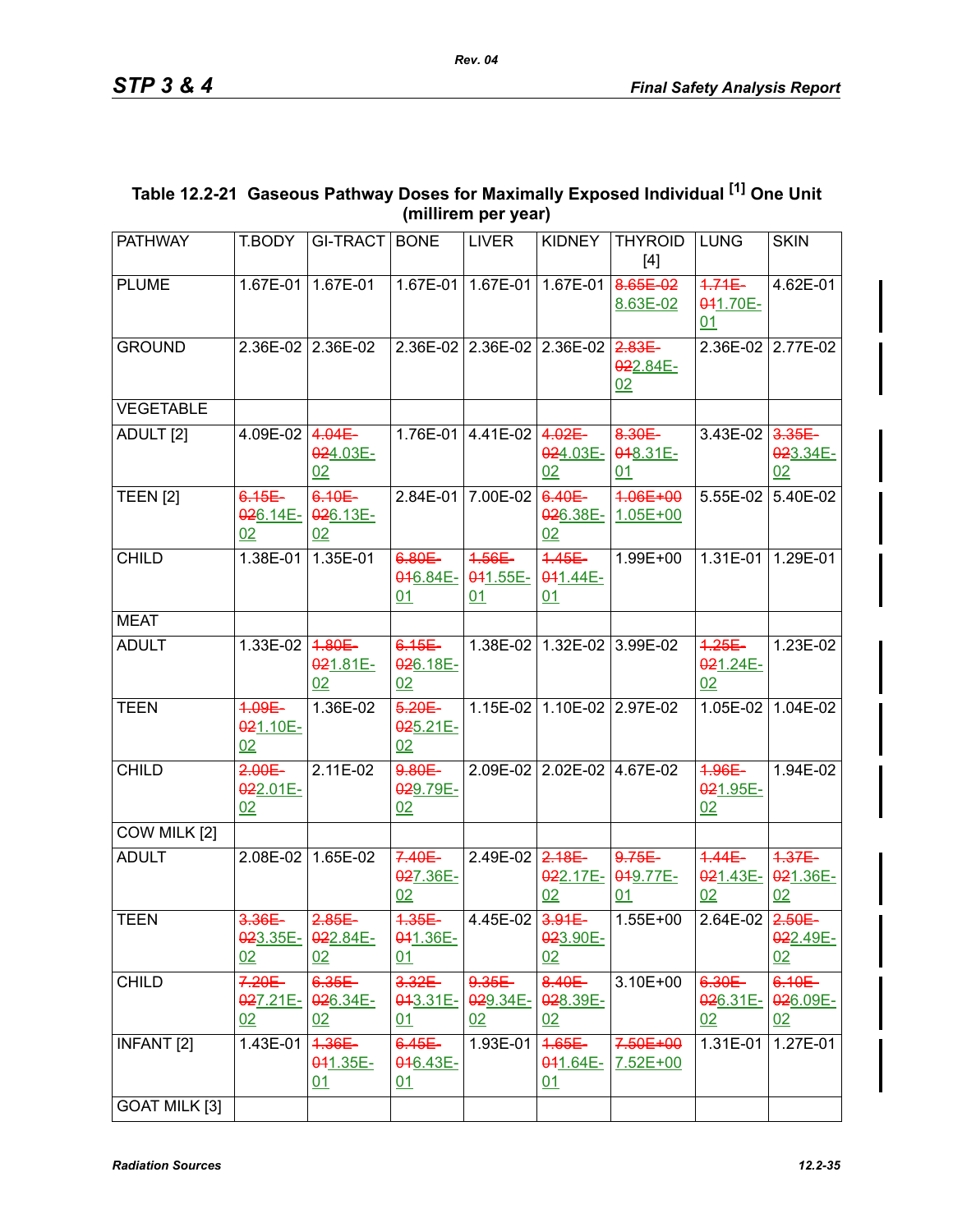| <b>ADULT</b>                                                 | $3.11E -$<br>023.10E-<br>02 | 1.60E-02                    | 8.25E-<br>028.26E-<br>02     | $3.84E -$<br>023.83E-<br>02         |                              | 2.70E-02 1.28E+00           | 1.63E-02 $\overline{)4.41E}$ | 021.40E-<br>02              |
|--------------------------------------------------------------|-----------------------------|-----------------------------|------------------------------|-------------------------------------|------------------------------|-----------------------------|------------------------------|-----------------------------|
| <b>TEEN</b>                                                  |                             | 4.33E-02 2.80E-02           | $4.52E-$<br>$041.51E-$<br>01 | 6.80E<br>026.79E-<br>02             |                              | $4.81E-02$ 2.03E+00         | $3.00E -$<br>023.01E-<br>02  | 2.55E-02                    |
| <b>CHILD</b>                                                 | $7.90E -$<br>027.89E-<br>02 | 6.35E<br>026.37E-<br>02     | 3.71E-01                     | 1.33E-01                            | 9.90E<br>029.88E-<br>02      | 4.05E+00                    | 6.85E<br>026.86E-<br>02      | $6.15E -$<br>026.17E-<br>02 |
| <b>INFANT</b>                                                | 1.50E-01                    | 1.31E-01                    | $7.10E -$<br>047.08E-<br>01  | 2.70E-01                            | $4.90E -$<br>041.89E-<br>01  | 9.80E+00<br>$9.82E + 00$    | $4.41E -$<br>041.40E-<br>01  | 1.28E-01                    |
| <b>INHAL</b>                                                 |                             |                             |                              |                                     |                              |                             |                              |                             |
| <b>ADULT</b>                                                 |                             | 1.62E-03 2.14E-03           | 8.15E<br>048.13E-<br>04      |                                     | $2.41E-03$ 3.06E-03 7.45E    | 027.46E-<br>02              |                              | 3.67E-03   1.03E-03         |
| <b>TEEN</b>                                                  |                             | 1.75E-03 2.33E-03           |                              | 1.13E-03 2.92E-03                   | $-3.80E -$<br>033.79E-<br>03 | $9.75E -$<br>029.76E-<br>02 | $5.05E -$<br>035.04E-<br>03  | $1.04E - 03$                |
| <b>CHILD</b>                                                 | 1.67E-03 4.77E              | 031.76E-<br>03              | $4.51E -$<br>031.52E-<br>03  | $2.71E -$<br>032.72E-<br>03         | 3.46E-03 1.21E-01            |                             | 4.25E-03 9.20E               | 049.18E-<br>04              |
| <b>INFANT</b>                                                | $4.04E -$<br>031.03E-<br>03 | $9.55E -$<br>049.57E-<br>04 |                              | 1.13E-03 2.10E-03 2.17E-03 1.10E-01 |                              |                             | $3.06E -$<br>033.05E-<br>03  | $5.30E -$<br>045.28E-<br>04 |
| <b>SUM OF</b><br><b>VIABLE</b><br><b>PATHWAYS</b><br>(CHILD) | $3.51E -$<br>043.50E-<br>01 | 3.48E-01                    | $9.70E -$<br>049.74E-<br>01  | $3.70E -$<br>043.69E-<br>01         | $3.59E -$<br>043.58E-<br>01  | $2.27E + 00$                | 3.49E-01                     | 6.40E-<br>046.39E-<br>01    |

# **Table 12.2-21 Gaseous Pathway Doses for Maximally Exposed Individual [1] One Unit (millirem per year)**

[1] Maximally exposed individual for total body and all organs except thyroid is child resident, 2.198 miles WSW of STP3/4.

[2] Adult, teen and infant doses are presented as additional information.

[3] Cow milk and goat milk pathway doses are hypothetical for this location and are presented as additional information only; no milk animals are located within 5 miles of the plant.

[4] Maximally exposed individual for thyroid. Child resident 3.043 miles NNW.

Ground level releases assumed.

Source: GASPAR II calculated pathway doses for locations indicated in footnotes [1] and [4]

I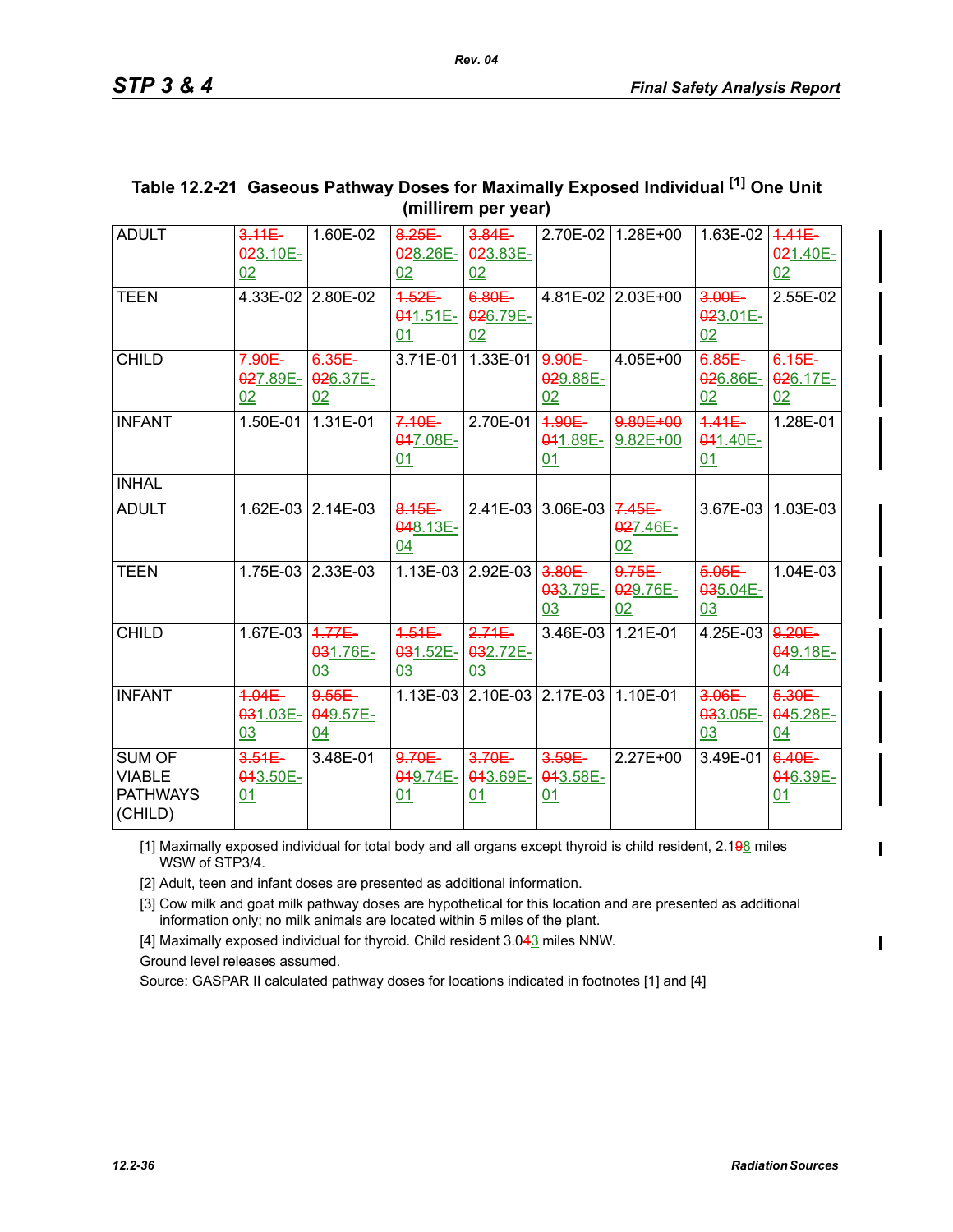|                | <b>Annual Release</b> | Concentration |
|----------------|-----------------------|---------------|
| <b>Nuclide</b> | MBq/yr                | MBq/ml        |
| $I-131$        | 3.35E+02              | 1.75E-13      |
| $I-132$        | 7.15E+01              | 3.75E-14      |
| $I-133$        | 1.38E+03              | 7.23E-13      |
| $I-134$        | 4.22E+00              | 2.21E-15      |
| $I-135$        | 4.03E+02              | 2.11E-13      |
| $H-3$          | 2.96E+05              | 1.55E-10      |
| $C-14$         | $0.00E + 00$          | $0.00E + 00$  |
| Na-24          | 1.87E+02              | 9.78E-14      |
| $P-32$         | 2.10E+01              | 1.10E-14      |
| $Cr-51$        | 6.30E+02              | 3.30E-13      |
| Mn-54          | 1.47E+02              | 7.68E-14      |
| Mn-56          | 7.55E+01              | 3.95E-14      |
| Co-56          | $0.00E + 00$          | $0.00E + 00$  |
| $Co-57$        | $0.00E + 00$          | $0.00E + 00$  |
| Co-58          | 3.10E+02              | 1.62E-13      |
| $Co-60$        | 5.69E+02              | 2.98E-13      |
| Fe-55          | 3.50E+02              | 1.83E-13      |
| Fe-59          | 8.24E+01              | 4.31E-14      |
| Ni-63          | 6.29E+01              | 3.30E-14      |
| Cu-64          | 4.67E+02              | 2.45E-13      |
| $Zn-65$        | $1.63E + 01$          | 8.53E-15      |
| <b>Rb-89</b>   | $0.00E + 00$          | $0.00E + 00$  |
| <b>Sr-89</b>   | 1.16E+01              | 6.08E-15      |
| Sr-90          | 9.92E-01              | 5.19E-16      |
| $Y-90$         | $0.00E + 00$          | $0.00E + 00$  |
| Sr-91          | 4.64E+01              | 2.43E-14      |
| $Y-91$         | 8.70E+00              | 4.55E-15      |
| Sr-92          | $1.64E + 01$          | 8.58E-15      |
| $Y-92$         | $6.27E + 01$          | 3.28E-14      |
| $Y-93$         | $5.05E + 01$          | 2.64E-14      |
| $Zr-95$        | 4.10E+01              | 2.14E-14      |

|  | Table 12.2-22 Average Annual Liquid Releases |
|--|----------------------------------------------|
|--|----------------------------------------------|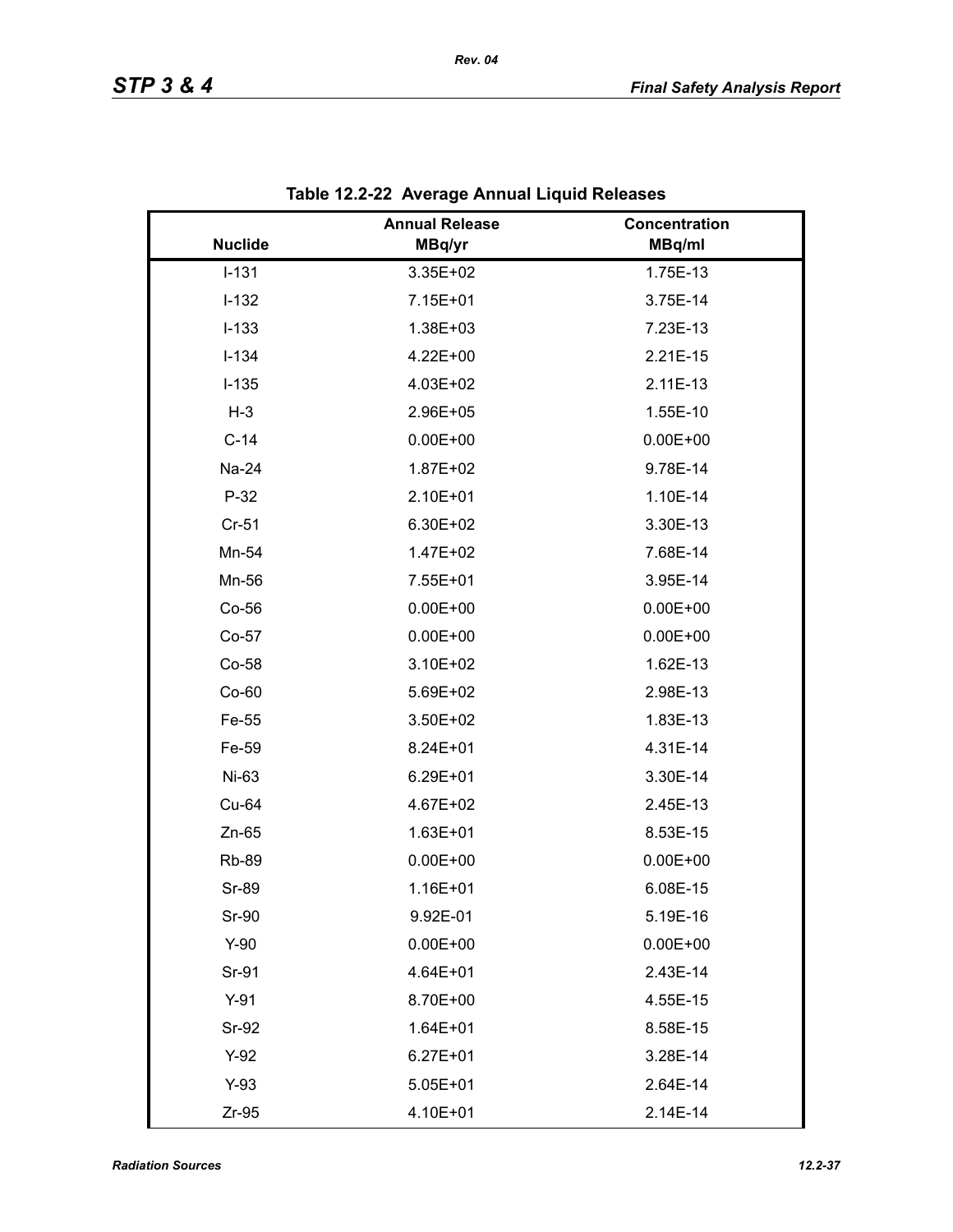$\mathbf I$ 

|                | <b>Annual Release</b> | Concentration    |
|----------------|-----------------------|------------------|
| <b>Nuclide</b> | MBq/yr                | MBq/ml           |
| <b>Nb-95</b>   | 1.16E+01              | 6.08E-15         |
| Mo-99          | 9.66E+01              | 5.06E-14         |
| Tc-99m         | 2.10E+02              | 1.10E-13         |
| Ru-103         | $1.21E + 01$          | 6.34E-15         |
| Rh-103m        | $0.00E + 00$          | $0.00E + 00$     |
| Ru-106         | 3.29E+02              | 1.72E-13         |
| Rh-106         | $0.00E + 00$          | $0.00E + 00$     |
| Ag-110m        | 4.44E+01              | 2.56E-092.32E-14 |
| Sb-124         | $0.00E + 00$          | $0.00E + 00$     |
| Te-129m        | $3.12E + 00$          | 1.63E-15         |
| Te-131m        | 3.10E+00              | 1.63E-15         |
| Te-132         | 5.00E-01              | 2.62E-16         |
| Cs-134         | 4.18E+02              | 2.19E-13         |
| Cs-136         | 2.78E+01              | 1.46E-14         |
| Cs-137         | $6.57E + 02$          | 3.44E-13         |
| Cs-138         | 2.96E-02              | 1.55E-17         |
| Ba-140         | $6.23E + 01$          | 3.26E-14         |
| La-140         | $0.00E + 00$          | $0.00E + 00$     |
| Ce-141         | 1.10E+01              | 5.74E-15         |
| Ce-144         | 1.44E+02              | 7.56E-14         |
| Pr-143         | 3.00E+00              | 1.57E-15         |
| Nd-147         | 7.40E-02              | 3.87E-17         |
| W-187          | 8.24E+00              | 4.32E-15         |
| Np-239         | 3.51E+02              | 1.84E-13         |

|  | Table 12.2-23 Liquid Pathway Dose Analysis <sup>[1]</sup> (millirem per year) (One Unit) |  |  |
|--|------------------------------------------------------------------------------------------|--|--|
|  |                                                                                          |  |  |

| <b>Skin</b> | <b>Bone</b> | Liver i | Total Body Thyroid Kidney Lung GI-LLI [2]                                   |  |  |
|-------------|-------------|---------|-----------------------------------------------------------------------------|--|--|
|             |             |         | 2.12 E-4  1.15 E-3  2.92E-4  2.63E-4  2.03 E-4  2.13E-4  2.05 E-4  4.34 E-4 |  |  |

[1] Liquid pathway MEI is a teenager ingesting fresh water sport fish and receiving shoreline exposure from the Little Robbins Slough.

[2] GI-LLI = Gastrointestinal-lining of lower intestine.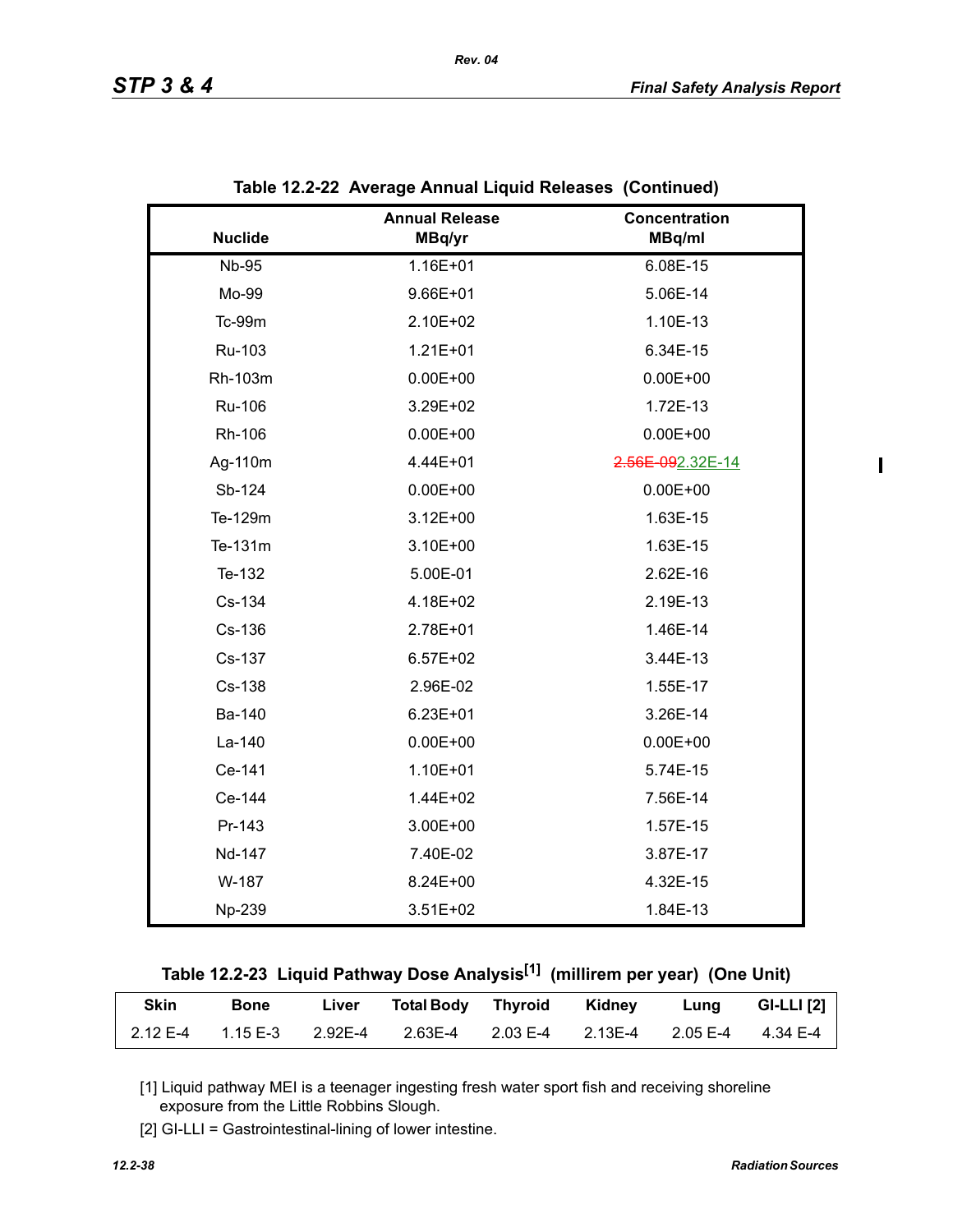$\mathbf I$ ı

| <b>Parameter</b>                                                    | <b>Value</b>   |
|---------------------------------------------------------------------|----------------|
|                                                                     |                |
| <b>Release Source Terms</b>                                         | Table 12.2-20  |
| Population distribution                                             | ER Table 2.5-2 |
| Dispersion and deposition factors $(\gamma/q \text{ and } d/q)$ [1] | Table 2.3S-27  |
| 50-Mile Milk Production (L/yr)                                      | 2.13E6 [2]     |
| 50-Mile Meat Production (kg/yr)                                     | 4.05E7 [2]     |
| 50-Mile Vegetable Production (kg/yr)                                | $9.64E6$ [2]   |

#### **Table 12.2-24 Gaseous Pathway Parameters**

[1] Air concentration and deposition per unit release rate.

[2] Animal and vegetable production from 2002 National Census of Agriculture. Production converted to food products using average conversion factors: 21,328 lb-milk/cow, 524 lb beef per cattle/calf, 92.2 lb pork/hog-pig, 61.1 lb meat/sheep, and 8,090 kg vegetables/acre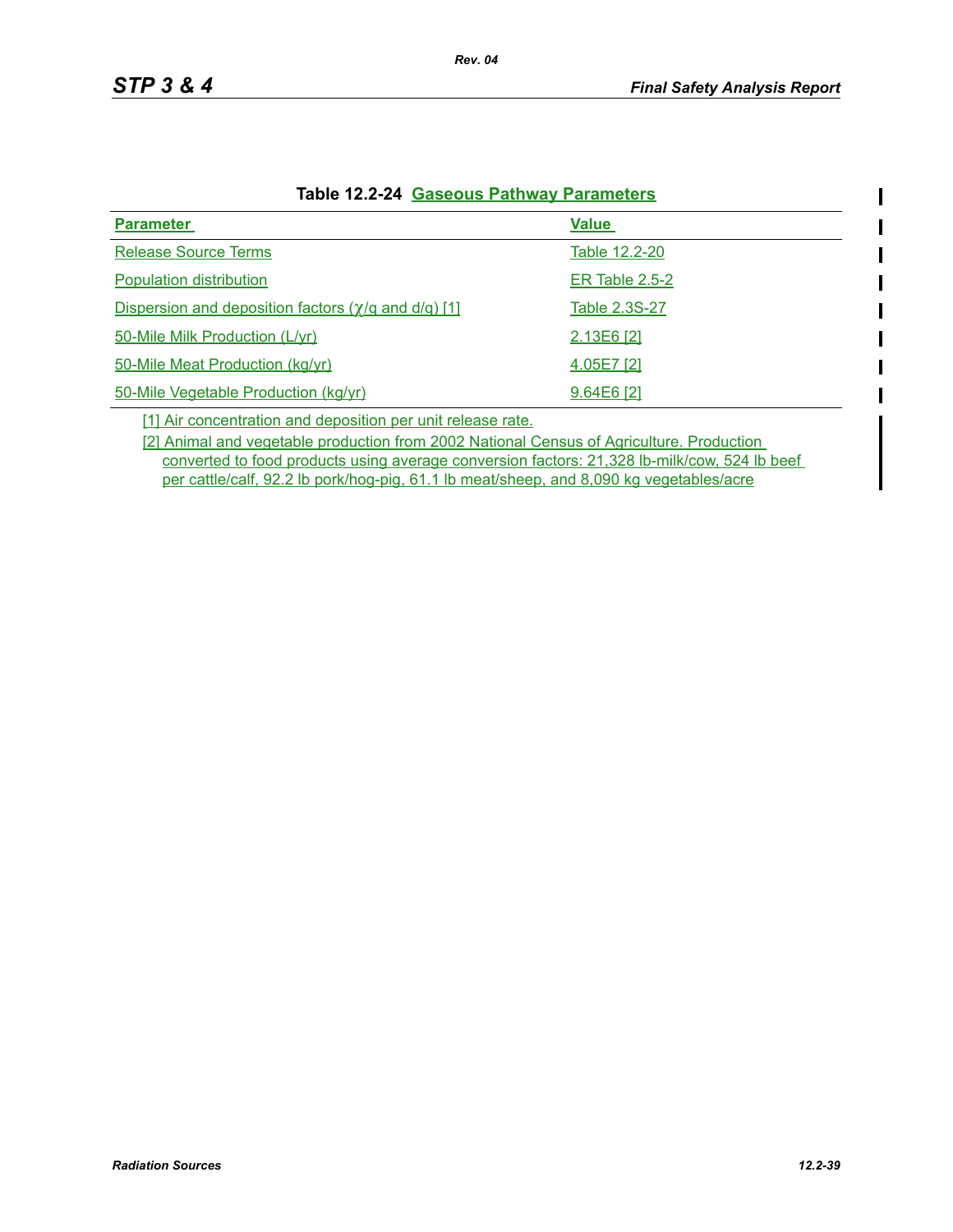|                                         | <b>Annual Rate</b> |              |             |              |
|-----------------------------------------|--------------------|--------------|-------------|--------------|
| <b>Consumption Factor</b>               | <b>Infant</b>      | <b>Child</b> | <b>Teen</b> | <b>Adult</b> |
| Milk consumption (L/yr) [1]             | 330                | 330          | 400         | 310          |
| Meat consumption (kg/yr) [1]            |                    | <u>41</u>    | 65          | <u> 110</u>  |
| Leafy vegetable consumption (kg/yr) [2] |                    | 26           | 42          | 64           |
| Vegetable consumption (kg/yr) [2]       |                    | 520          | 630         | <u>520</u>   |

#### **Table 12.2-25 Gaseous Pathway Consumption Factors for Maximally Exposed Individual**

*Rev. 04* 

Source: Reference 12.2-1

[1] Cattle are assumed on pasture for 11 months of the year.

[2] Leafy vegetables are assumed grown in the MEI's garden for 11 months of the year; the garden is assumed to supply 76% of the other vegetables ingested annually.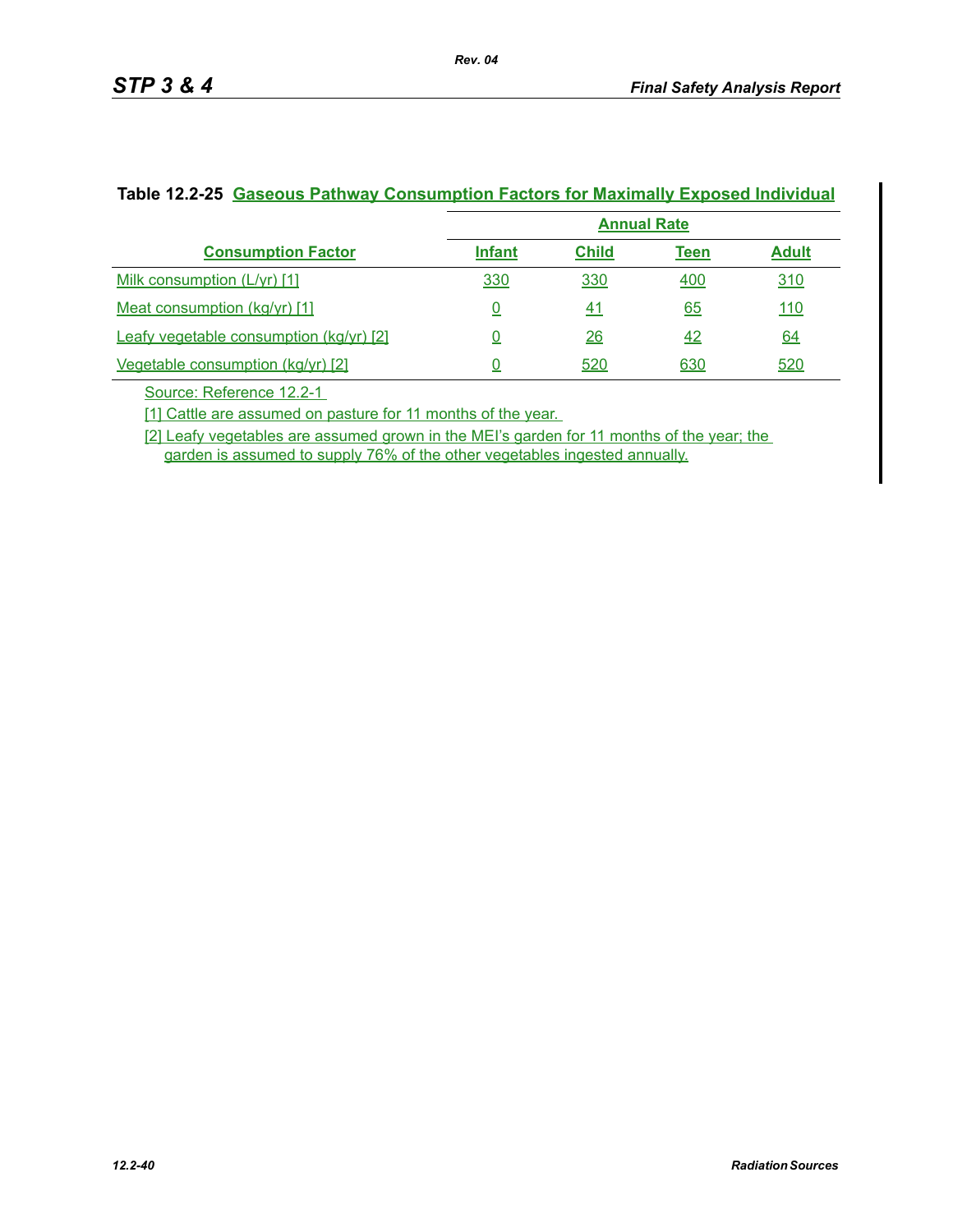I

| <b>Receptor</b>                                                                               | <b>Direction</b> | <b>Distance</b><br>(miles) |
|-----------------------------------------------------------------------------------------------|------------------|----------------------------|
| Site boundary                                                                                 | <b>NNW</b>       | 0.69                       |
| Maximally exposed individual (MEI), total body and all organs but<br>thyroid                  | <b>WSW</b>       | 2.18                       |
| MEI, thyroid                                                                                  | <b>NNW</b>       | 3.03                       |
| Course from CACDAD II (Deference 19.9.1) coloulations of deep at people resembers (resenters) |                  |                            |

#### **Table 12.2-26 Gaseous Pathway Receptor Locations**

Source: from GASPAR II (Reference 12.2-1) calculations of dose at nearby receptors (receptors given in Reference 12.2-2). Locations of maximum dose reported above.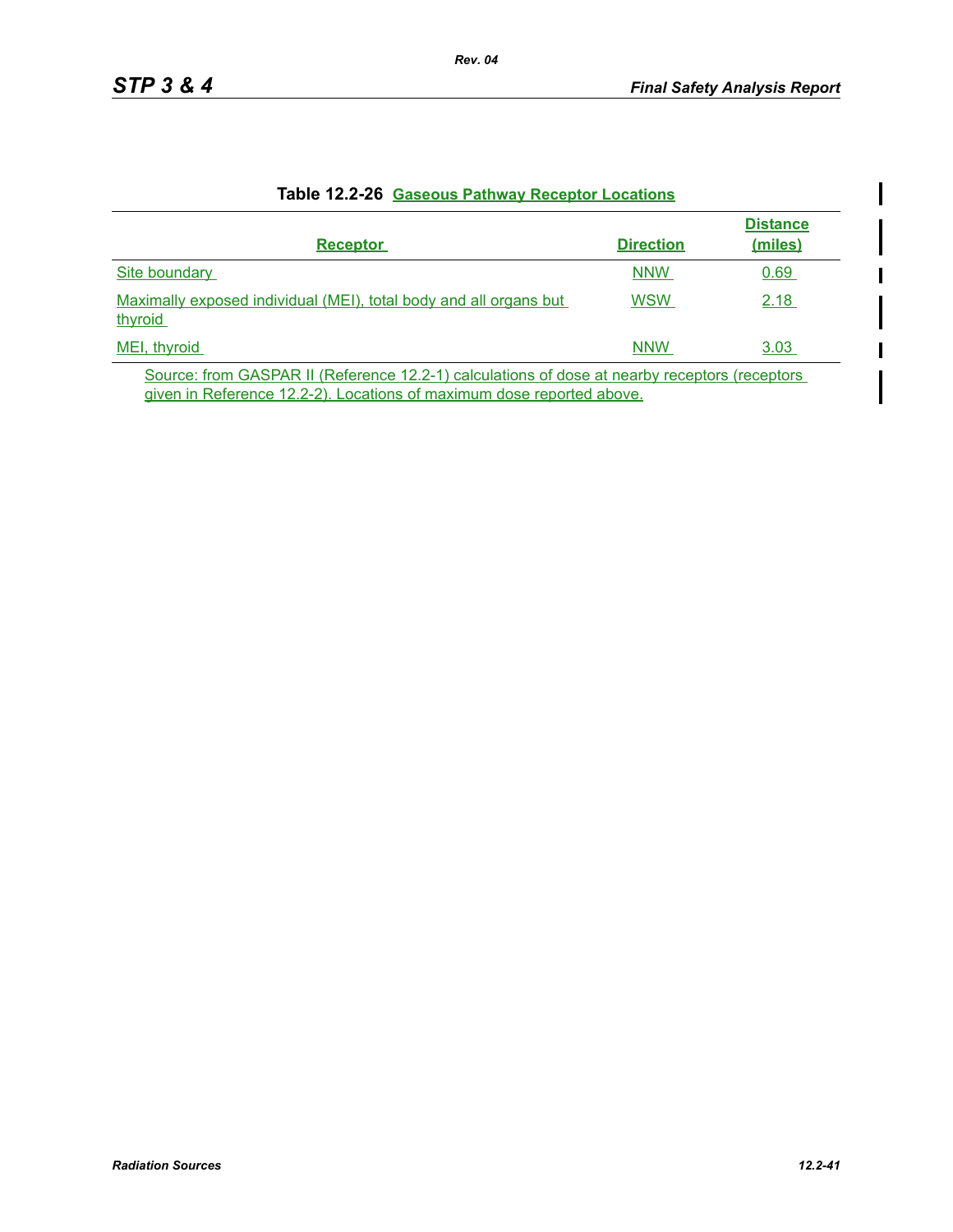| <u> Eigült Fathway Farannoloro</u>        |                                            |  |  |  |
|-------------------------------------------|--------------------------------------------|--|--|--|
| <b>Parameter</b>                          | <b>Value</b>                               |  |  |  |
| Release source terms                      | Table 12.2-22 [1]                          |  |  |  |
| <b>Water body flow</b>                    | 600, 97800, 18.3 cubic feet per second [2] |  |  |  |
| Dilution factor for discharge             | 1[3]                                       |  |  |  |
| <b>Transit time to receptor</b>           | 1 hour [4]                                 |  |  |  |
| Impoundment reconcentration model         | <b>None [5]</b>                            |  |  |  |
| 50-Mile population                        | 514,003 [6]                                |  |  |  |
| 50-Mile sport fishing, invertebrate catch | 4.5E4, 1.8E6 kg/yr [7]                     |  |  |  |
| 50-Mile shoreline usage                   | 7.84E6 person-hours/yr [8]                 |  |  |  |
| 50-Mile swimming, boating usage           | 3.92E6 person-hours/yr [9]                 |  |  |  |
| <b>Fish consumption</b>                   | 21 kilograms per year [10]                 |  |  |  |
| Drinking water consumption                | <u>None [11]</u>                           |  |  |  |

|  | Table 12.2-27 Liquid Pathway Parameters |  |
|--|-----------------------------------------|--|
|--|-----------------------------------------|--|

*Rev. 04*

[1] Table 12.2-22 gives single unit releases to the main cooling reservoir. Sources to the Colorado River, Matagorda Bay, and Little Robbins Slough are calculated by multiplying the values in Table 12.2-22 by the factors for each water body and nuclide in Table B4-1 of Reference 12.2-2.

- [2] Dilution flow rate in Colorado River, Matagorda Bay, and Little Robbins Slough (Reference 12.2-3).
- [3] Liquid discharge assumed fully mixed with annual average dilution flows.
- [4] 1 hour assumed for transit time from reservoir discharge in all water bodies. This parameter is inconsequential because of residence time in the reservoir.
- [5] Completely mixed model used for all water bodies. Reservoir characteristics built into Reference 12.2-2 Table B4-1 factors.
- [6] Estimated 2060 population, ER Table 2.5-2.
- [7] One-half of fish catch in each of Colorado River and Matagorda Bay. All invertebrate catch in Matagorda Bay (Reference 12.2-2)
- [8] One-half at each of Colorado River and Matagorda Bay (Reference 12.2-2)
- [9] Each of swimming and boating assumed one-half of shoreline usage.
- [10] Adult MEI. 6.9 kilograms per year average (adult population) fish consumption (Reference 12.2-4)
- [11] References 12.2-2 and 12.2-3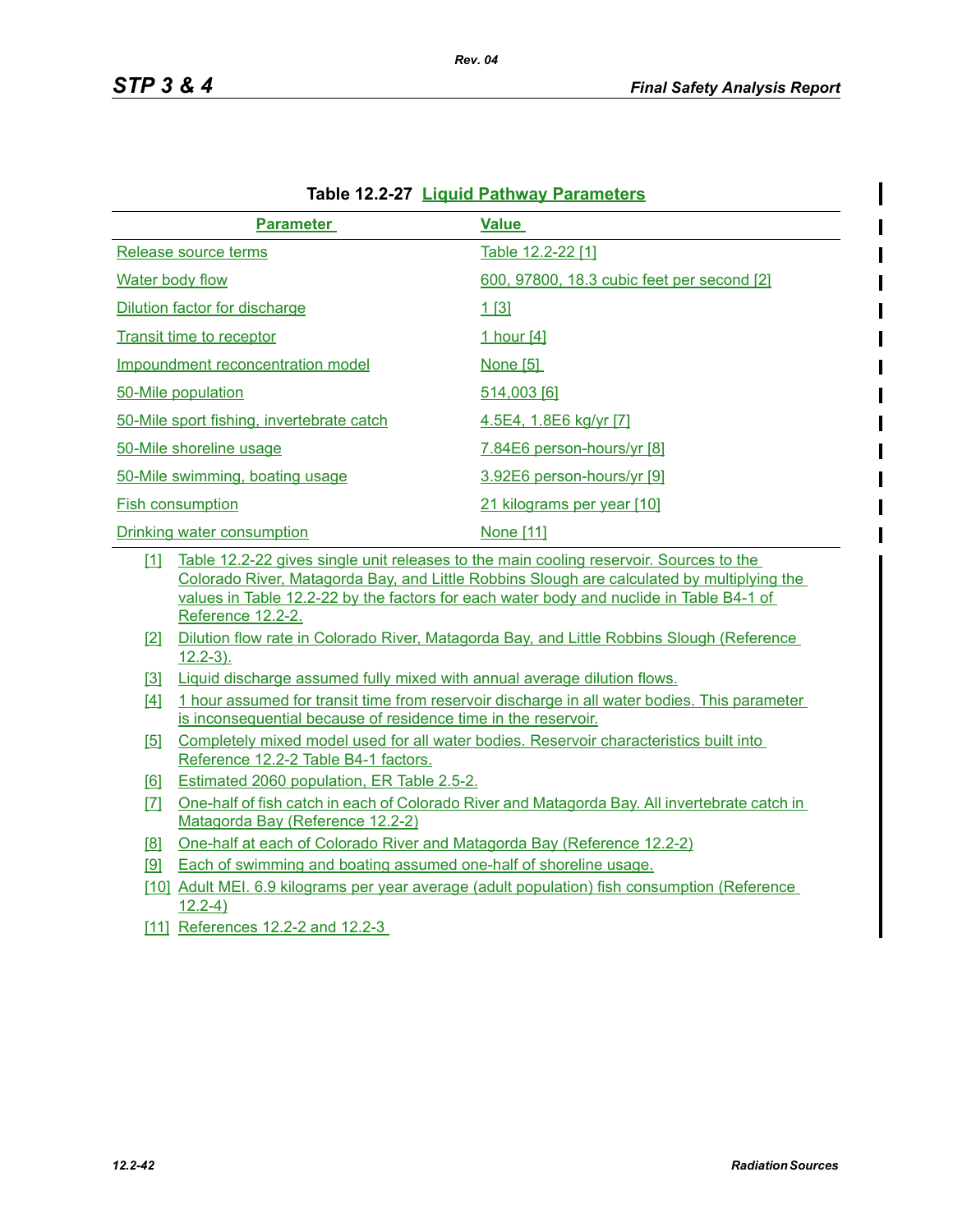$\begin{array}{c} \hline \end{array}$ 

**Table 12.2-28 Not Used**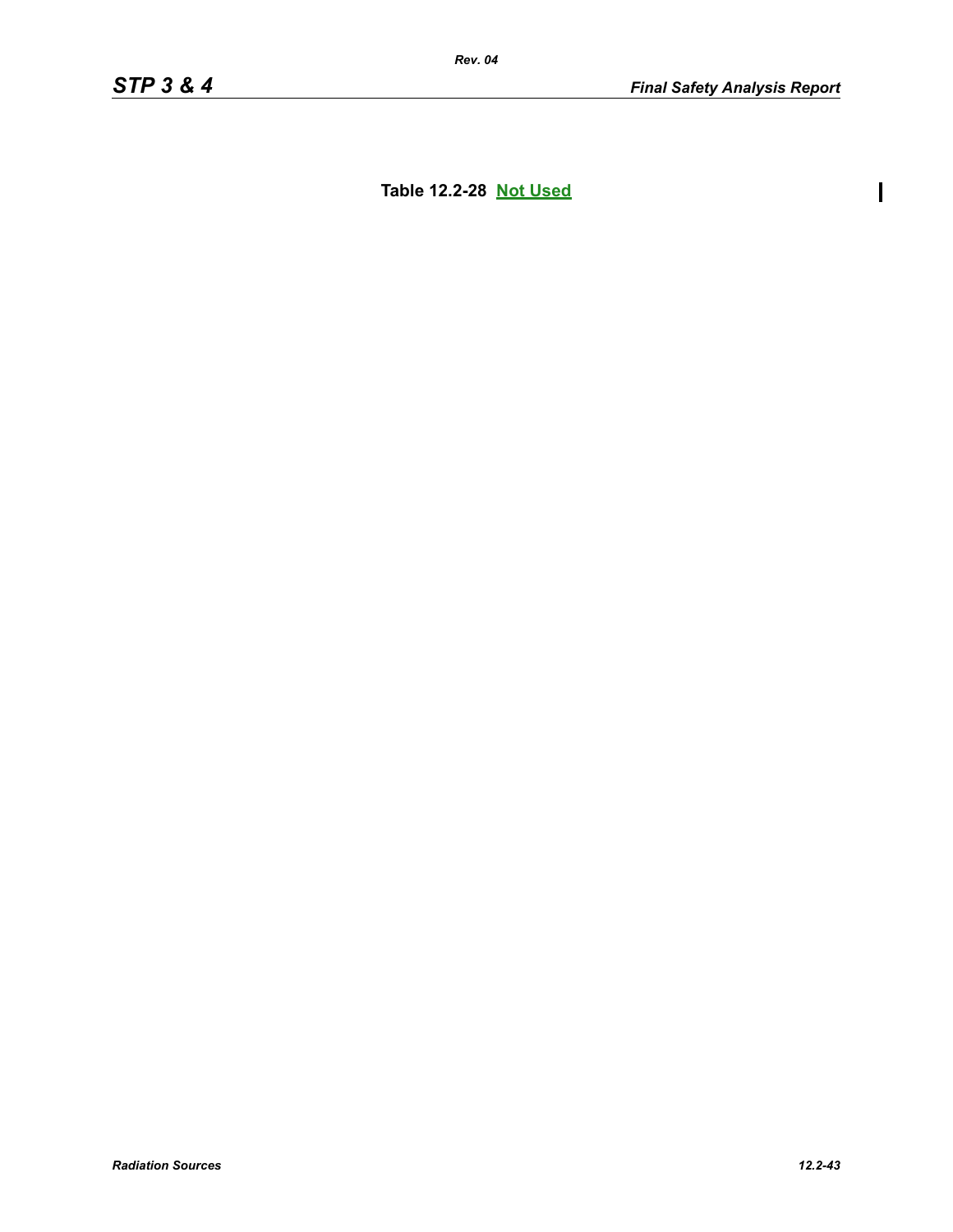|                                                     |                              | <b>Annual Dose</b> |                |  |
|-----------------------------------------------------|------------------------------|--------------------|----------------|--|
|                                                     |                              | <b>ABWR</b>        |                |  |
| <b>Type of Dose</b>                                 | <b>Location</b>              | (per unit)         | <b>Limit</b>   |  |
| <b>Liquid effluent</b>                              | <b>Little Robbins Slough</b> |                    |                |  |
| Total body (mrem) [5]                               |                              | $2.63E-4$ [1]      | $\overline{3}$ |  |
| Maximum organ - Bone (mrem)                         |                              | 1.15E-3 [7]        | 10             |  |
| Gaseous effluent [2]                                | <b>Site Boundary</b>         |                    |                |  |
| Gamma air (mrad) [6]                                |                              | 3.30               | <u>10</u>      |  |
| <b>Beta air (mrad)</b>                              |                              | <u>4.28</u>        | 20             |  |
| Total external body (mrem)                          |                              | 3.20               | $\overline{5}$ |  |
| Skin (mrem)                                         |                              | 7.25               | 15             |  |
| lodines and particulates [3] (gaseous<br>effluents) |                              |                    |                |  |
| Maximum organ – thyroid (mrem)                      | <b>MEI</b>                   | 2.19[4]            | 15             |  |

#### **Table 12.2-29 Comparison of Annual Maximally Exposed Individual Doses with 10 CFR 50, Appendix I Criteria**

*Rev. 04*

[1] Teenager using Little Robbins Slough.

[2] North-northwest Site Boundary. Ground level releases assumed.

[3] Includes Tritium and Carbon-14 terrestrial food chain dose (and inhalation dose for calculation ease and conservatism), consistent with Table 1 of Reference 12.2-5.

[4] Child eating home grown meat and vegetables. Difference between Tables 12.2-21 and 12.2-29 thyroid dose is 0.087 millirem per unit from noble gases in the plume.

[5] One-one thousandth of a rem (roentgen equivalent man). For gamma and beta exposure, one mrem = one mrad.

[6] One-one thousandth of a rad (radiation absorbed dose), or 0.1 ergs per gram of, biological mass.

[7] Child using Little Robbins Slough.

Source: GASPAR II and LADTAP II calculated doses.